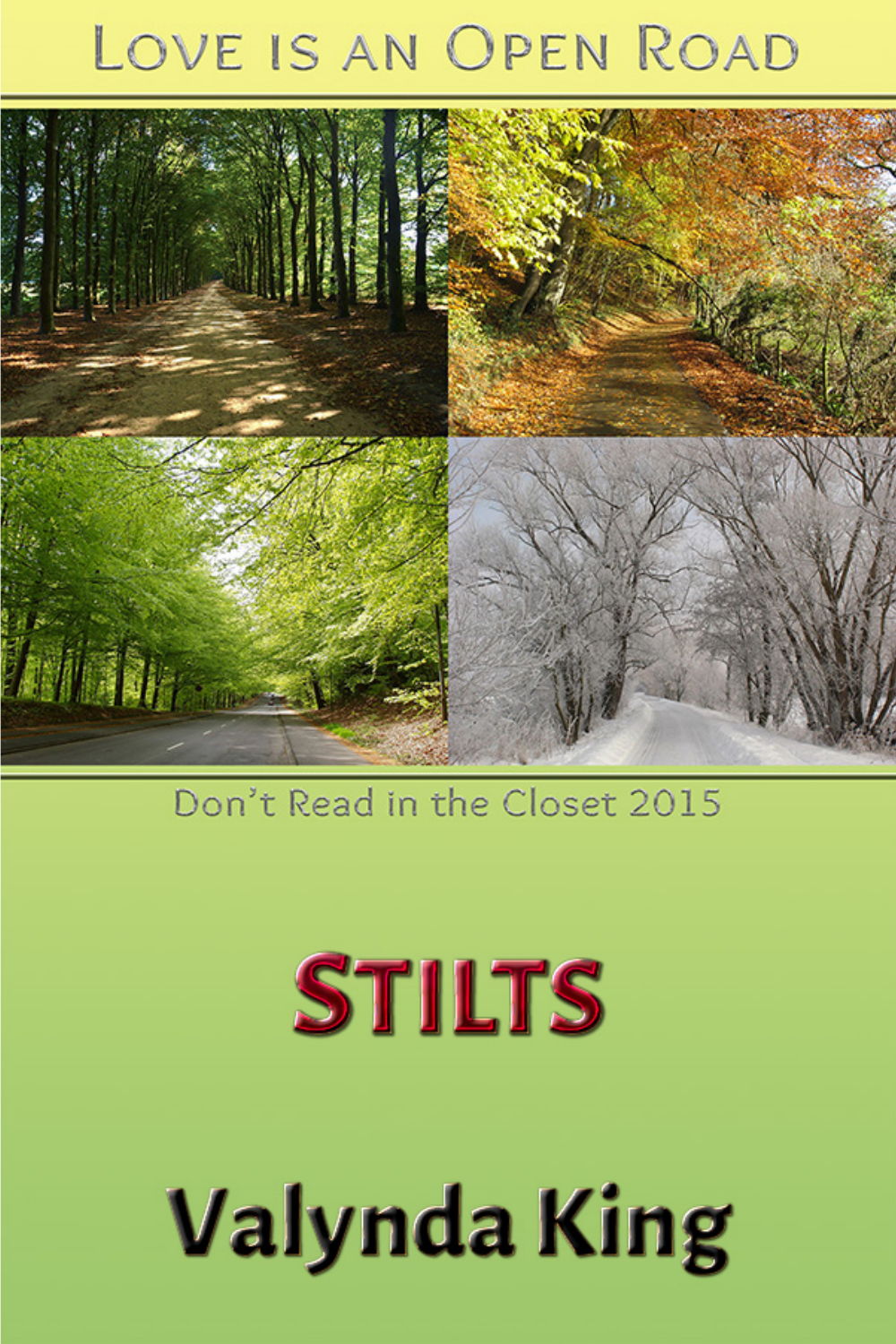### **Table of Contents**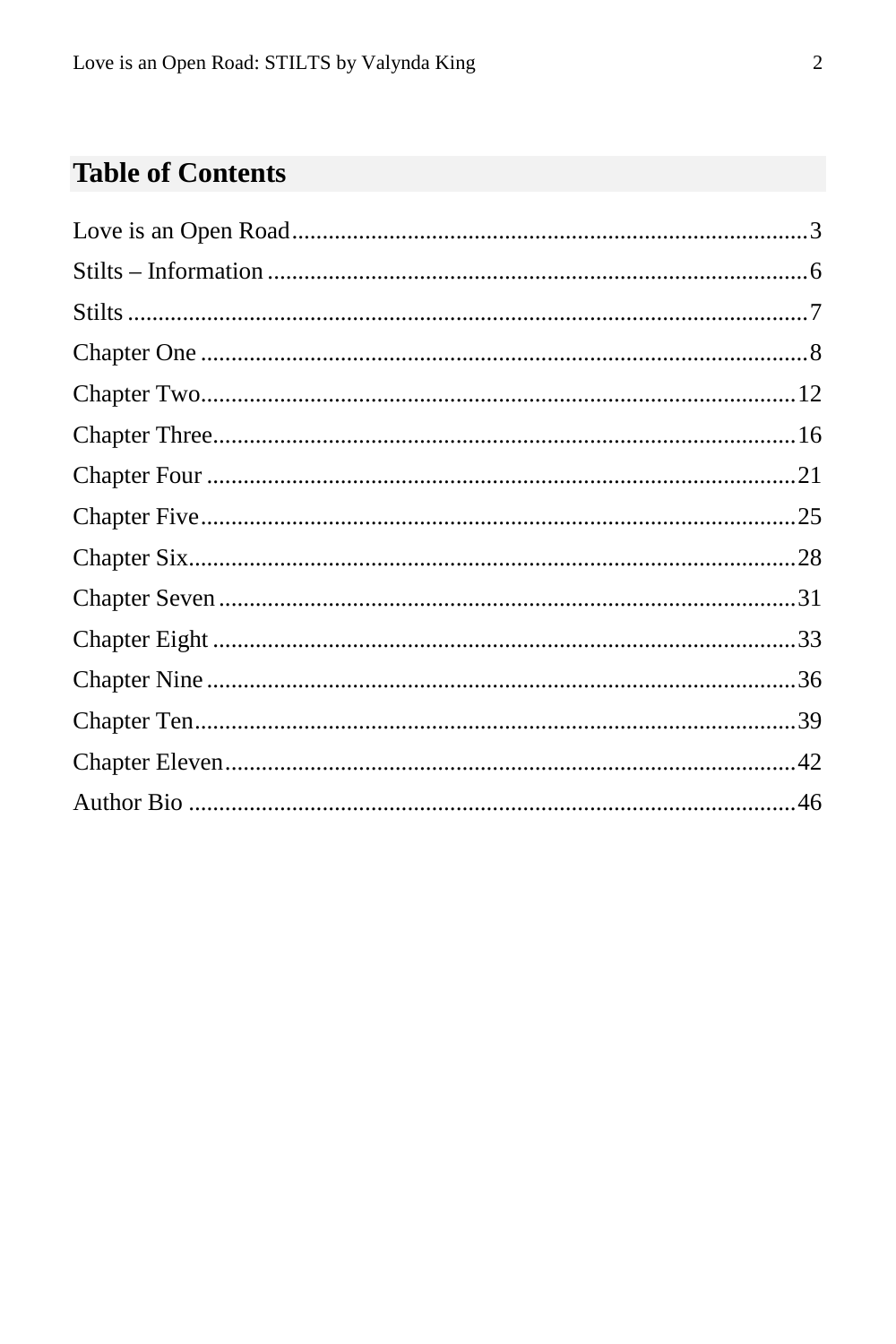# <span id="page-2-0"></span>**Love is an Open Road**

*An M/M Romance series*

## **STILTS**

### **By Valynda King**

### **Introduction**

The story you are about to read celebrates love, sex and romance between men. It is a product of the *Love is an Open Road* promotion sponsored by the *Goodreads M/M Romance Group* and is published as a gift to you.

### **What Is Love is an Open Road?**

The *Goodreads M/M Romance Group* invited members to choose a photo and pen a letter asking for a short M/M romance story inspired by the image; authors from the group were encouraged to select a letter and write an original tale. The result was an outpouring of creativity that shone a spotlight on the special bond between M/M romance writers and the people who love what these authors do.

A written description of the image that inspired this story is provided along with the original request letter. If you'd like to view the photo, please feel free to join the [Goodreads M/M Romance Group](http://www.goodreads.com/group/show/20149-m-m-romance) and visit the discussion section: *Love is an Open Road*.

No matter if you are a long-time devotee to M/M Romance, just new to the genre or fall somewhere in between, you are in for a delicious treat.

### **Words of Caution**

This story may contain sexually explicit content and is **intended for adult**  readers. It may contain content that is disagreeable or distressing to some readers. The *M/M Romance Group* strongly recommends that each reader review the General Information section before each story for story tags as well as for content warnings.

Each year, a dedicated group of Volunteers from the M/M Romance Group work hard behind the scenes to bring these stories to you. Our Editors, Formatters, Proofreaders, and those working on Quality Assurance, spend many long hours over a course of several months so that each Event is a success. As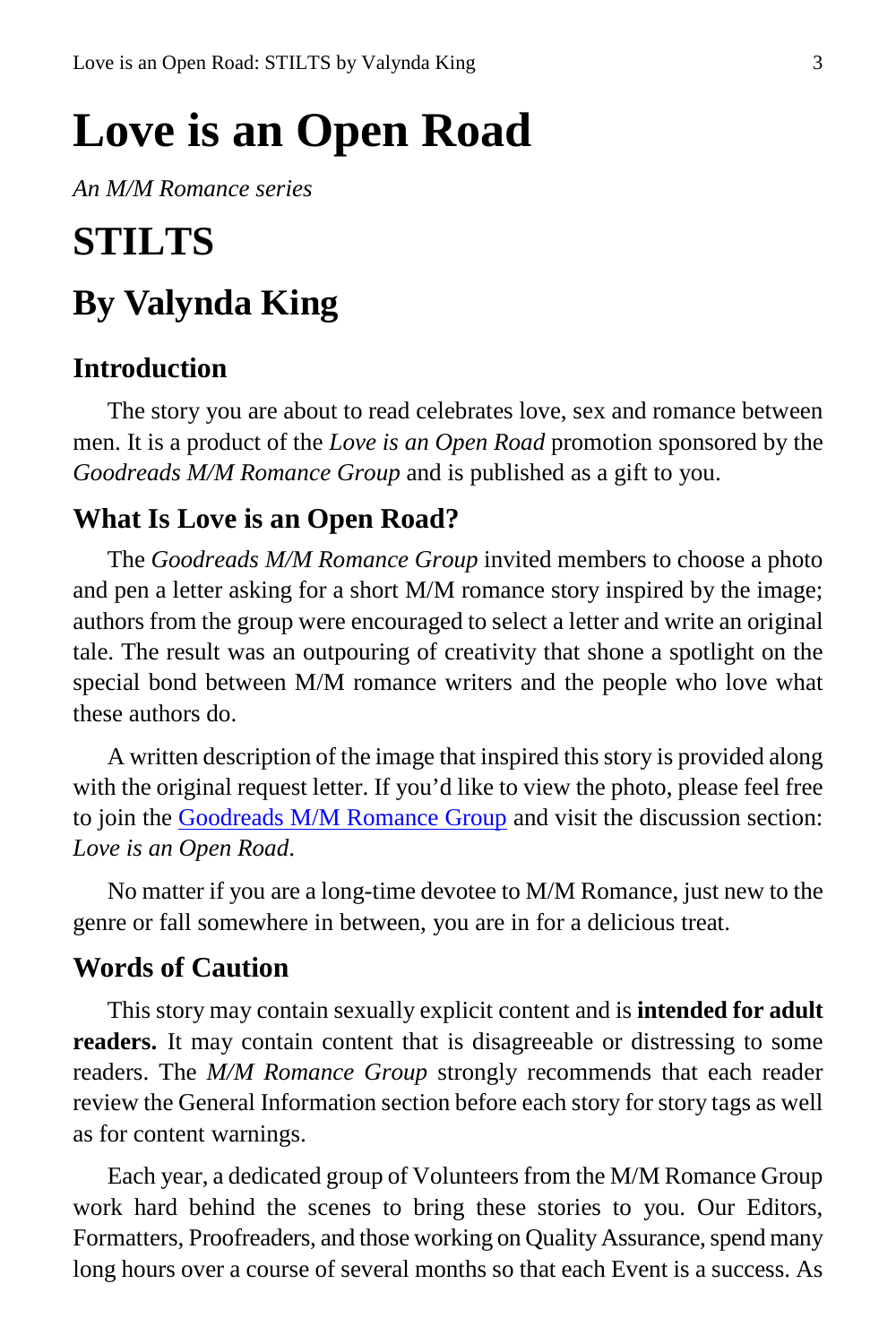each and every author also gives freely of their time and talent, it was decided that all edits suggested may be accepted or rejected by the author at any given time. For this reason, some stories will appear to be more tightly edited than others, depending on the choice of the author.

This story is a work of fiction. Names, characters, places and incidents are the products of the author's imagination or are used fictitiously. Any resemblance to actual events, locales, or persons, living or dead, is entirely coincidental.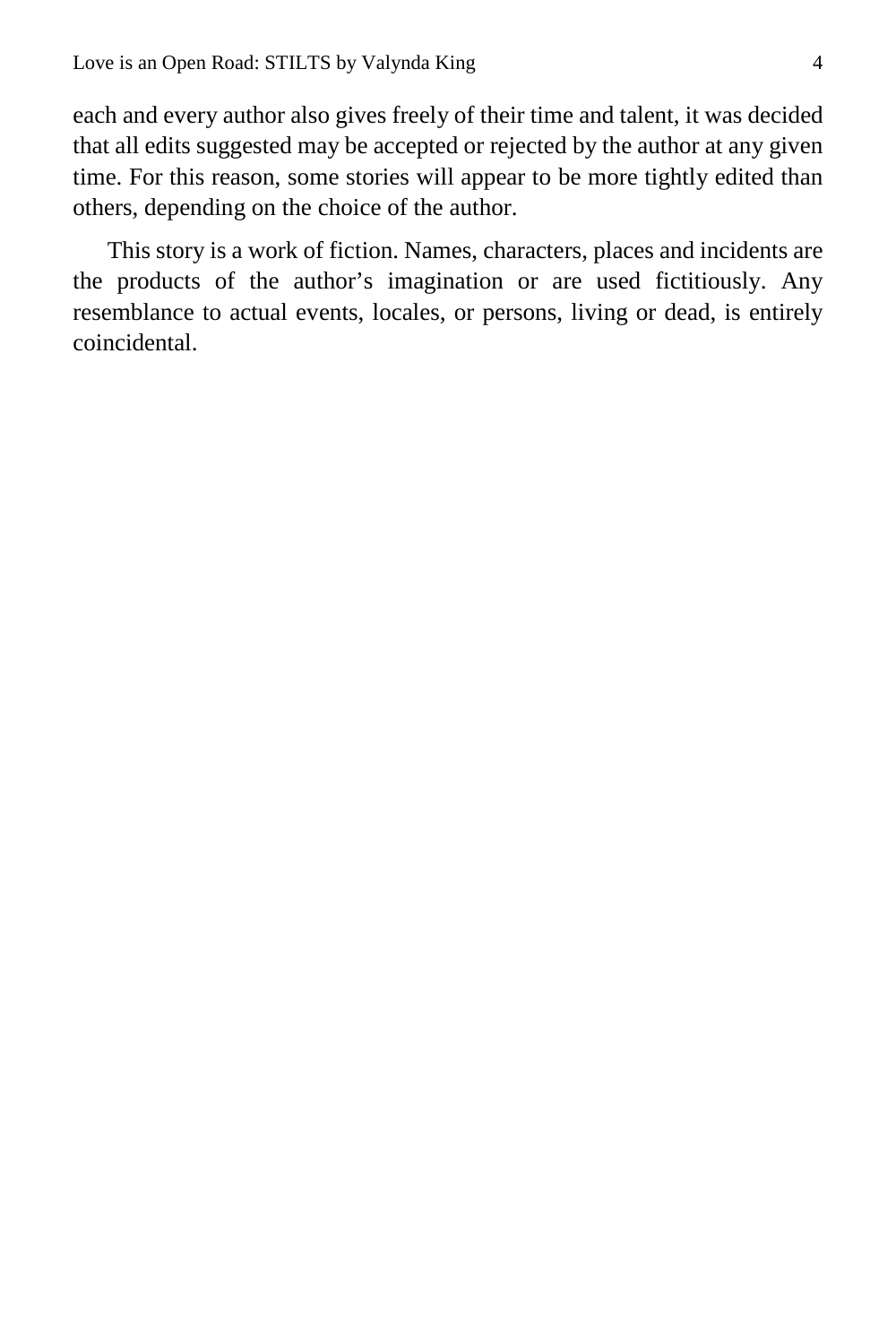All rights reserved worldwide.

This eBook may be distributed freely in its entirety courtesy of the Goodreads M/M Romance Group. This eBook may not be sold, manipulated or reproduced in any format without the express written permission of the author.

Stilts, Copyright © 2015 Valynda King

Cover Design by Goodreads M/M Romance Group Cover Photographs from [Pixabay.com](http://pixabay.com/en/)

This ebook is published by the *M/M Romance Group* and is not directly endorsed by or affiliated with Goodreads Inc.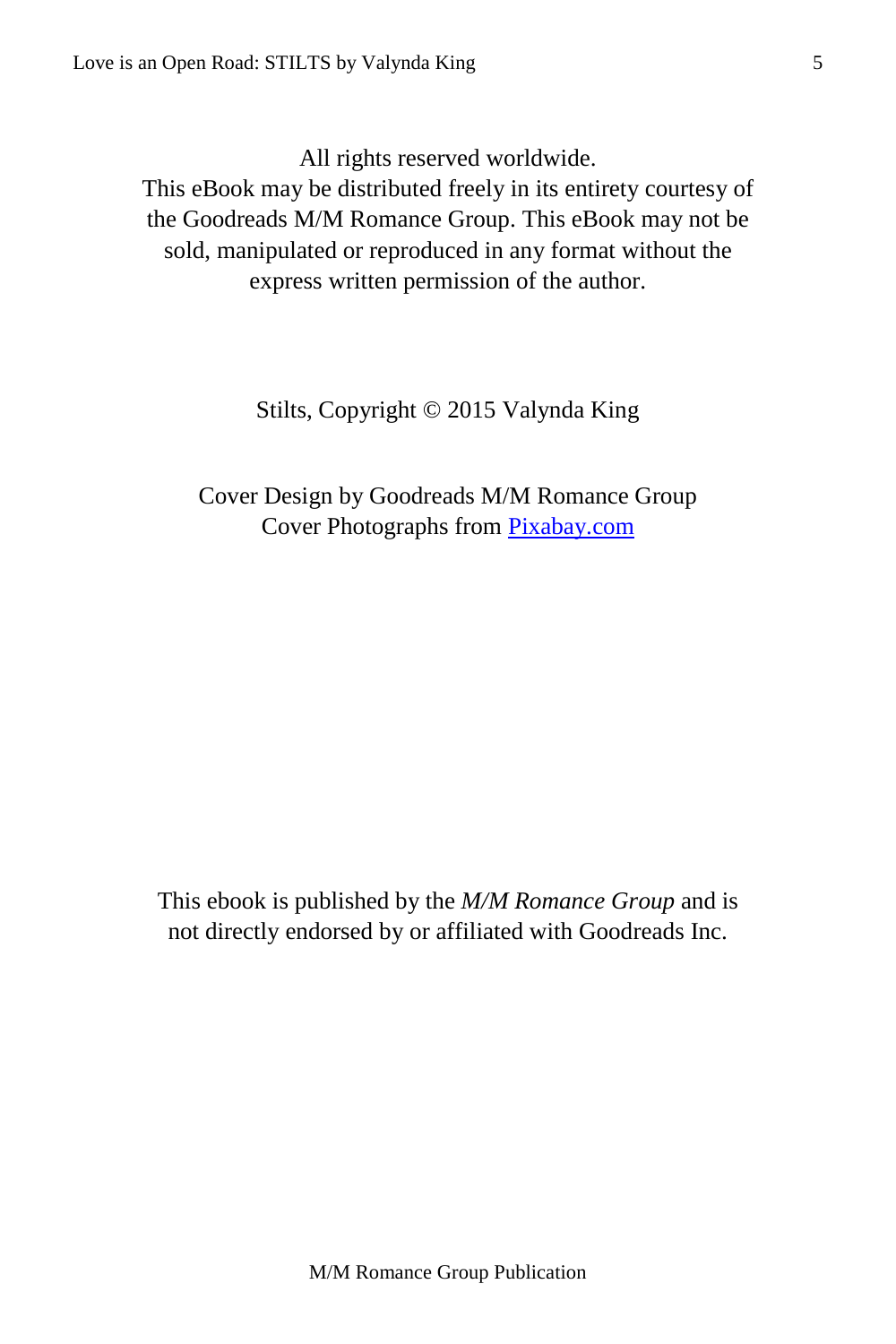# <span id="page-5-0"></span>**STILTS**

# **By Valynda King**

### **Photo Description**

Long legs, encased in leather tight enough to be skin. Black six-inch stilettoheeled boots. Topless with creamy smooth skin. I cannot see his eyes but he looks lonely. Like the world sits on his shoulders.

### **Story Letter**

#### *Dear Author,*

*Yeah, I like to wear women's heels… so what? So what if I like to dance in them. Who is that hurting exactly? Why does he tell me I look like a freak when I dress looking like this? What the hell does he know anyway? I'm hot! When I dance in these heels, men can't take their eyes off of me. It's true, damn it! So why can he? Why can he look away? Judge me. Leave me.*

*All I want to do is dance. For him… and love… him. Why can't he love me like this?*

*Thank you!*

*Sincerely,*

*Sammy Goode*

### **Story Info**

**Genre:** contemporary

**Tags:** crime, mystery, dance, detective, aphasia, interracial

**Word Count:** 13,827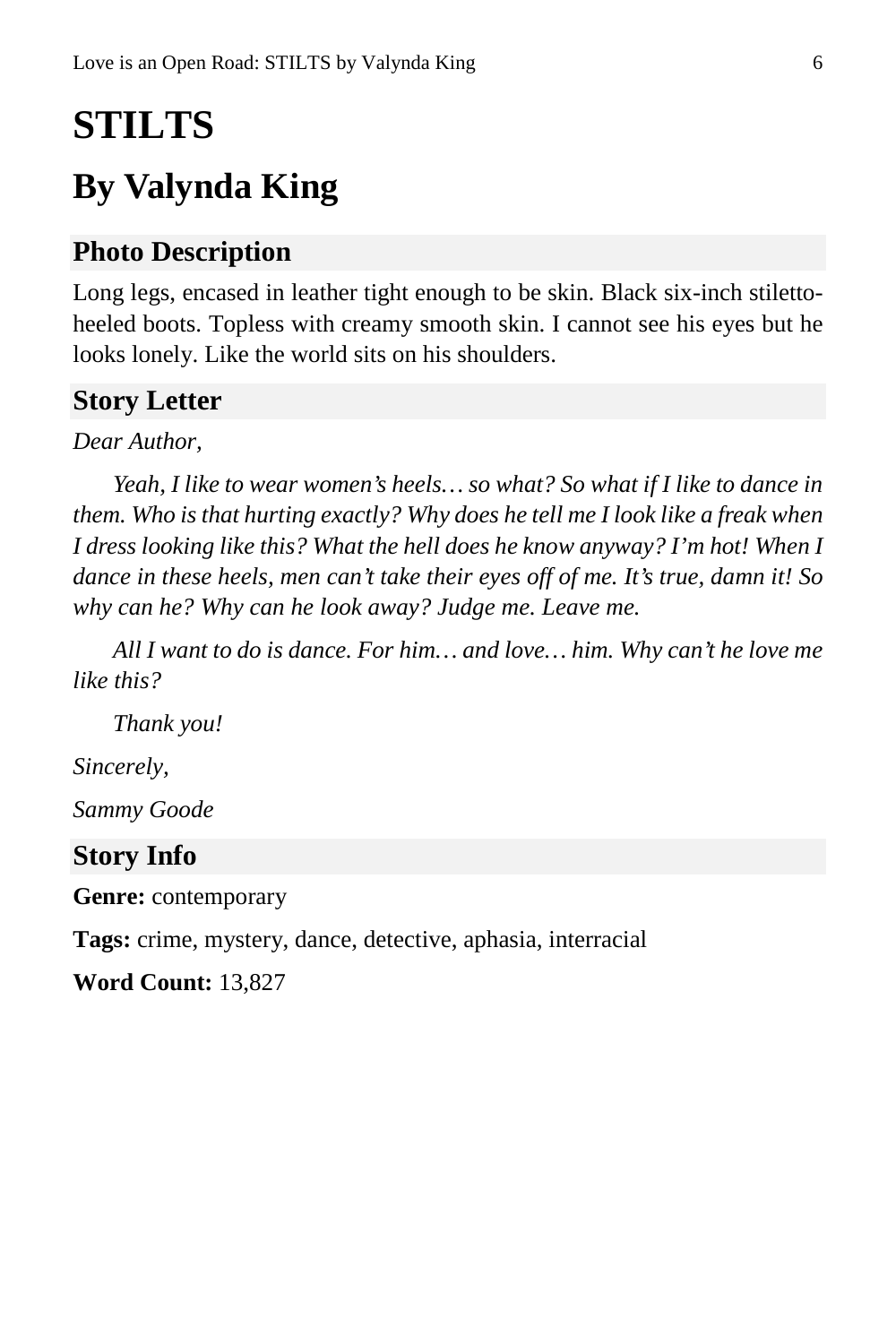# <span id="page-6-0"></span>**STILTS By Valynda King**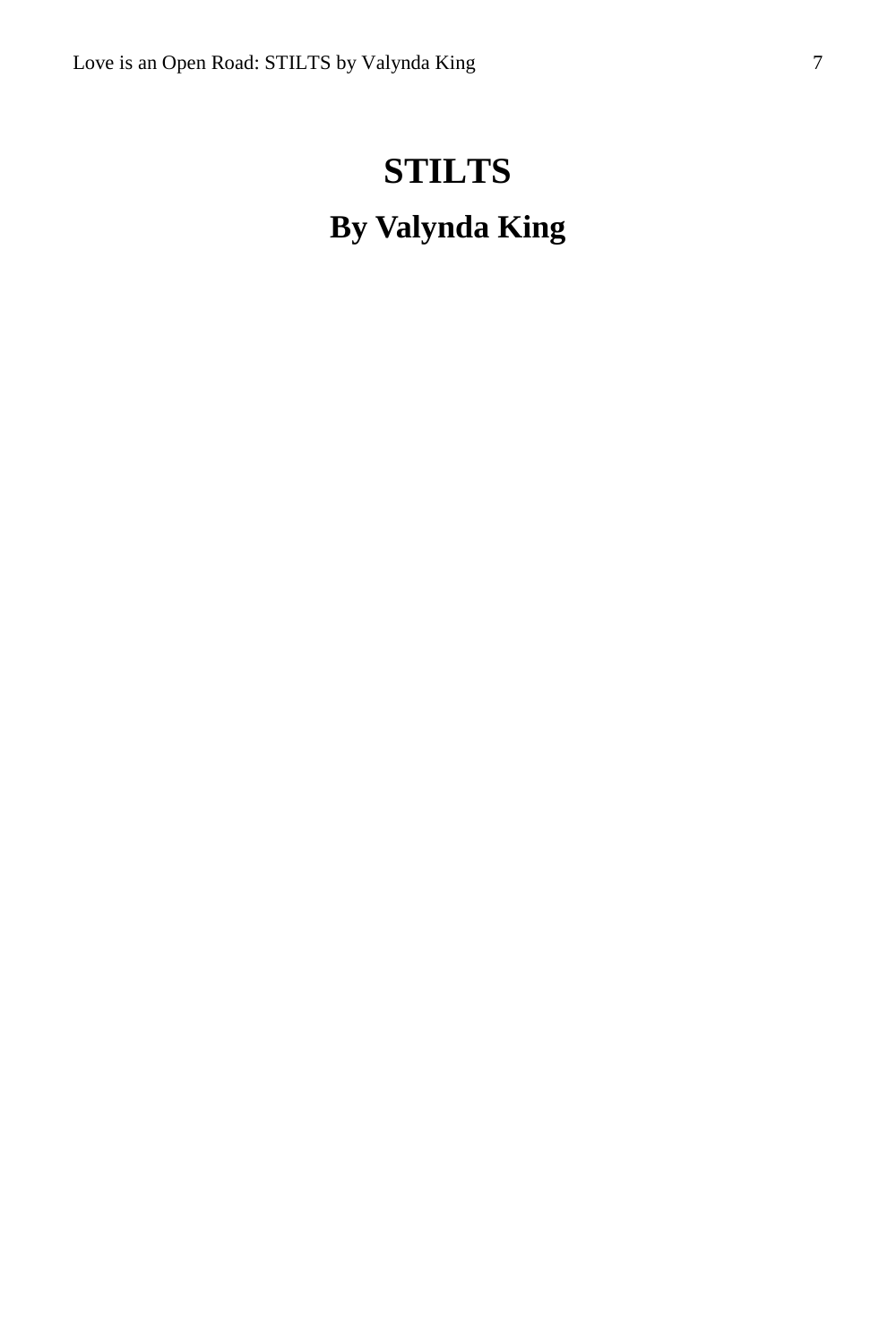### **Chapter One**

<span id="page-7-0"></span>CC paced the small dressing room, his long legs allowing him to go from one side of the room to the other in a few steps. The six-inch stilettos he wore lightly hit the concrete floor, tapping out a rhythm of a ticking clock. Seconds passed by as he and his group waited to perform.

Grady stood up and moved in front of CC, blocking his path, which put Grady on the receiving end of one of CC's many looks, the one that said he was annoyed. "Don't fuckin' give me that look, CC. Man, would you just sit the fuck down, you're starting to freak me out. We're at Inzane. We've performed here a billion and one times."

Grady had only been with the group for a year, replacing a member they lost to happily wedded bliss, two kids, a dog, and an Audi. Having left Northern California behind, Brian now lived in Southern California, teaching dance to high school students and loving every bit of his new life. CC was happy for his friend. He didn't lose Brian; they emailed and texted often. But with Brian leaving, he gained Grady. Tall, bronze-skinned, black-haired, obsidian-eyed Grady, whose Italian heritage didn't match his name. He was funny, quick with the comebacks, levelheaded, and for some reason, the only one able to keep CC from reaching atomic level.

"Well if you want my million dollars' worth of advice—I don't know why you're getting all worked up, those clumsy bitches out there ain't got nothing on us." Razz stood up from the faux leather couch he was sitting on and walked over to the full-length mirror, admiring what he saw.

Jesse was also sitting on the couch and watched Razz walk over to the mirror. "I thought it was two cents?" Jesse asked.

Razz glanced over his shoulder, humor in his honey-colored eyes. "Oh please baby, who the hell is going to listen to someone with only two cents."

"Holla." Jesse snapped his fingers. "Did you feel that?" Jesse gasped in shock and braced his hands on the cushions of the couch. "I swear I felt the floor shake from all the clodhopping."

"No, you didn't."

"Yes I did."

Laughter floated around the room, easing some of the tension. CC had met Razz, Jesse, and Brian after his stroke; he answered an ad in the *GayStirs News*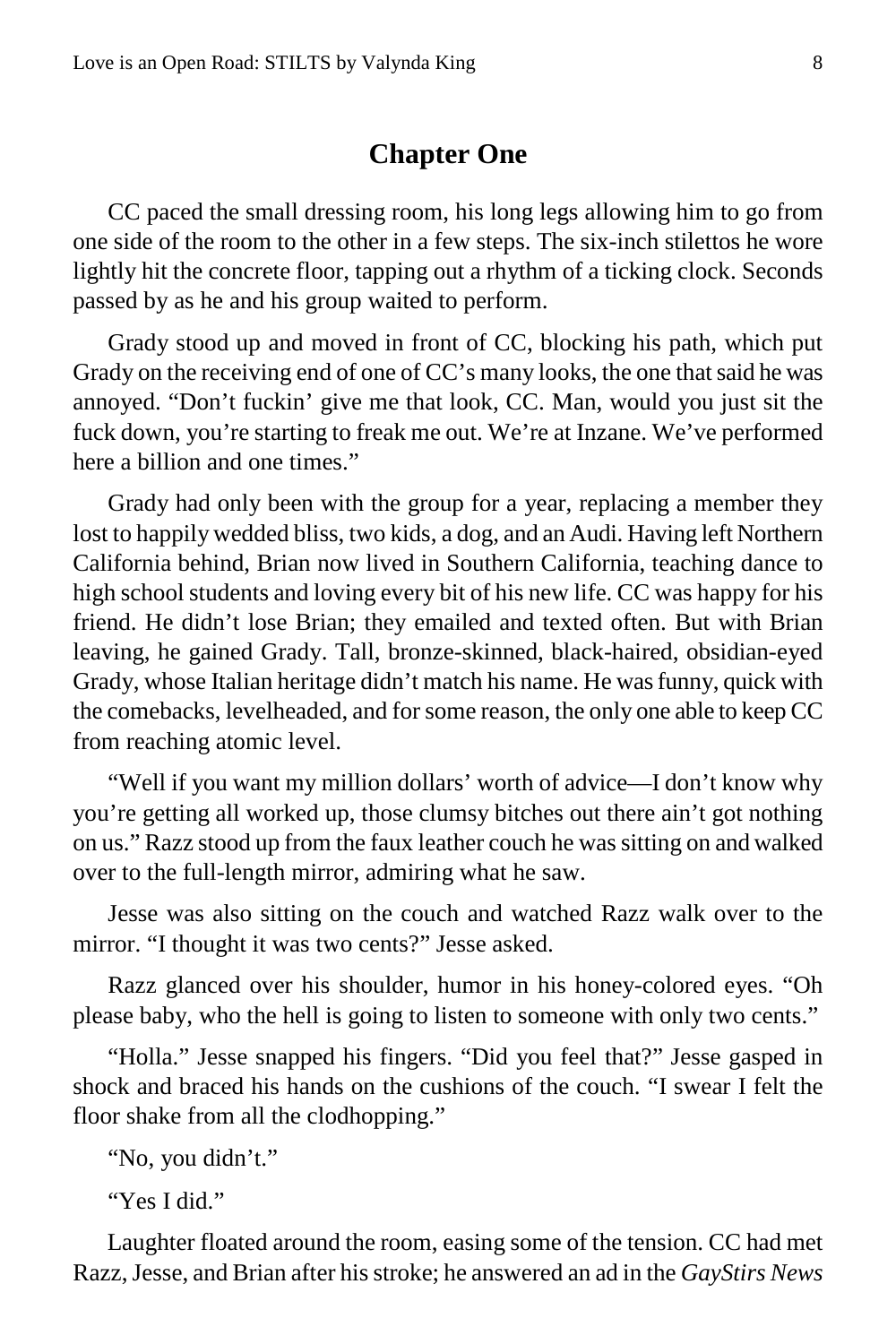on his thirty-first birthday. They were searching for a fourth dancer. CC had always been an incredible dancer; people often told him that it should have been his chosen profession; it was something he was passionate about. After CC's life took a left turn, his focus changed dramatically and dance became his outlet, his voice. During the interview CC told them that he had never danced in a group before. He could tell they noticed how slow he spoke and he stumbled over some of his words. But this was about dance, not how well he spoke. They struggled with his inexperience, Razz, of course, voicing his opinion the loudest. In the end CC proved to be the best dancer of them all, picking up the choreography with ease. Any concerns or worries they may have had were gone, as Jesse would say, "Honey, we gave that bitch a boarding pass and sent her on her way." And they had been together ever since. That is until Brian left and Grady joined.

Now CC stared at Grady, and Grady arched his perfectly waxed eyebrow, waiting CC out. CC huffed out a hard breath before throwing his arms in the air, turning on his heels, and marching over in front of the vanity, plopping his narrow ass in the throne chair. CC crossed his legs at the knees, tapped his fingers on the arm of the chair, masterfully pulling off the impatient king. He didn't say anything. He rarely did, but when his anxiety level was up this high, he stayed quiet. Even if he wanted to say something, the words that would come out of his mouth would not necessarily be the words that were floating around in his head. Having a stroke at the ripe old age of twenty-five, for lack of a better word, sucked.

CC and his best friend March had just found out they passed the bar exam. They high-fived each other. The DA shook their hands while other lawyers shouted out their congratulations as they walked by. He and March interned at the district attorney's office, but they had big lofty ideas. They were going to move to New York to put away all the bad guys of the world. There was no stopping them. That is, until they reached the elevator, and CC's world tilted sideways. He still had no memory of what happened once they reached the elevator, only that he woke up in the hospital not being able to walk or talk. A feeling of dread washed over him. The two things he loved the most had been stripped from him—arguing and dancing.

CC looked across the room to the three men who would be on stage with him: Razz, Jesse, and Grady. They had changed his life; even though Grady came later, he was still a big part of the healing CC still dealt with. If it were not for them and the three men waiting out in the audience, CC didn't know where he would be right now. Yeah, sure, he had his family and he loved them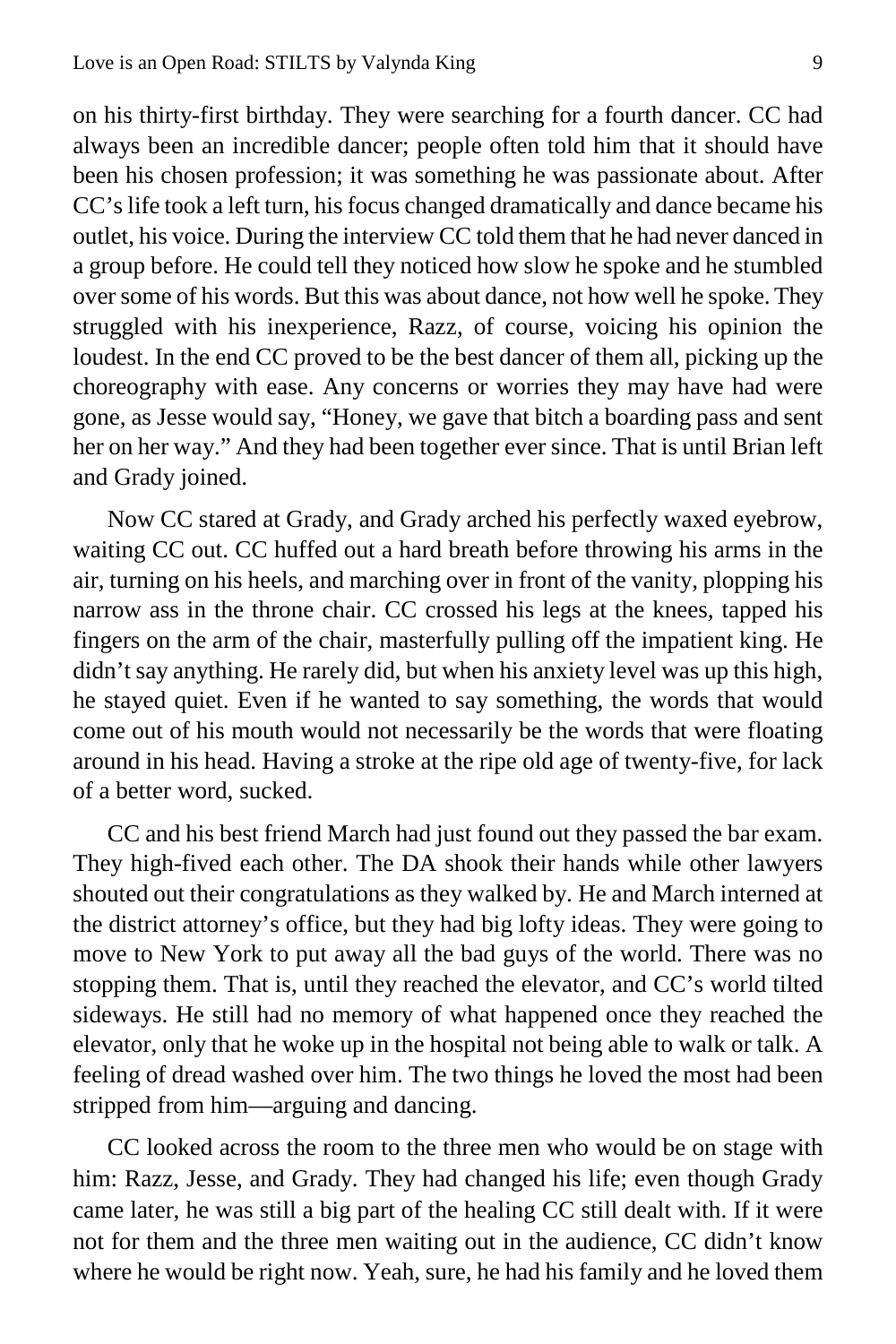dearly, but his parents and siblings treated him like a Fabergé egg, as if any minute he would crack from too much stress. He needed normalcy, and he got it from March, Brick, and Danny. They had met during their freshmen year of high school in English class and instantly clicked. They did everything together; they even came out together.

March, Brick, and Danny never left his side after his stroke. When he woke in the hospital and the doctors discovered CC understood what they were telling him but was struggling to give a proper response to some of their questions, further tests were done, and he was diagnosed with Broca's Aphasia, more commonly referred to as Expressive Aphasia. The doctors explained the stroke had damaged the left side of the brain, which affects speech. The doctors gave them all the clinical terminology and proceeded to tell CC and his parents not to worry. Spewing out statistics of full recovery.

"CC is young," the doctor said, "and with therapy and hard work he will pull through just fine."

CC cried. His parents cried. His sisters and brothers cried. But not his best friends. They told him to get over himself. There was no time for a pity party; he had shit he needed to do. They kept his spirits up. They made CC laugh; they found perverse pleasure in helping his physical therapist kick his ass helping him learn to walk again. It was hard work, but it was worth the fight.

CC found speech therapy to be just as tough if not more so. It was a mental and emotional battle every day. But again CC fought and is still fighting today. At times his frustration would get the best of him. From everything CC read, his speech should be better by now. CC watched YouTube and there were people with his type of aphasia, some took a year to get better; some took longer. Some never fully recovered but the common thread between all of them is they never gave up, and neither would he.

He had made impressive improvements. His speech was slower as he concentrated on what he wanted to say, but CC's friends understood his word salad. Even after all the therapy there were words CC still could not say. Mug meant coffee, Fido for dog, and the list went on. It took them a while to put together a list of words CC commonly used that he replaced the actual word with. CC was still smart as hell; if he had to get aphasia, expressive, which only affects speech, is the one to get. If he'd had receptive aphasia, not being able to understand the spoken word, not even CC's friends could have pulled him out of his depression. CC still worked at the DA's office as a researcher, a paralegal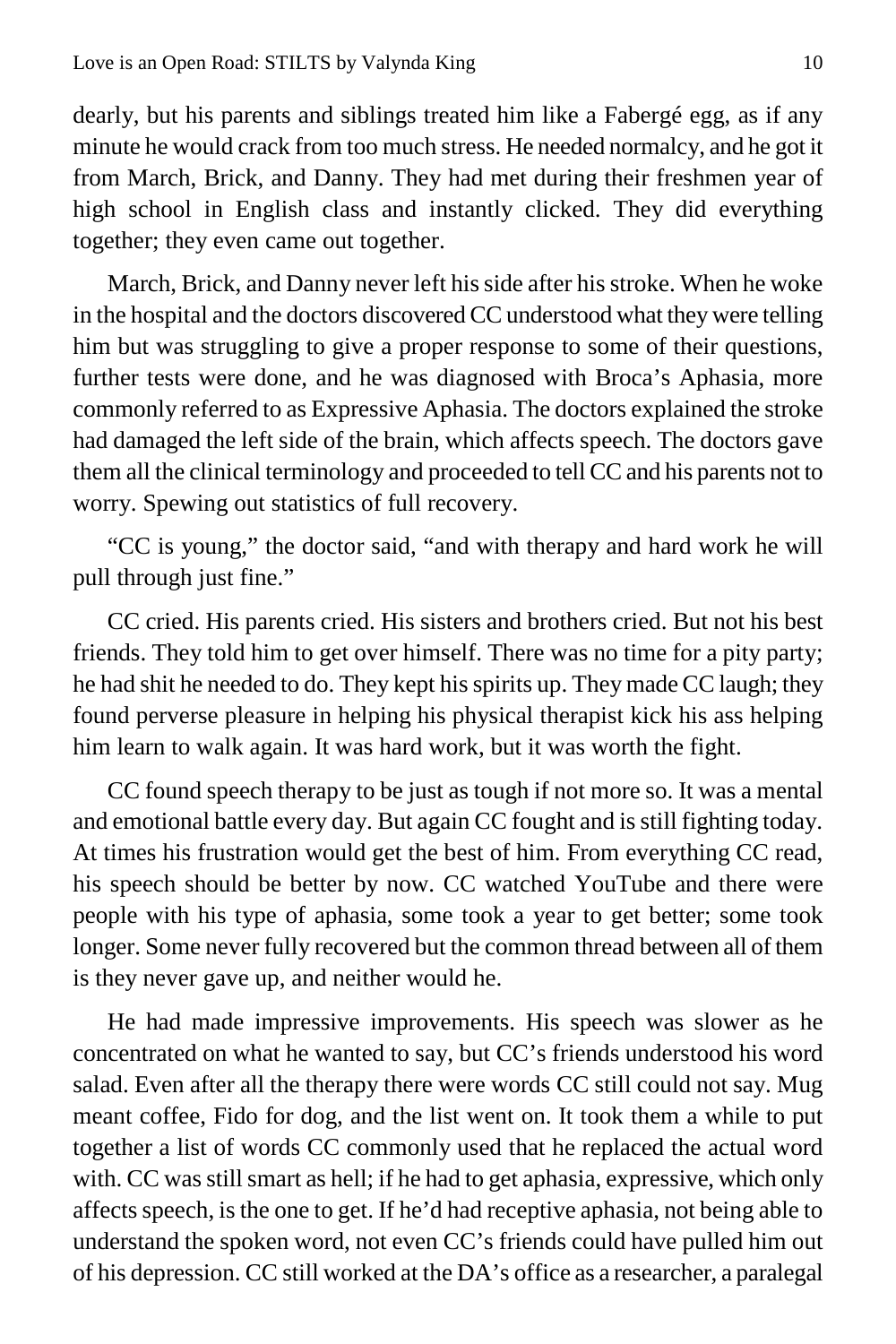of sorts. His diplomas, the letter saying he passed the bar, and the job offer from New York were framed and mounted on the wall in his home office. CC was proud of his accomplishments.

A loud knock brought CC out of his thoughts. Zane, the owner of Inzane, popped his head in. "Five minutes, ladies," he sang from the doorway. He turned his head, checking around behind him to make sure no one was within hearing range. "Now listen up." Zane moved his large frame further into the small space; good thing no one was claustrophobic. "I am sponsoring this dance off, so I am not supposed to show favorites, but if you don't go out there and let the commoners know whose castle they've entered; this queen will not be happy." Zane pointed his finger at Razz. "Now get out there and stomp." Zane's dramatic exit as he closed the door behind him had CC shaking his head and a smile pulling at his lips.

Razz stood up, waving his finger. "Oh he did *not* just point me out."

"Oh gurrl, yes he did." Jesse loved to throw fuel on Razz's fire.

Razz threw the door open in fabulous fashion, his right arm flying above his head, as his leather-clad ass switched back and forth out the door. His voice rose over the faded thumping of the music pulsing through the walls, making sure Zane could hear him. "Honey when have I never worked? I'll stomp all right. I'll stomp all over 'wonder dick.'"

Jesse brought his right hand up, holding his chin, casting his eyes to the ceiling, walking behind Razz. "I wonder where his dick is?" Jesse asked, pretending to ponder.

"No, you didn't."

"Yes, I did."

Grady glanced over at CC as they listened to Razz and Jesse cackle down the hall. "You ready for this?"

CC took a deep breath before rising out of the chair, took one last glance at himself in the mirror, before turning to Grady. "Yes." It was the first word he had spoken all night. Surprisingly it was the right word, and it was spoken with confidence.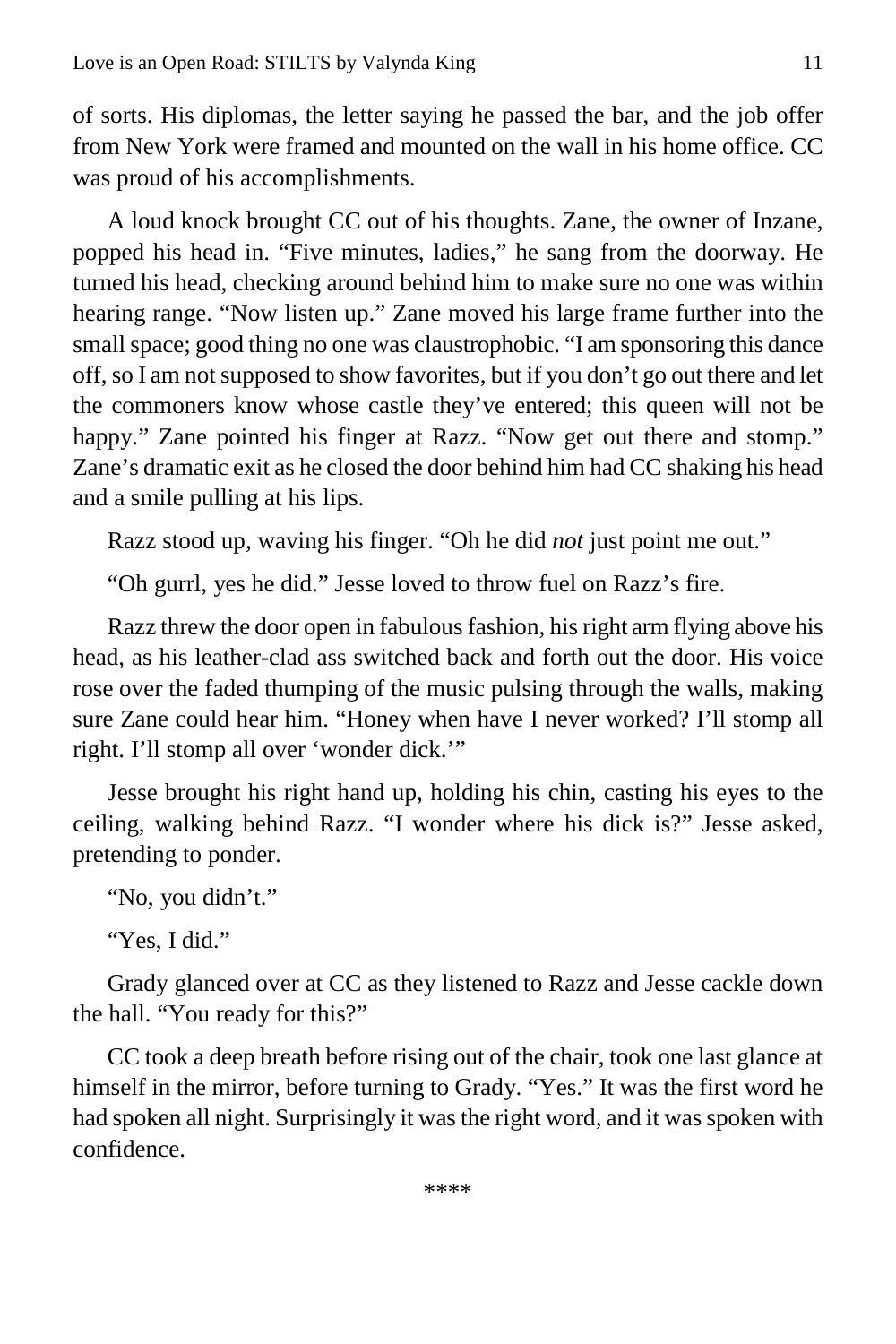#### **Chapter Two**

<span id="page-11-0"></span>As CC, Grady, Razz, and Jesse walked down the hall, they could hear whistles and cheers for the dance group that just finished. Zane was yelling through the mic, trying to get everyone's attention. When they reached the curtain separating them from the stage, CC peeked through an opening, checking out the crowd.

"Yes, yes, that's what we want, those bitches danced their pert, tiny little asses off." Zane air clapped and put a fake grin on his face, showing all his teeth. He gave a wave to the group now standing off to the side of the stage; he blew them kisses. "Fabulous, just fabulous." Zane turned toward Carmalatte, his identical twin brother Carlton by day and his fraternal twin sister by night, and nodded. When she hit play, the lights started flashing, music started playing, and the noise was already at a respectable decibel level. "I can't hear you," Zane yelled in the mic. The crowd got louder, yelling and catcalling. "Now that's more like it. Here they are, serving attitude, DISCIPLINE!"

The music that Jesse put together, a mix of RuPaul's "Sissy That Walk" and Kazaky's "Touch Me," filled Inzane and had the crowd dancing. When he said he was going to mix the two very different songs and styles together, everyone thought he was crazy, but it worked. The rhythmic sounds and hard bass blended perfectly, and when Discipline appeared from behind the curtain, the crowd in Inzane went crazy. CC could feel the power of the music beating in his chest; he took his first step, threw his left leg up, and caught it in his left hand, balancing on his right foot. Grady, Razz, and Jesse all stood in the same pose, all four wearing six-inch stilettos. As the music went on, CC found himself lost in his dance, speaking the only way he could, letting everyone know he was in control of his life.

CC was long and lean, his muscles were tight, and with every move they flexed and rolled. His skin changed colors: red, yellow, and blue as the lights flashed with the beat of the music. For one unfocused moment, CC looked out in the crowd and saw his best friends. March, Brick, and Danny were front and center, whistling and clapping. Brick, the smallest of the trio at five-five, was the loudest. After seeing his friends, CC was right back in the zone. He was breathing hard, his legs were burning, his heart was pounding, and the leather pants that were painted on his body were getting tighter because he was hard. Dance had also become his sexual release. CC hadn't been with anyone since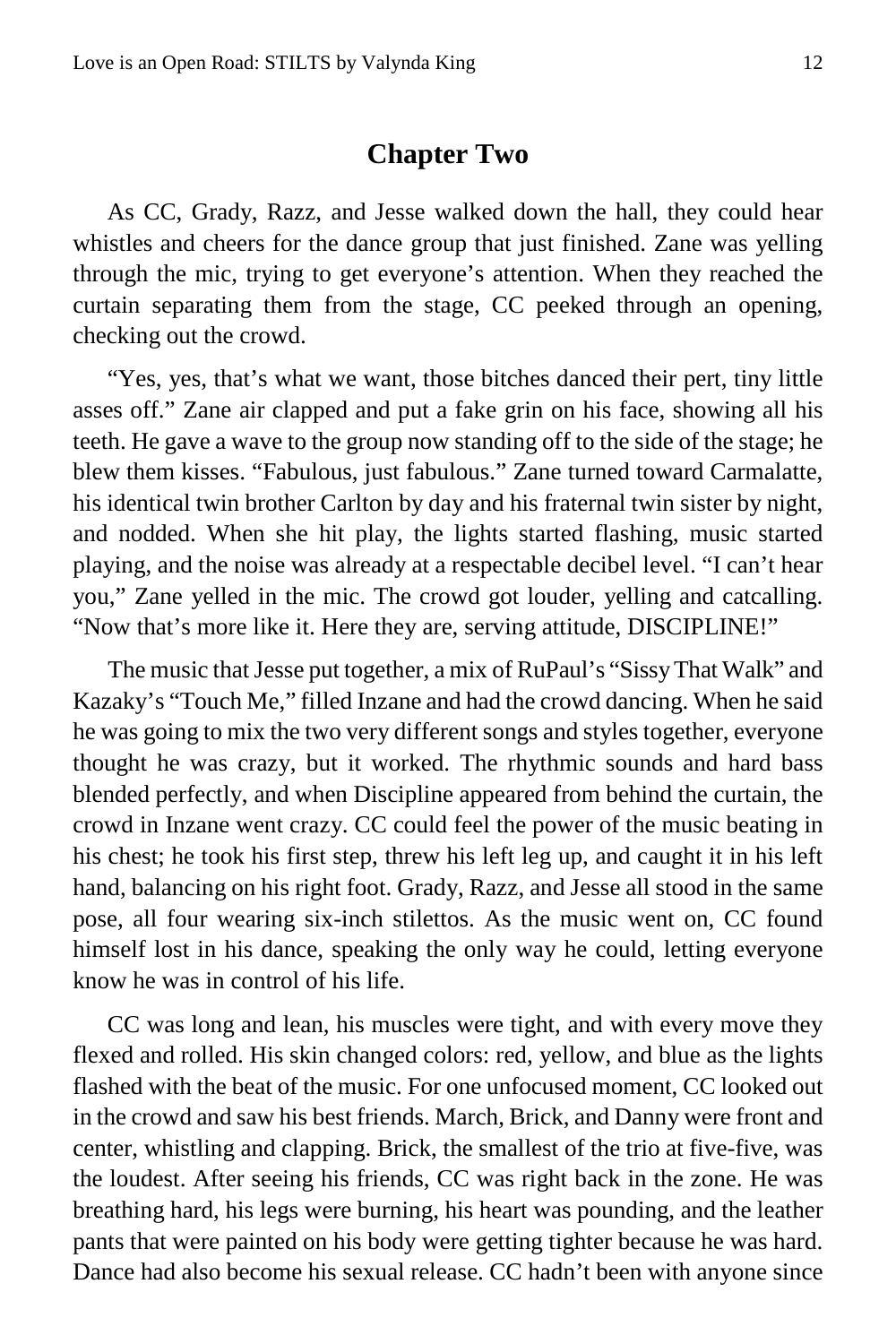his stroke, and he knew that once they were done and they were announced the winners—because they would win—he was going to the bathroom to rub one out. When the last beat of the music hit, Discipline ended their dance the way it began.

Those that were standing were jumping up and down, and those that were sitting were now standing and cheering. The crowd started chanting: DISCIPLINE, DISCIPLINE, DISCIPLINE! Zane came running on the stage, well, walking fast as CC and the others lowered their legs. Zane brought his mic up. "DISCIPLINE!" Zane called, as he pointed to the four men standing next to him. Everyone cheered again. They all waved to the mixed crowd of men and women as they walked off the stage. "Well, it's up to the judges now. To be fair, we have judges from New York, Chicago, and DC. This is the first time they have seen any of the dancers, and they have never met any of them. Carmalatte, get the girls out here while we wait." Carmalatte put on "Control" by Janet Jackson, and a woman who bore an uncanny resemblance to her came out and started lip-syncing her song.

CC walked over to March and his friends and was hugged within an inch of his life. Well, Brick hugged him tight around the waist. "You were phenomenal." Brick beamed up at his friend, his large chestnut-brown eyes shining with excitement. CC loved how Brick put his whole body into his hugs, and out of all of his friends, Brick was the most sincere. He was also the most sensitive and the toughest one of the four of them. You did not fuck with Brick or anyone he loved or held close to his heart, or there would be hell to pay. His beautiful dark-brown skin was a stark contrast to CC's cream colored. In his heels, CC stood six-nine, so he squatted as low as he could and hugged Brick back. "Very funny," he said as he let go of CC's waist and hugged him around the neck.

CC stood up and turned to March. "Meh." March hunched his wide shoulders. "Not bad."

CC flipped him off. "Fog in."

March snorted. "I've told you before CC, I think it would ruin our friendship, but thank you once again for the offer."

March reached out and hugged CC, being careful not to hug too tight. March was a big, soft-spoken man, and at six foot four inches tall, two hundred fifty pounds of pure muscle, he had been known to purr when hugged. Hard to believe that he could make a person cry on the witness stand.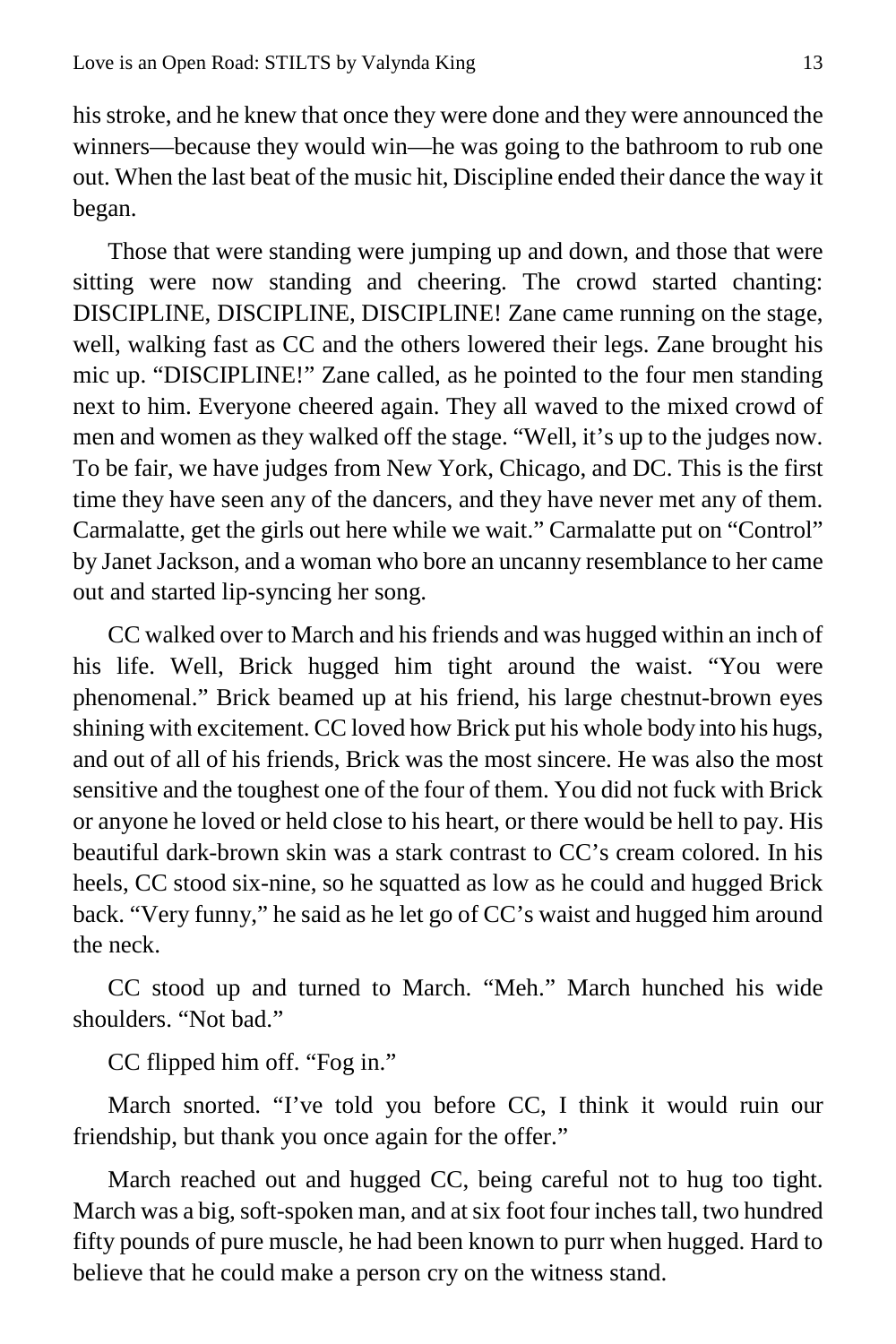March let go of CC. "You were good man. Shit, I didn't know you could bend that way." March wiggled his eyebrows suggestively, making them all laugh.

Danny, not one for hugging, or overly emotional, nodded in approval. "You should let me borrow those boots some night. They would look good with my… well with my everything!" Danny flipped his blond hair out of his face. Looking as if he couldn't give a shit what people thought of him. Only the three of them knew that Danny wasn't as shallow as he wanted everyone to think he was. He was kind and sweet, and that had gotten him in some ass-backward relationships. So now he surrounded himself in a coat of armor that no one had been able to remove.

"You." CC paused. CC paused a lot before speaking, and sometimes he stuttered. "You, umm." Danny waited patiently. "You give me five hundred and f-f-fifty dollars, and they are yours."

Danny's mouth fell open. "Bullshit. Are you shittin' me, you paid that for those boots?"

"No," CC said. "I only… I only paid a hundred. I wanted the rest for a leather j-jacket I saw."

"You're such an ass."

CC tilted his head to the side. "I know," he said.

Grady and the guys walked over to CC as Zane walked to the center of the stage. "We have a winner," he yelled in the mic, waving an envelope high over his head. "Ten teams of dancers and only one winner of ten thousand dollars, grand marshal at the San Francisco pride parade, and a contract to dance at the best dance club, Inzane." Zane turned to his sister, and Carmalatte, by far one of the biggest drag queens anyone had ever seen, hit a button, and a drum roll played. "The winner by only one point—" Dramatic pause. "—DISCIPLINE!"

The uproar of the crowd was almost deafening. Razz and Jesse ran on stage immediately, and CC received another round of hugs from his friends; well, Danny slapped him on his back. Grady waited for CC, and they both went on stage together. As soon as they reached the others, the chant for Discipline started again. Zane handed Razz the trophy, not one to shy away from the spotlight, and held it over his head. CC looked around at all the faces staring back up at them, and the hairs on the back of his neck started to stand up. He felt someone staring at him, and yes, there were a lot of people staring, but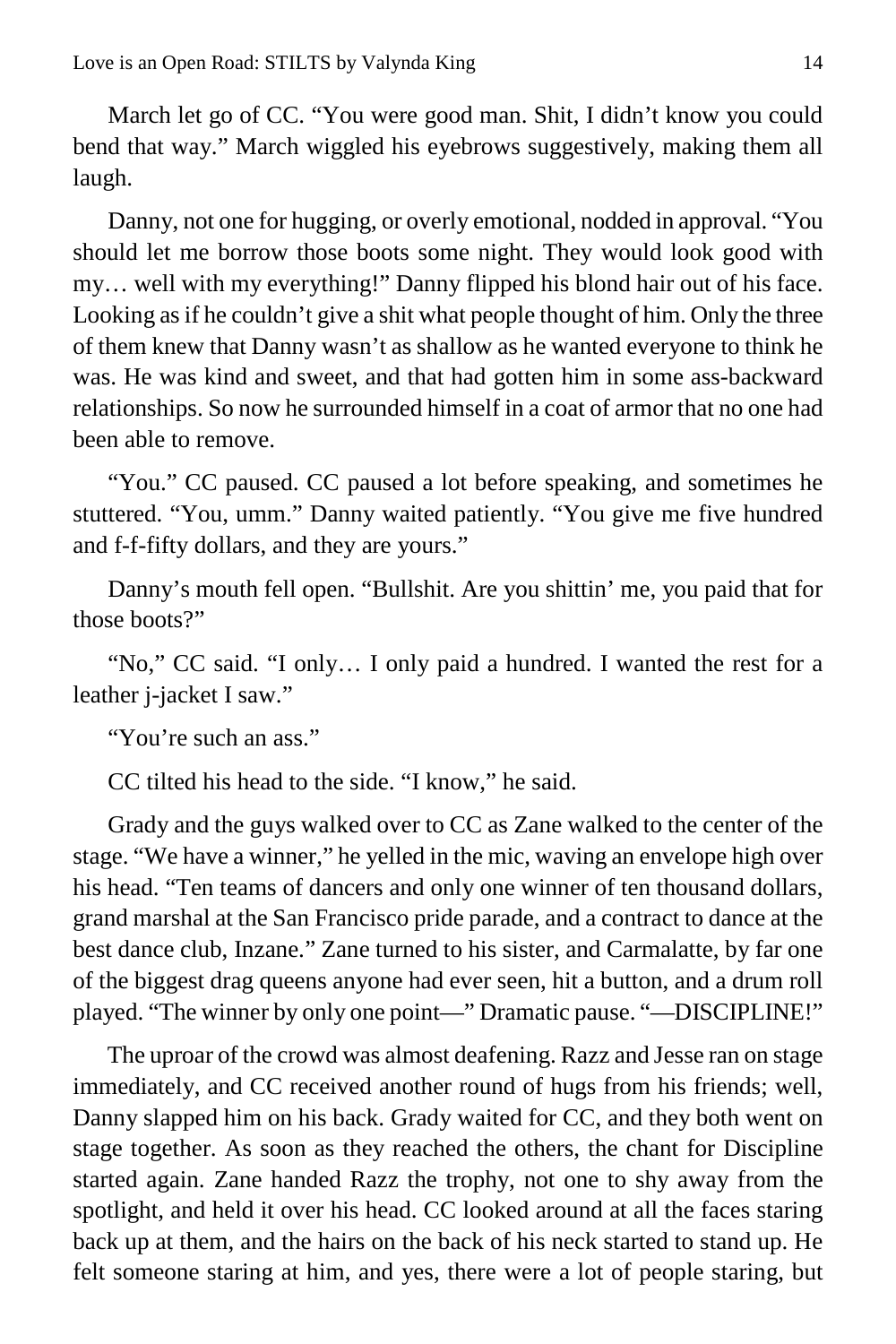someone was focused on CC alone. CC scanned the sea of faces, his head turning and stopping when he saw him. Impossible to miss, literally standing head and shoulders above everyone was the scariest man CC had ever seen. And completely and utterly beautiful.

CC's heart began to pound again, his palms were sweaty, and CC felt like he couldn't breathe. The man stood six feet seven inches, if not taller, and his arms were crossed over his broad chest. The long-sleeved T-shirt he wore hugged his body, putting every muscle he had on display. His biceps were the size of cannon balls and screamed for release from the confines of the shirt. He wore what looked like a black knit beanie, which brought attention to his eyes. He glared at CC as if he were pissed off at him, but they had never met. There was another man standing next to him, almost as big, but he gave the impression he wanted to be anywhere but here as he kept eyeing the door leading outside.

It was a scream for help that had them breaking eye contact, as CC watched scary-beautiful man and his friend run toward the cry for help. CC stood on the stage as people tried to see what the commotion was all about. CC's heart still raced, his body trembled, and his dick was still hard. He needed to go home. Scary Beautiful Man's friend came out, headed for the front door. He reached in his pocket and pulled out a leather wallet; nope not a wallet, a badge. He was a cop, which meant Scary Beautiful Man was also a cop. He showed it to the bouncers while he spoke and pointed at the doors. The bouncers closed the doors, leaving two standing inside after two went outside. CC dropped his head back. It was going to be a long night.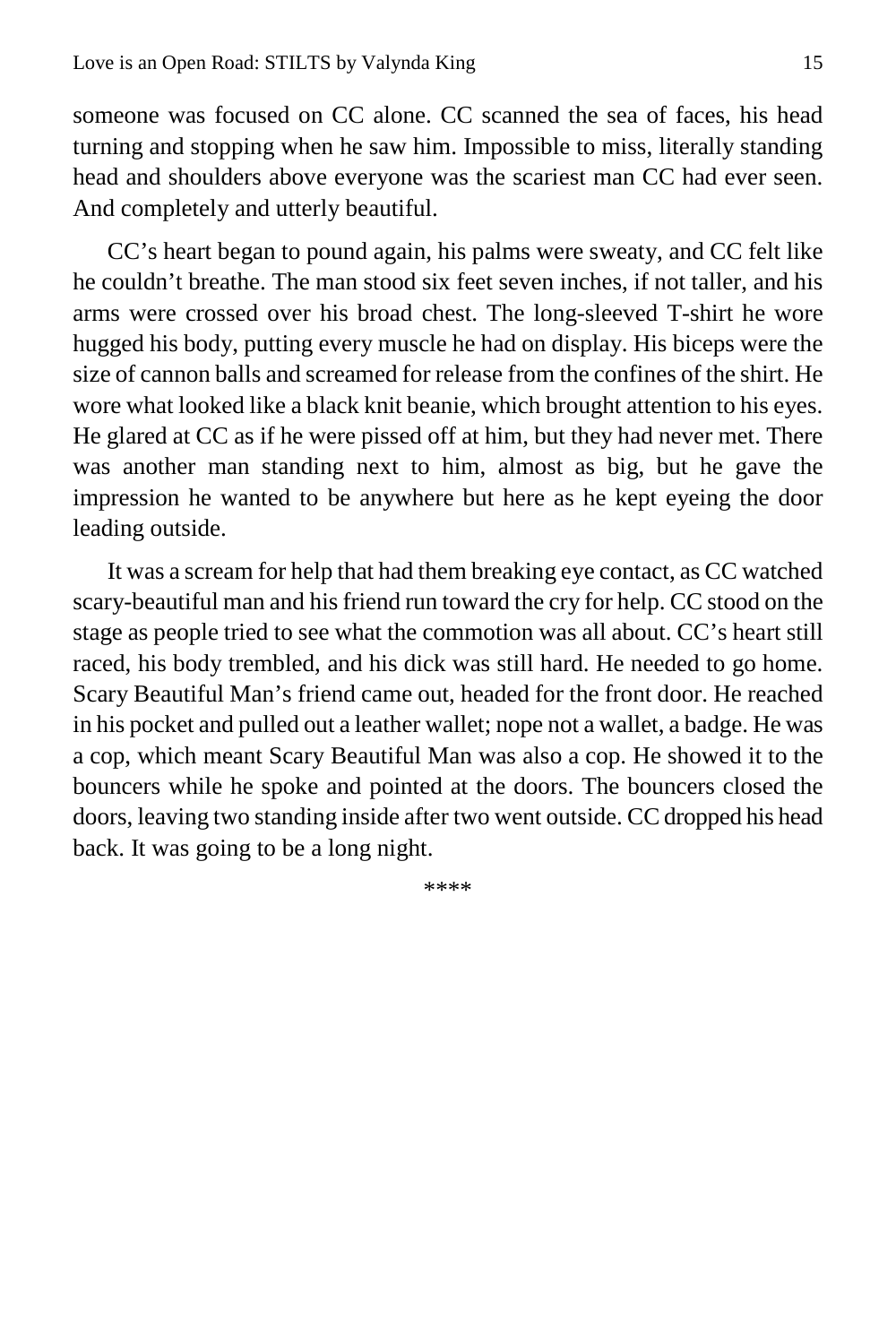#### **Chapter Three**

<span id="page-15-0"></span>Detective Mikkel Bass watched all the dancers, but none intrigued him more than the dancer from Discipline. Mikkel loved men, but he never dated anyone who was not black. His family could care less he was gay, but he damn sure better date someone black. His mother would say, "Don't you bring some white boy in here." And he had never been into femme men, and he sure as hell was not into men who wore heels. So what was it about the long-legged, longbodied, tight-muscled, high heel-wearing white guy that caught his attention? Maybe it was all the leather he was wearing. The leather pants moved with him as if it were his actual skin; as tight as they were, they could have been. Or maybe it was the thigh-high leather boots with the six-inch heels; he might as well have been dancing on stilts. They made his legs look impossibly long and his ass perfectly round. Or maybe it was the dick he watched grow hard in his leather pants as he danced; he was impressive.

Whatever it was, Mikkel was hooked. When Discipline was announced as the winner, he had to admit he was excited. But he refused to show it, and when the creamy-colored dancer noticed him staring, Mikkel's heart dropped to his feet and bounced back up to his chest, stopping his breath for a minute. The light from the ceiling shown in the dancer's eyes, and Mikkel had never seen eyes that green before. Someone had found the deepest, darkest, shiniest emeralds and used them as the dancer's eyes. His raven hair, eyebrows, and lashes so long Mikkel could see them from where he stood, made his green eyes glow. Mikkel knew he gave off an air of being pissed off, with his arms folded across his chest, but he was confused. He had never felt such an urge to claim someone as his own, yet he wanted to march on stage and drag this guy home with him. It was the scream for help that snapped Mikkel out of his trance and sent him and his partner running toward the bathroom.

They pushed their way through the crowd; it was not hard given their size. When they finally made it into the bathroom, he thought he'd stumbled into a slasher movie. Blood splatter was on the walls, the stalls, and the mirrors. There was a body of a guy on the floor covered in blood, the knife still lodged in his chest and a woman standing in the corner still screaming and crying as her friends tried to comfort her.

"Shit, shit, and double shit," Mikkel heard Brant cursing behind him. "You had to come to Inzane. I said, 'let's drive into San Fran' but *nooo* we had to come here." Brant held up his badge and asked people to exit the bathroom.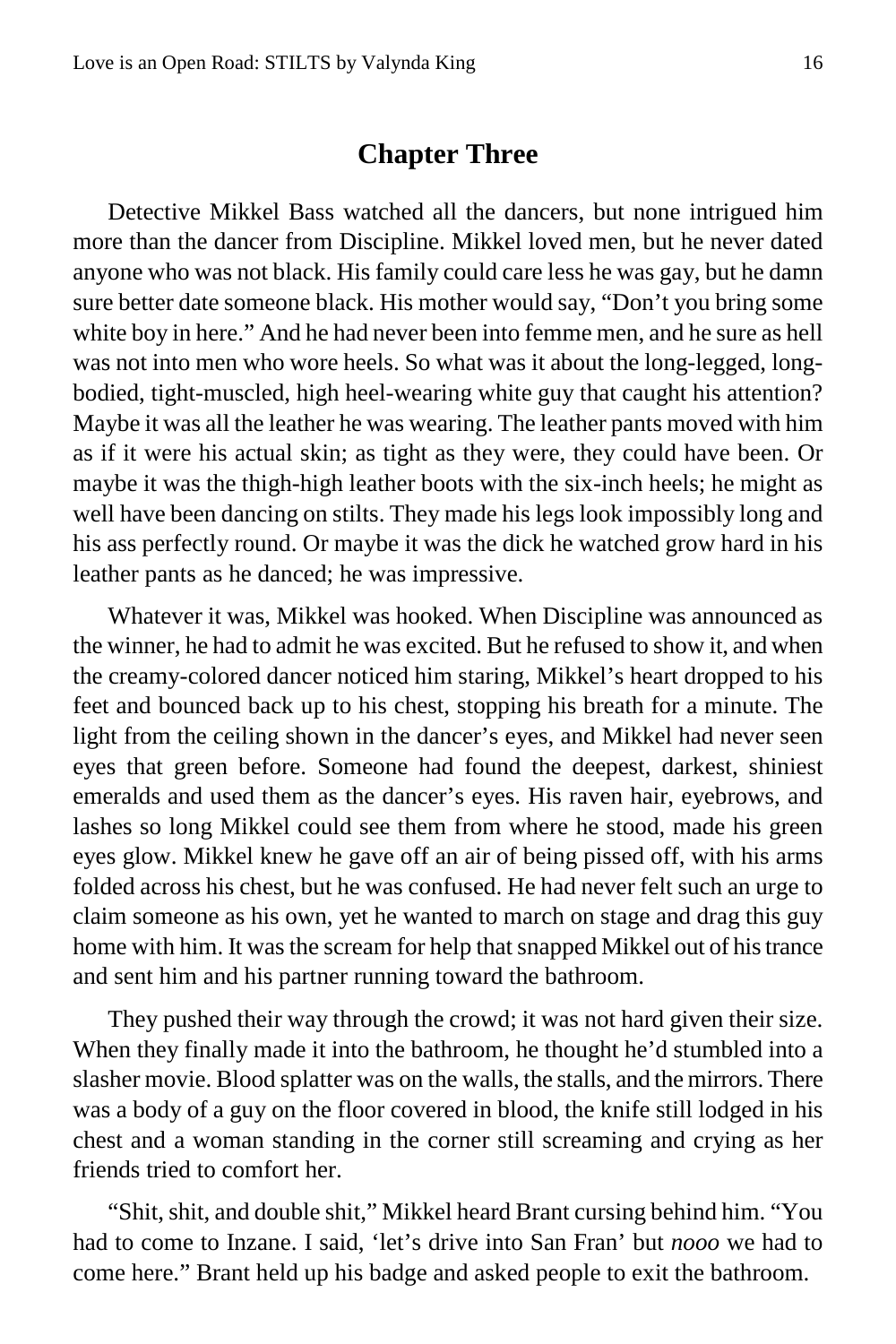The bathroom was empty save for the women still holding each other in the corner. The bathroom door flew open and in walked the owner, Zane. Apparently he misunderstood and thought they were giving out invitations to the crime scene. His gasp had Mikkel rolling his eyes. "Brant, go make sure no one leaves the building and no one comes in."

"On it."

Mikkel had to call in the murder before he could deal with Zane. If Mikkel had been on the job, he would have on a suit and his phone would be nestled in his jacket pocket. But as it was he was out to blow off some steam, so his phone sat in his back pocket. Mikkel reached behind his back, pulling out his phone to make the call to dispatch. "This is Detective Bass, I am at Inzane standing next to a DB. Detective Everson is with me, and we are securing the scene." Mikkel waited and listened before disconnecting the call, returning his phone to his back pocket.

He turned to Zane who now, instead of shock from seeing a dead body on the bathroom floor of his club, was licking his lips while staring at Mikkel's ass. Mikkel cleared his throat, only to have Zane slowly look up at Mikkel. *Never going to happen,* Mikkel thought.

"What can I do to help?" Zane asked in the softest voice he could muster.

"You can get out," Mikkel snapped.

"Oh my, that voice." Zane fanned himself with his hand.

Again, Mikkel rolled his eyes. Mikkel had heard it all his life. "Bass got a lot of bass in your voice." Between his size and his voice, most people found it hard to believe he was gay. Not that he cared; it just got old. And at times like this he used it to his advantage. "Zane, right?" Mikkel said with all seriousness, but deepened his voice even more to get Zane's attention, not that he didn't already have it.

"Yes," Zane breathed out.

Mikkel stepped closer to Zane. "I am sure there are some curious people out there who would love to come in. I sent my partner out there to make sure that no one leaves or comes into the building. I need you to go out there and make sure no one but my partner comes in." Mikkel cocked his head and took a step closer to Zane. "You think you can do that for me while I talk to these ladies?"

"Why yes, officer."

"Detective, Detective Bass."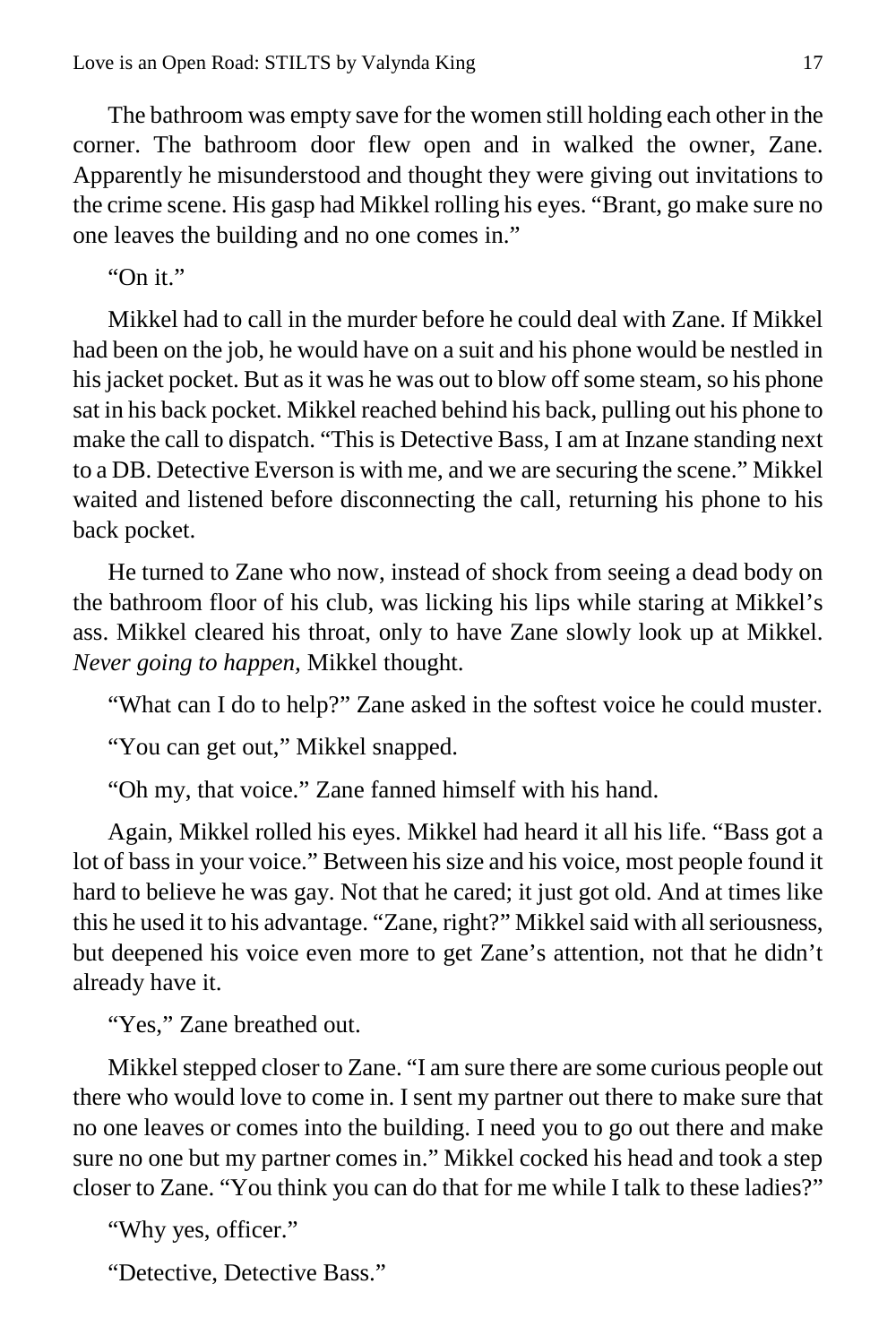"Yes, Detective Bass." Zane all but floated out of the bathroom as he left.

Shaking his head, Mikkel stepped around the body, not wanting to step in any of the blood that seemed to still be pooling. He stood in front of the three ladies, placing himself in front of the body so they would not have to look at it. Two were holding on to one. "I'm very sorry, ma'am, but I need to ask all of you a few questions."

"Can't this wait?" asked the one holding her friend the tightest.

"No ma'am, I'm sorry, I wish it could, but the sooner I ask my questions, the sooner you can leave."

"I'm not going anywhere," the woman being held cried out. "He's my husband and I want to know who did this."

Okay so that was one of Mikkel's questions answered, the DB was married to the woman who was crying. "I am very sorry for your loss, Mrs.…"

She dabbed her eyes with the tissue that had been handed to her. "Tanner, Anna Tanner and that is… was my husband Elliot. We were married almost two years. We were among the first to get married after Prop 8 was defeated."

"Mrs. Tanner, I am sorry to have to ask these questions, but do you know of anyone who would want to hurt your husband?"

"No, absolutely not; everyone loved Elliot. He was a good man."

Mikkel tried not to sigh; they all said that. He had been a cop for a long time, and at forty-two he had been a homicide detective for the last ten years. He had seen it all and heard it all, and not one person was bad. He was a good person, he wouldn't hurt anyone, and everyone loved him. Yeah, he was getting cynical in his old age, but just once he'd love to hear someone say, "Yep, he was a bastard." Not that that gave anyone the right to murder someone, but just once he wanted to hear it.

"So no recent arguments that you know about? He didn't owe anyone any money?"

Brant walked through the door before Mrs. Tanner could answer. "Hey, the medical examiner is here and the crime scene investigators." He looked around. "Not everyone is going to fit in here."

"Mrs. Tanner, would you and your friends please come with me?"

Anna Tanner started crying, trying to pull away from her friends. "No," she cried out, "I want to stay with him; he would want me to stay with him." Anna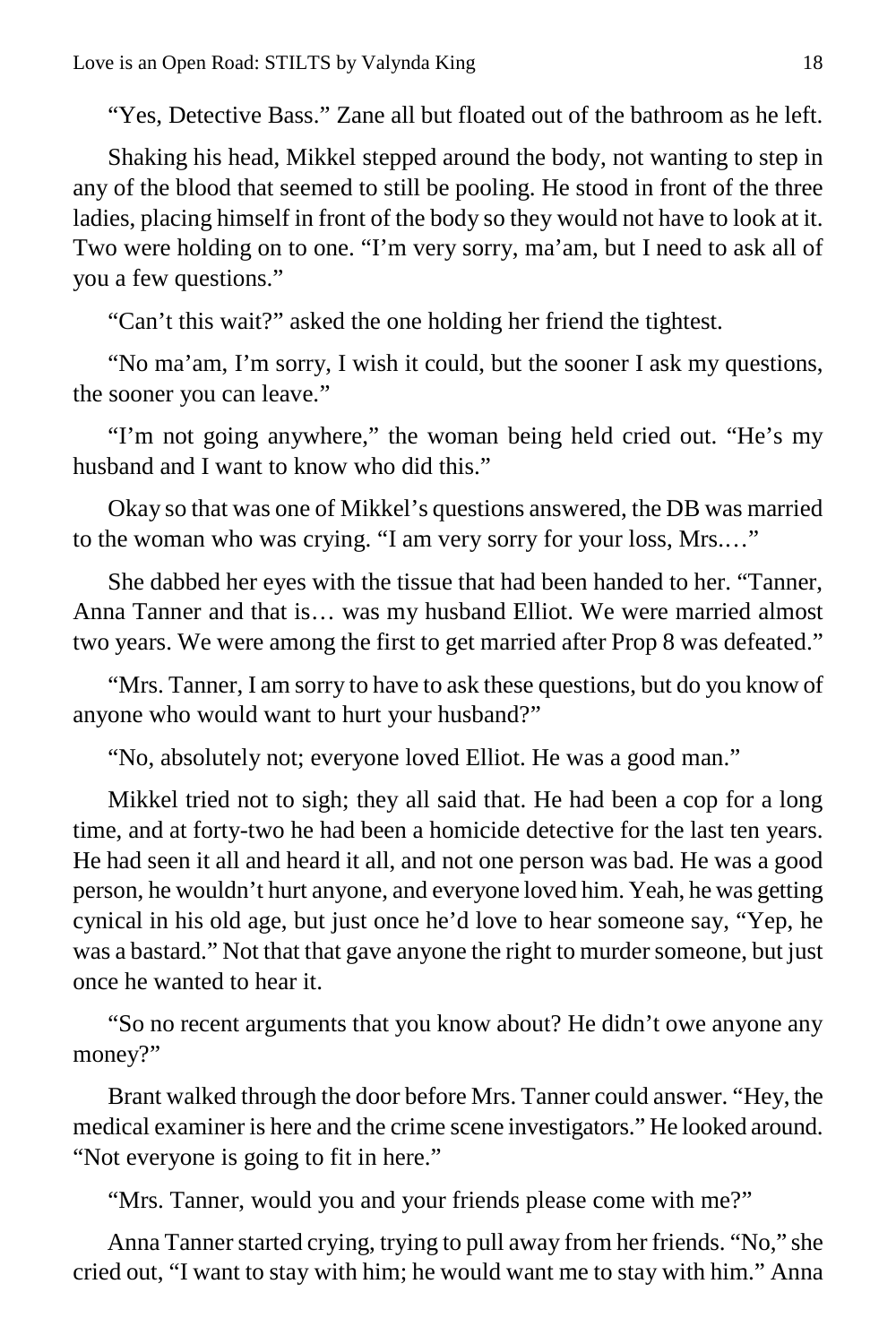was strong; it took both of her friends to hold on and drag her out of the bathroom. There was an officer waiting for them outside of the door. Brant told him to take them to the back office.

Mikkel could hear Mrs. Tanner wailing all the way down the hall. Mikkel turned and said, "How do you know there is a back office?"

"It's a club, man, of course it has a back office." Brant stepped out of the way to let the ME in before Mikkel could call bullshit.

Ryland entered the bathroom, his messy man bun thrown up haphazardly on his head, curls slipping from their band and falling in his face. His baby face would never put him at forty. "What do we got?" he asked as he stood in the doorway putting on his paper booties alongside his assistant.

"A guy with a knife in his chest," Mikkel deadpanned.

"You, sir, are an asshole."

"You asked."

"You asked." Ryland mocked Mikkel, dropping his voice to sound like him. "You ever get tired of trying to sound like Barry White?"

"Ha fucking ha, because I've never heard that before."

"It's not just a knife, it's a kitchen knife," Ryland noted as he moved closer to the body.

"Yep, noticed that."

"Who found him?"

Mikkel smirked. "The wife."

Ryland shook his head. "Some people aren't too smart. Does she know you suspect her?"

"No, she was too busy putting on her show to notice that I was scanning her and her friends for blood. But she may be smarter than we think; I didn't see any blood, not on her, her friends, or anywhere on their clothes and shoes. I mean look at this place, the blood splatter should be on one of them, if not all."

Ryland grunted. "Where are they now?"

"In the back office, with a uniform, thinking they just got away with murder. We'll let them sit for a bit while we ask around to see if anyone knows them." He watched as Ryland squatted down, eyeing the body of Elliot Tanner as he put his gloves on. "You need anything before I head out?"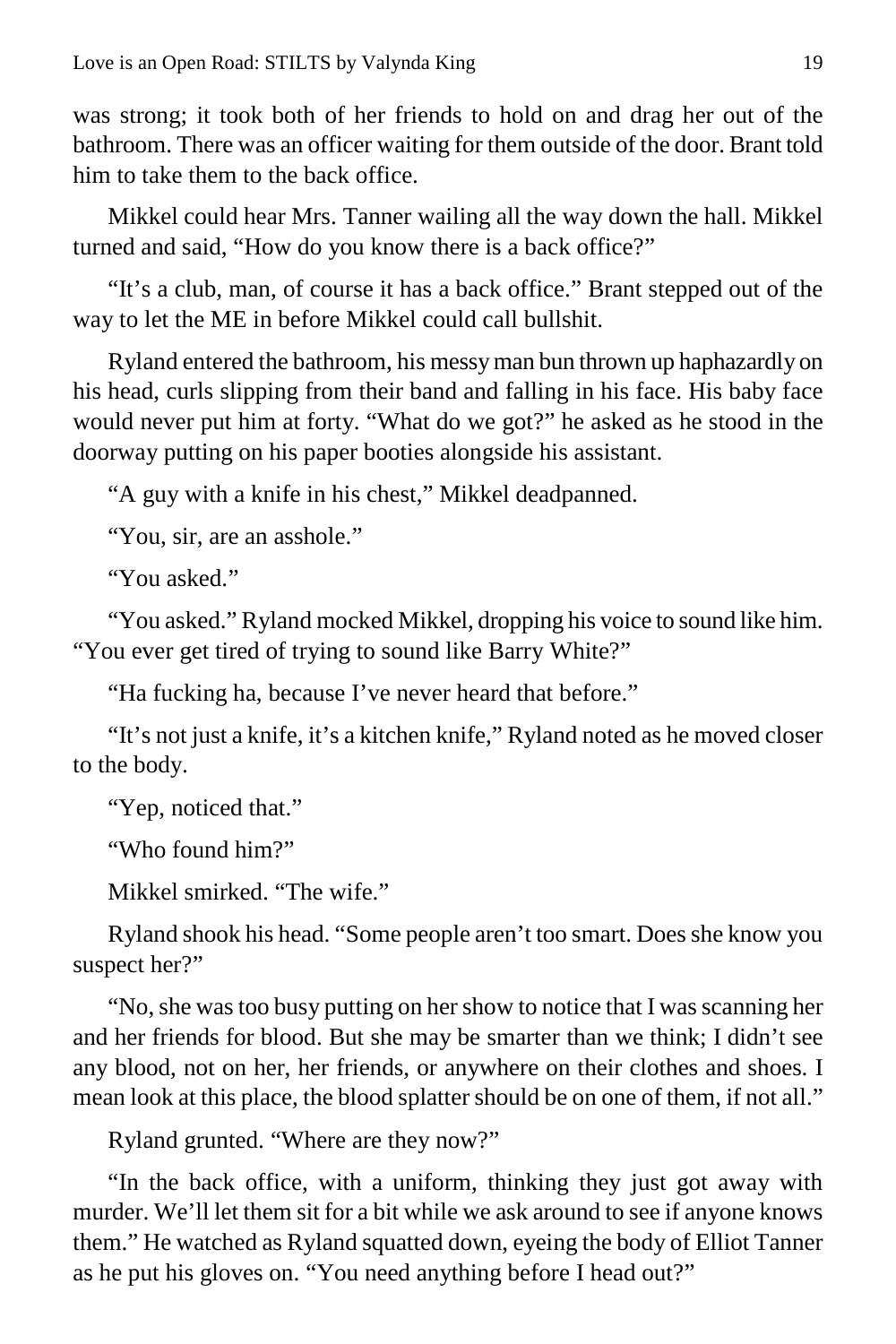"Nope."

Ryland was now in his zone; Mikkel wouldn't get any more conversation from him, so he left, and Brant was standing just outside of the door. "Hey, let's go talk to a few people to see what information we can get before we go and talk to the little woman."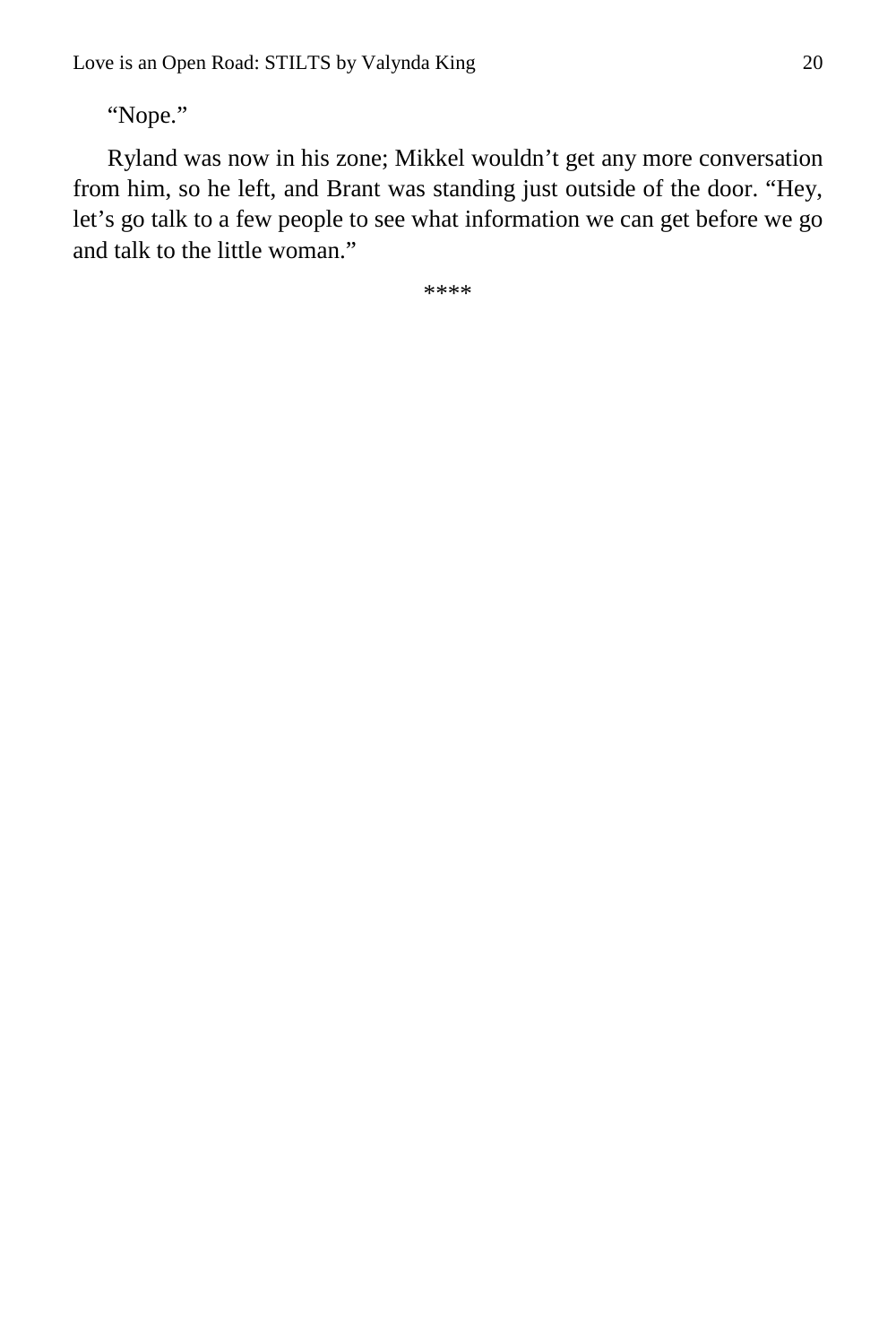### **Chapter Four**

<span id="page-20-0"></span>"How are we going to play this?" Brant asked as they headed back out to the main floor of the club.

Mikkel scanned the club and found who he was looking for. Without taking his gaze off the guy with green eyes, he pointed to the far side of the club. "You cover that side, and I'll cover this side, someone must know the Tanner family."

"Okay, but wh…"

Mikkel was already walking away, moving through the crowd with ease. The closer he got to those eyes, the bigger they got, and Mikkel knew he had to have him.

\*\*\*\*

CC's whole body shook as he watched the scary-beautiful cop come his way. He wasn't looking at anyone else, just CC. Leaning with his back against the wall and his legs crossed at the ankles, CC stood up straight when the cop made it to him. He was pleased to note that in his heels, he had a few inches on this man who was turning his insides into a pile of goo.

"I'm Detective Bass."

"Yes, you are." Razz lifted his hand for Mikkel to shake but was left hanging there. "I'm Razz, pleasure's mine but it can be yours." Still nothing. Razz cleared his throat. "Okay then." Razz turned on his heels and went over to sit next to Jesse.

"He just didn't see you," Jesse said to a now pouting Razz.

"Of course he didn't," Razz said.

Jesse gave a little pat to Razz's right knee. "Of course he didn't," he repeated while still patting Razz's knee.

Mikkel didn't move; he just stood there and stared at CC, looking down and following the length of his legs, his body, his long neck, stopping momentarily at his lips—pink and wet, plump, and a little pouty. A picture flashed in Mikkel's mind, of this man down on his knees and his pink, wet, plump, and pouty lips wrapped around his thick brown dick. He almost moaned at the vision, but Mikkel shook that crazy, fleeting thought from his head. He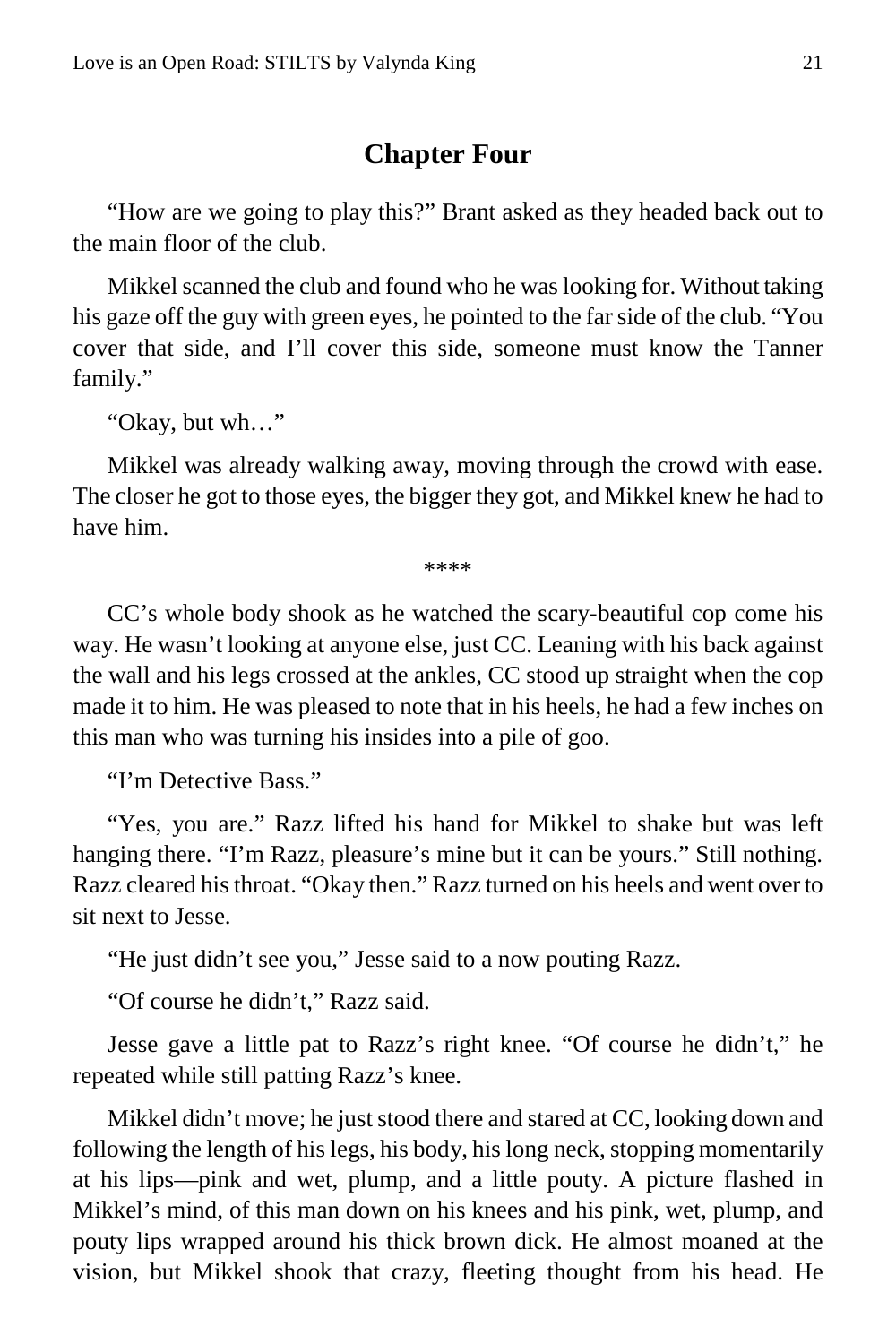continued his eye fuck, finally stopping when he reached CC's eyes. And damn if they weren't a deeper green than he thought. "How do you walk in those things, let alone dance in them?"

CC stared back at Detective Bass. He wanted to walk away to get away from the look of disgust he was getting from the detective. "I…" His heart raced. CC couldn't find his words.

"Does this have anything to do with what's going on in the bathroom, detective, or are you just being a dick?" Brick to the rescue.

That seemed to snap Mikkel out of wherever the hell he was. *What the fuck am I doing?* Mikkel shook himself. "Uh, do any of you know Elliot Tanner?"

"Is that who's in the bathroom?" March asked.

Mikkel took his eyes off CC to address the linebacker standing next to the Chihuahua that just nipped at his ankles. "Yes, his wife just found him in the bathroom, so do you know him? And why do you look familiar to me?"

"Oh I don't know." March said, "Maybe because I work for the DA's office as one of the prosecuting attorneys. I'm March Hadley."

Mikkel almost smacked himself in the forehead but played it cool. "Ah*.*" *Well that was a great comeback.*

"Ah," March repeated back. "But to answer your question, no, I've never met him"

Mikkel studied the rest of their faces, the other three dancers, and he guessed March and the other two were friends, the little Chihuahua was probably their pet.

"I know him," CC said. Everyone turned to him.

Mikkel walked closer to him. "You know him?"

CC nodded his head. "He… he…" CC stopped because again he couldn't find his words.

"He what?" Mikkel's voice boomed and made CC jump.

"Hey, man, give him a sec." Danny stepped forward, ready to protect his friend.

*What the fuck? How fragile is the guy?* Mikkel held up his hands to calm his friend down. "Look, I'm sorry." He gave his attention back to CC. "He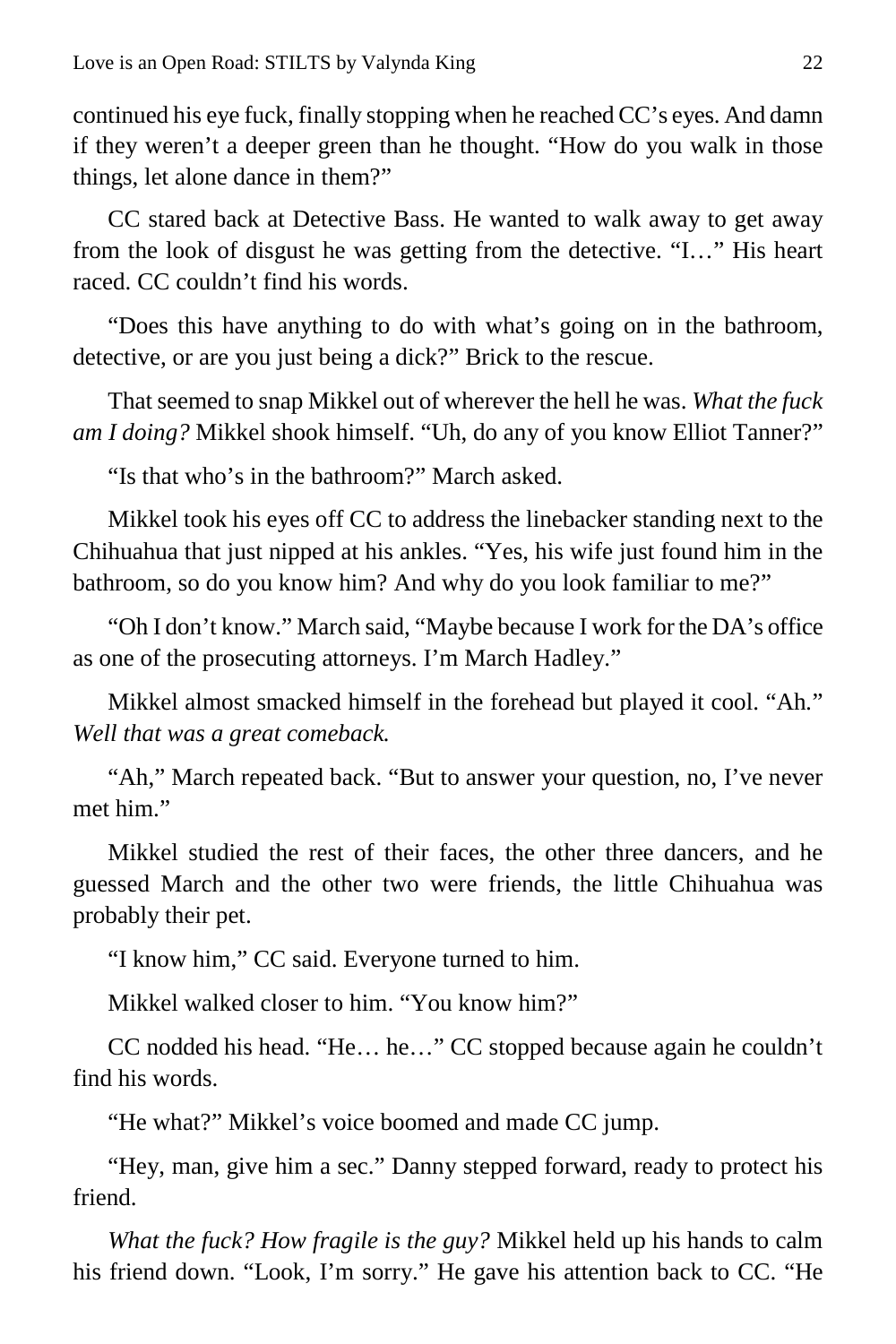what?" he asked, lowering his voice so as not to scare the poor timid man into cardiac arrest.

Great, now he was staring at CC like he belonged in a mental hospital. CC looked around and found a napkin on a nearby table. CC pinched his thumb and forefinger together and mimicked like he was writing. "Scribble," he said.

"You have a pen?" Grady asked Mikkel.

Mikkel didn't say a word. Something was up with this guy, and his friends were circling the wagons around him. Mikkel didn't know why he patted himself down; he knew he didn't have a pen on him. He turned to the table behind him and found that a server had left a tray, and lo and behold, there was a pen. Mikkel picked the pen up and handed it to… He really needed to find out this guy's name.

CC took the pen and wrote the word dance. He stared at it for a moment and then said, "Dance studio." He took in a deep breath. "I know him from the dance studio." He waited for a moment before he continued. "He s-s-started coming around about, about—" CC closed his mouth in frustration before he went on. "About three weeks ago."

"I never saw him," Grady said.

"Only at night." The words were starting to come easier to CC.

Mikkel picked up on the stuttering and the pausing between words. He could see the guy was trying hard to put his thoughts into words. "All right so he started coming by a dance studio that you work in, practice in. Why did he start coming by? And if I could have your name?"

CC ran his fingers through his short black hair. Mikkel tracked CC's long fingers as they glided through his hair. He wondered if it was as soft as it appeared. "Cassidy Carrington."

Mikkel didn't hear the name that was given; he was lost in his thoughts about the man who stood before him. The man stared at him, waiting for a response or maybe another question, but Mikkel still didn't know his name. "I'm sorry I didn't catch that, could you repeat that?"

CC stood a little straighter, the muscles in his jaw flexing as he worked to hold back—what Mikkel wondered—his anger, his frustration? "Cassidy Carrington," CC said a little louder and with the confidence Mikkel hadn't seen from the man since he was on the dance floor.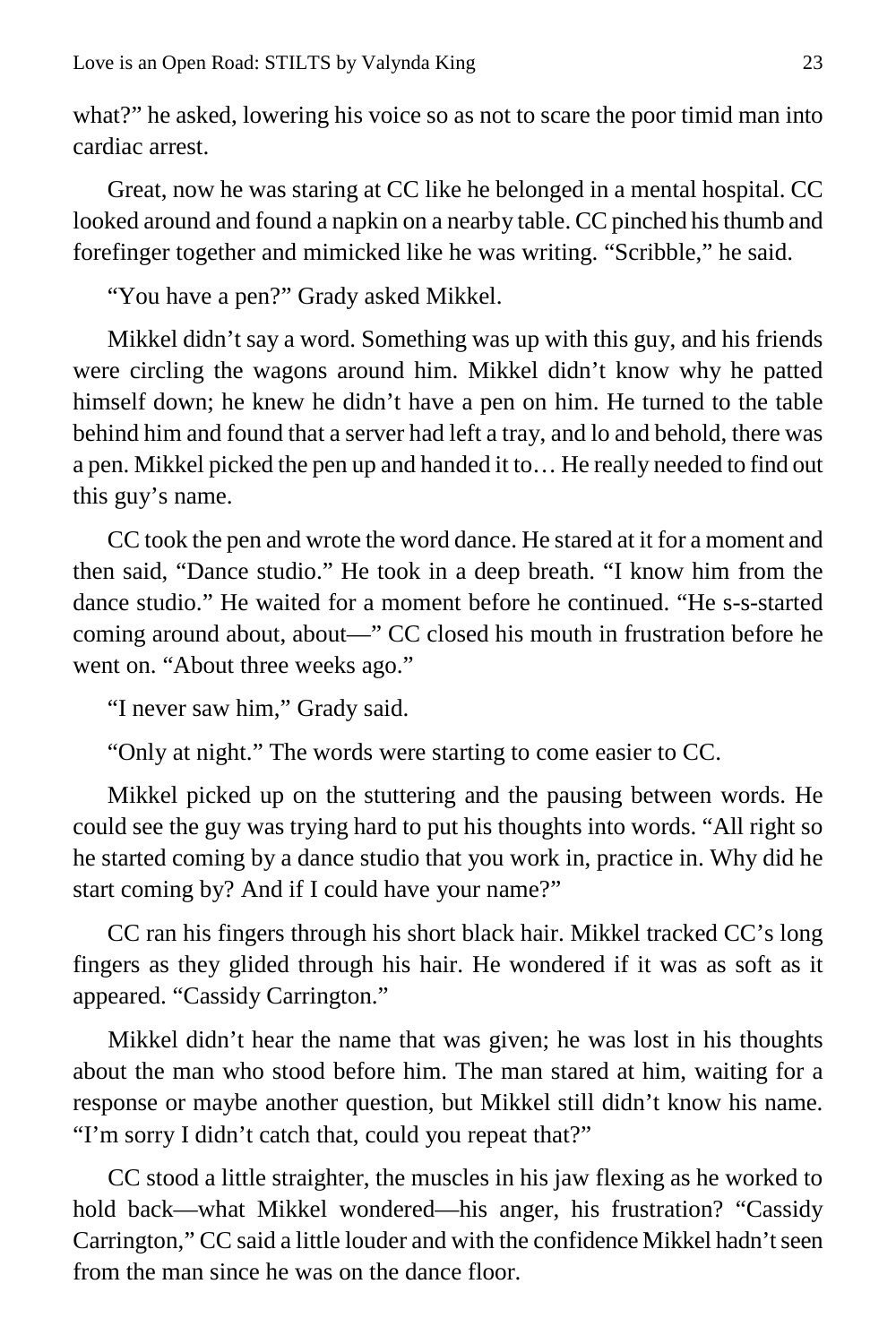"Cassidy Carrington." Mikkel tested the name on his lips. How would the name Cassidy sound as he shouted it while coming down his throat. *Where the hell did that come from?* Mikkel tried to shake these crazy thoughts he was having about this man, about Cassidy. "So, Mr. Carrington, you say he started coming to the dance studio."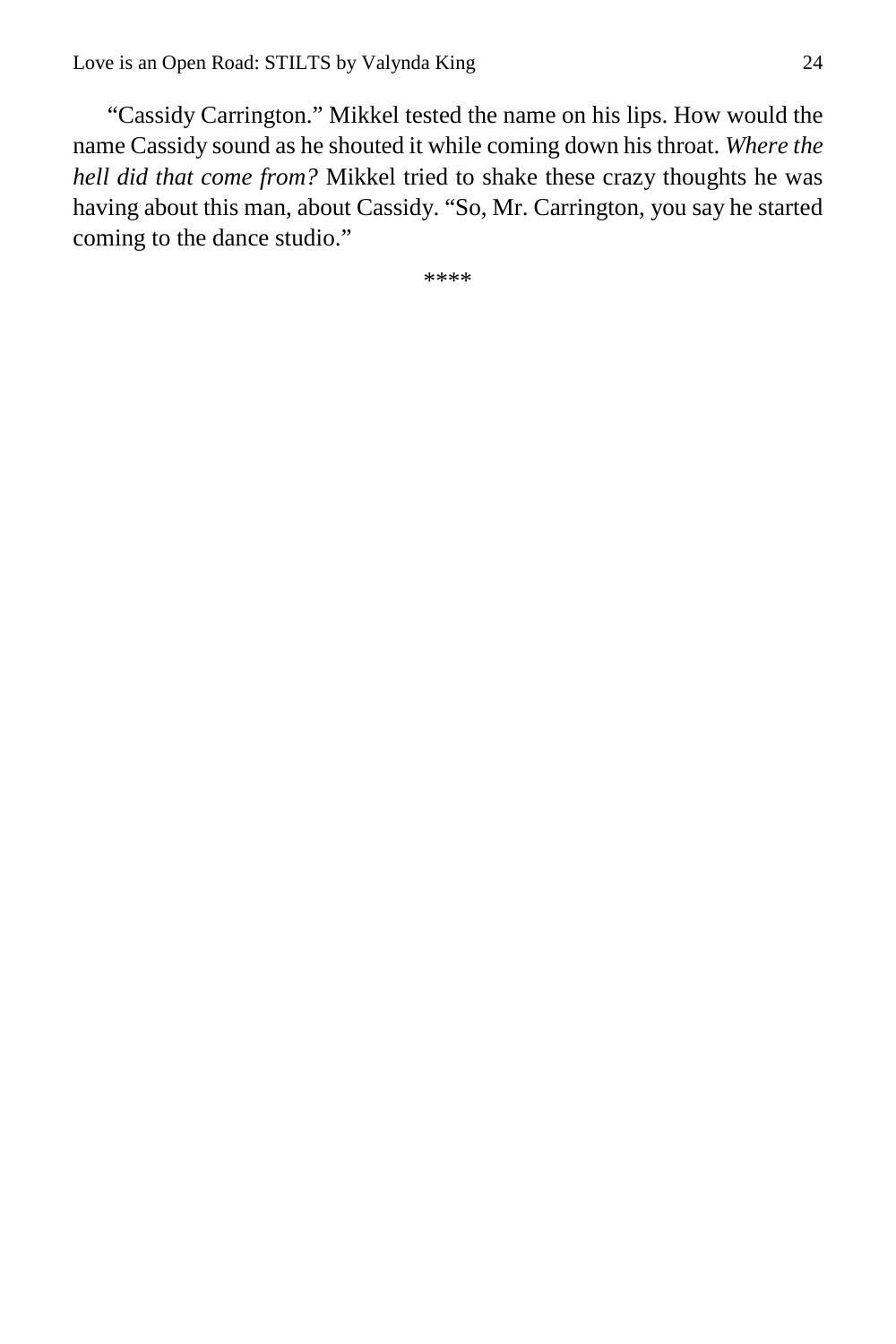#### **Chapter Five**

<span id="page-24-0"></span>At first CC was intimidated by the detective, his size, the timber of his voice, and the intensity of his pewter-colored eyes. But now he was just irritated by the detective, the way he stared at CC like he was some sort of alien. He didn't want to answer any more of his questions; he just wanted to leave. But he knew Elliot, if only for a short time. He was nice guy who was only looking to make a few extra bucks and learn how to dance. When CC saw Elliot watching him through the window one night, he was more curious than afraid. It was after eleven in the evening, and CC was dancing in the studio by himself, something he did often to clear his head. The sight of a saggy jeanswearing, hoodie-cloaked, slightly sinister, unshaven stranger staring at him, should have made CC nervous. He may live in a town with very few homophobic people, but gay bashing was not unheard of.

But there was something in Elliot's eyes, a sadness that CC found himself wanting to remove. So CC walked over to the door, unlocked it, and asked Elliot if he needed some help. Elliot asked CC if he owned the place, and CC told him no. He could see Elliot deflate. CC asked him again what he needed, and Elliot just said, "A chance and a job." CC understood that. If the DA's office hadn't taken a chance on him and believed that he could still work for them and still be an asset and not a burden or a charity case, he didn't know where he would be. So CC talked to the owner, and Elliot started working there, cleaning after-hours, and CC taught him some dance steps. He was a quick learner and a good dancer and slowly became a friend to CC.

So CC stayed where he was and answered the detective's questions, never once acting on the impulse to punch him in the face.

"He was cleaning the studio when it closed for the night," CC said. "He said his husband worked too hard and he needed to help with the bills.

"So you hired him to clean the studio?"

"No, Baily."

"Who's Baily?" Mikkel asked.

Grady moved forward. "He's the owner of Allegro, the studio we practice in."

"And what? He lets you stay and dance when the place is closed?"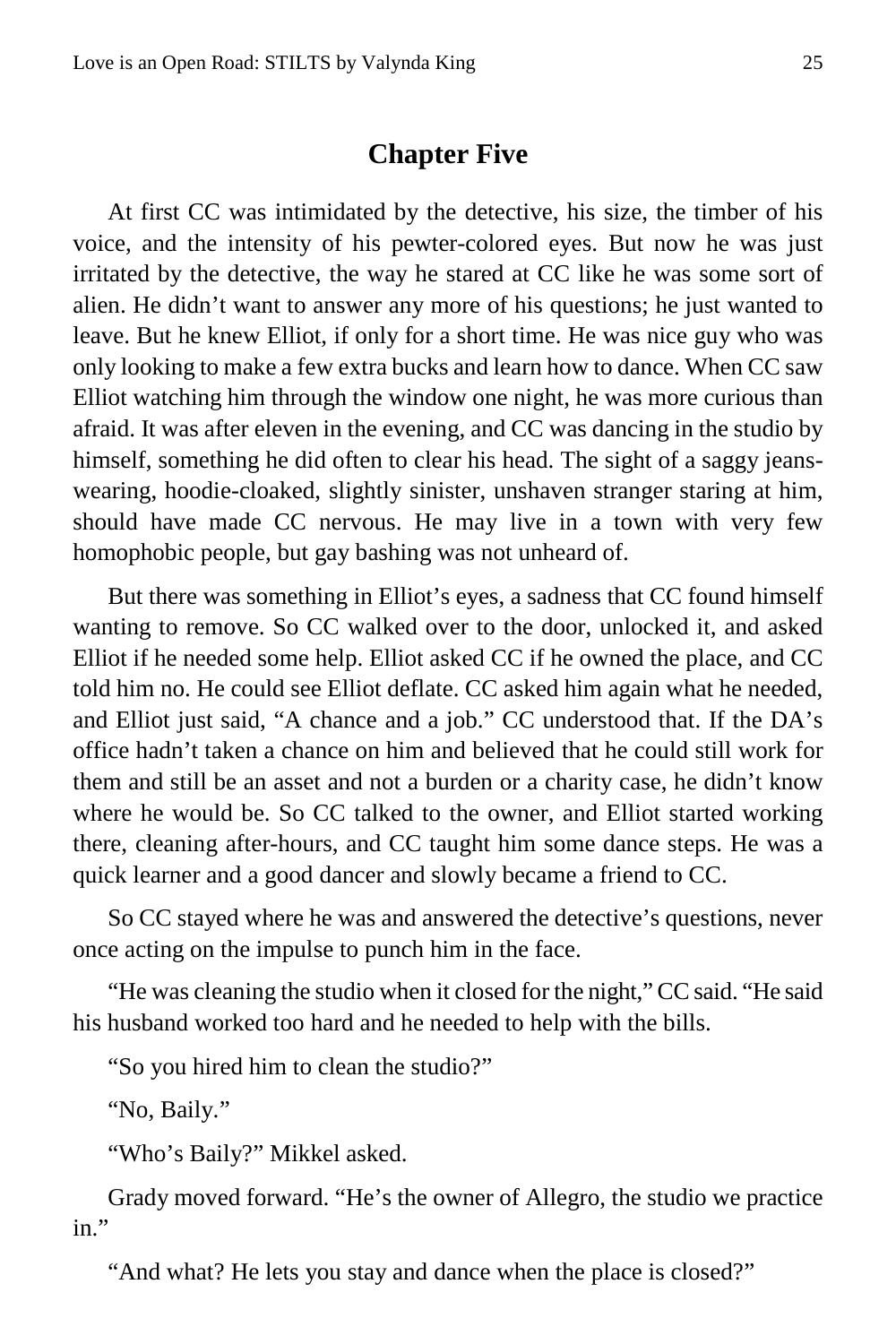"We all have a key," Jesse interjected. "Just the four of us. We've been dancing there for a long time, and we are all friends, and he trusts us to leave everything as is when we leave and lock up."

"So why is it that you, Mr. Carrington, are the only one who knew that Elliot was working there? Were the two of you having an affair?" *Why would I ask him that? Because I am investigating a murder. Then why are you getting pissed, and he hasn't even answered the question?*

CC shook his head as if the question had hit him across the jaw. "N-n-no! We-we-we—" CC stopped, pressing his lips together, anger showing in his green eyes. CC was done; he turned and stomped off the stage. The sound of thunder echoed through the club every time his heels hit the floor as he headed back to the dressing room. He didn't have to put up with Detective Dickhead.

\*\*\*\*

Mikkel watched Cassidy's ass and hips switch back and forth as he stormed off. He groaned to himself. He wanted that ass in his bed, on his couch, in his kitchen, and anywhere else he could think of in his house. Which again shocked him; this line of thinking was crazy because Cassidy Carrington was not his type. He liked his men big, like him, someone who fought for dominance. Not someone who gave it over willingly. As Mikkel watched Cassidy walk away, he didn't notice that his friends were staring at him until March caught the Chihuahua in mid-leap.

"CC is not like that; he would never sleep with someone if he knew they were married," Brick snapped. March was holding Brick as tight as he could, when all he wanted to do was let Brick go so he could take the idiot detective down. If anyone could take him down, it was Brick.

Brant came up beside Mikkel. He noticed the big guy holding on tight to the little one. He looked at Mikkel. "Everything okay over here?"

"Yeah," Mikkel answered softly.

Brant cocked his head to the side; he had never heard his partner sound so quiet. "All right, okay then, no one I questioned knew Elliot, but they know his wife and friends, and from what I could gather, those are not very nice women." Brant put his hand on Mikkel's right shoulder. "Hey, man, we have some suspects to talk to." Brant waited before turning and heading in the opposite direction, going to the back office. "You coming?" he asked Mikkel.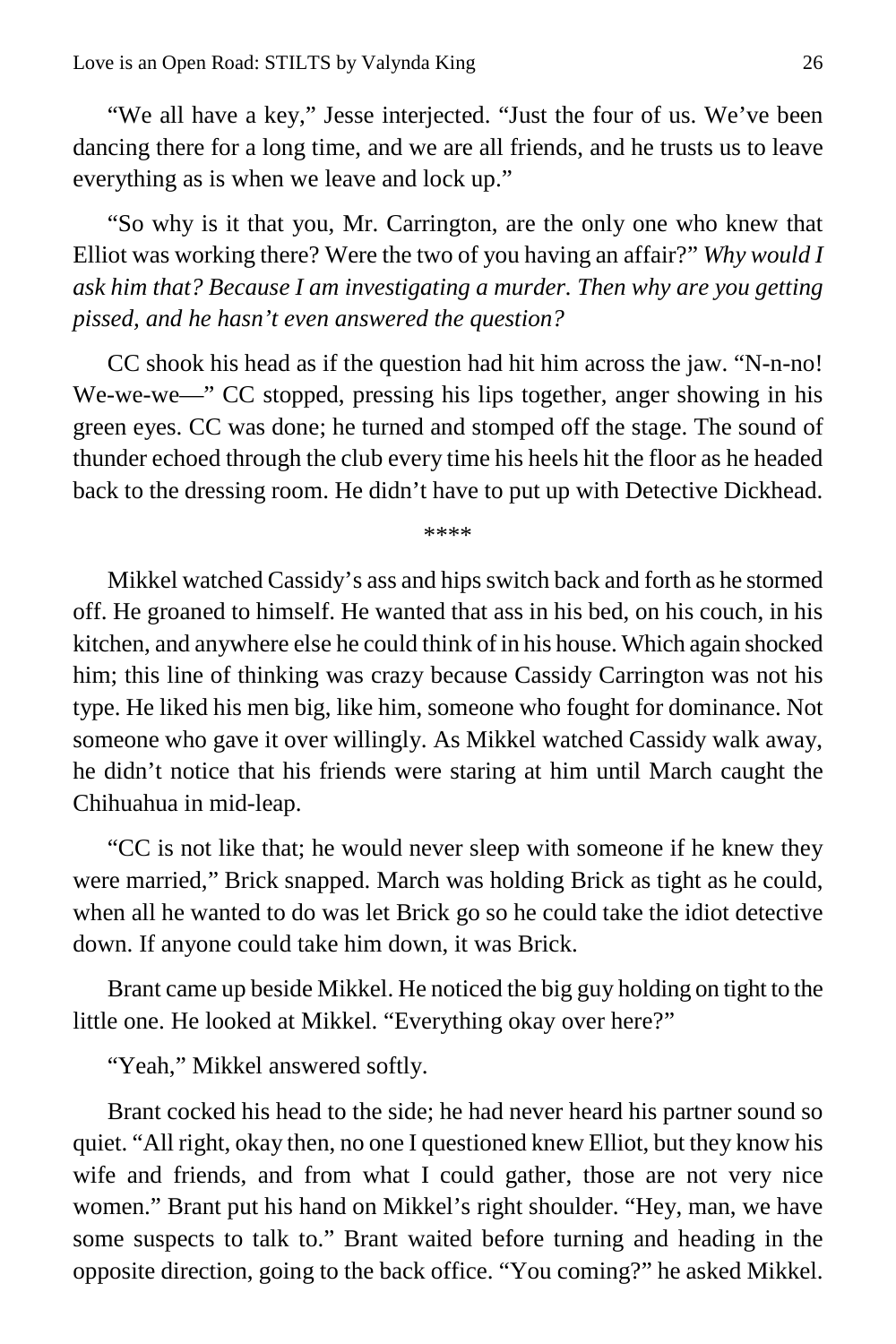Mikkel nodded his head, not really hearing his partner. His mind was on Cassidy and the urge he felt to go find him and apologize to him.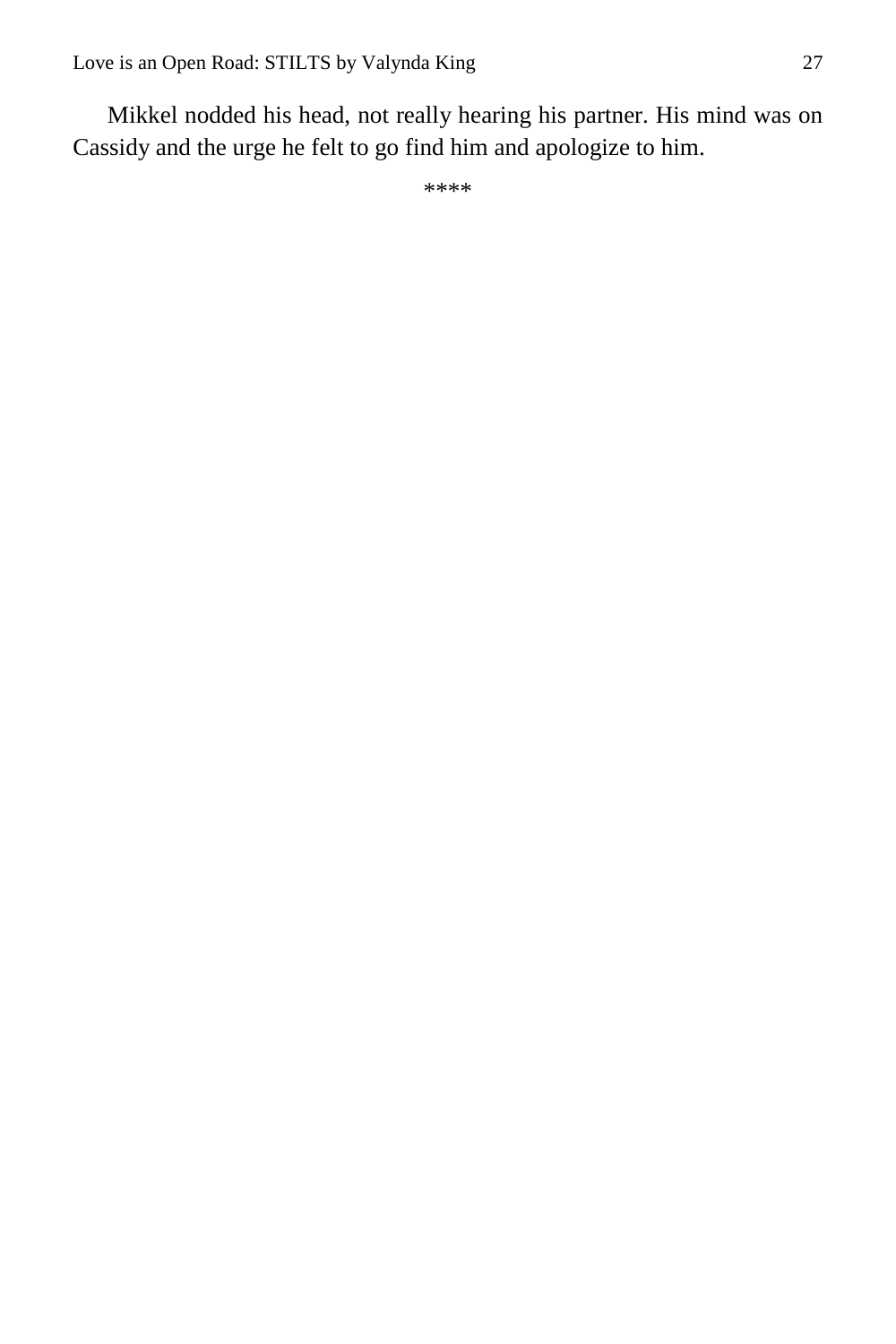### **Chapter Six**

<span id="page-27-0"></span>CC had changed into his clothes by the time everyone had entered the room. He'd put his shoes in a separate bag from his clothes, and he was slipping on his jacket when the door opened.

"Oh no, where do you think you're going?" Razz asked. "We just proved we are the best dance group out there, and we are going to celebrate."

Before CC could get past his friends, Carmalatte walked in with Zane on her heels. Zane stopped in front of CC. "Do tell me, what did Mr. Delicious Mountain of Chocolaty Goodness want?" Zane all but purred.

CC closed his eyes before taking a deep breath. He had to get out of there. He stepped around Zane and headed for the door. "No celebrating, going home."

Zane tried to stop him. "But they haven't said we can leave yet."

March placed his hand on CC's shoulder, stopping him before he could get to the door. "I'll call you tomorrow," March said. CC gave a quick nod of his head and was out the door.

\*\*\*\*

Mikkel and Brant walked into the office where Mrs. Tanner and her friends were sitting on the couch. Mrs. Tanner sat in the middle of her friends while they hugged her. The officer stood against the wall in the rest position, feet apart and hands behind his back. Brant nodded to the officer while Mikkel kept his eyes on Mrs. Tanner. She was cold. She had tears on her cheeks, but hatred in her eyes. Her friends on the other hand were frightened; Mikkel knew they would break. Mrs. Tanner was the leader and as long as she was in their sight they would keep their mouths closed. So Mikkel would play along until they were at the precinct. There he would separate them and watch them fall apart.

Mikkel sat down on the chair across from the ladies, studying their faces. He admired how perfectly they applied their makeup. No one would ever guess that they were actually men. "Mrs. Tanner," Mikkel began. "Again, I want to tell you how sorry I am for your loss."

"Please call me Anna, and this is Jinna." She pointed to the redhead on her right. "And this is Kimber." She pointed to the blonde on her left. "And thank you. I know you will find who did this to my Elliot." Anna sniffed, "I feel like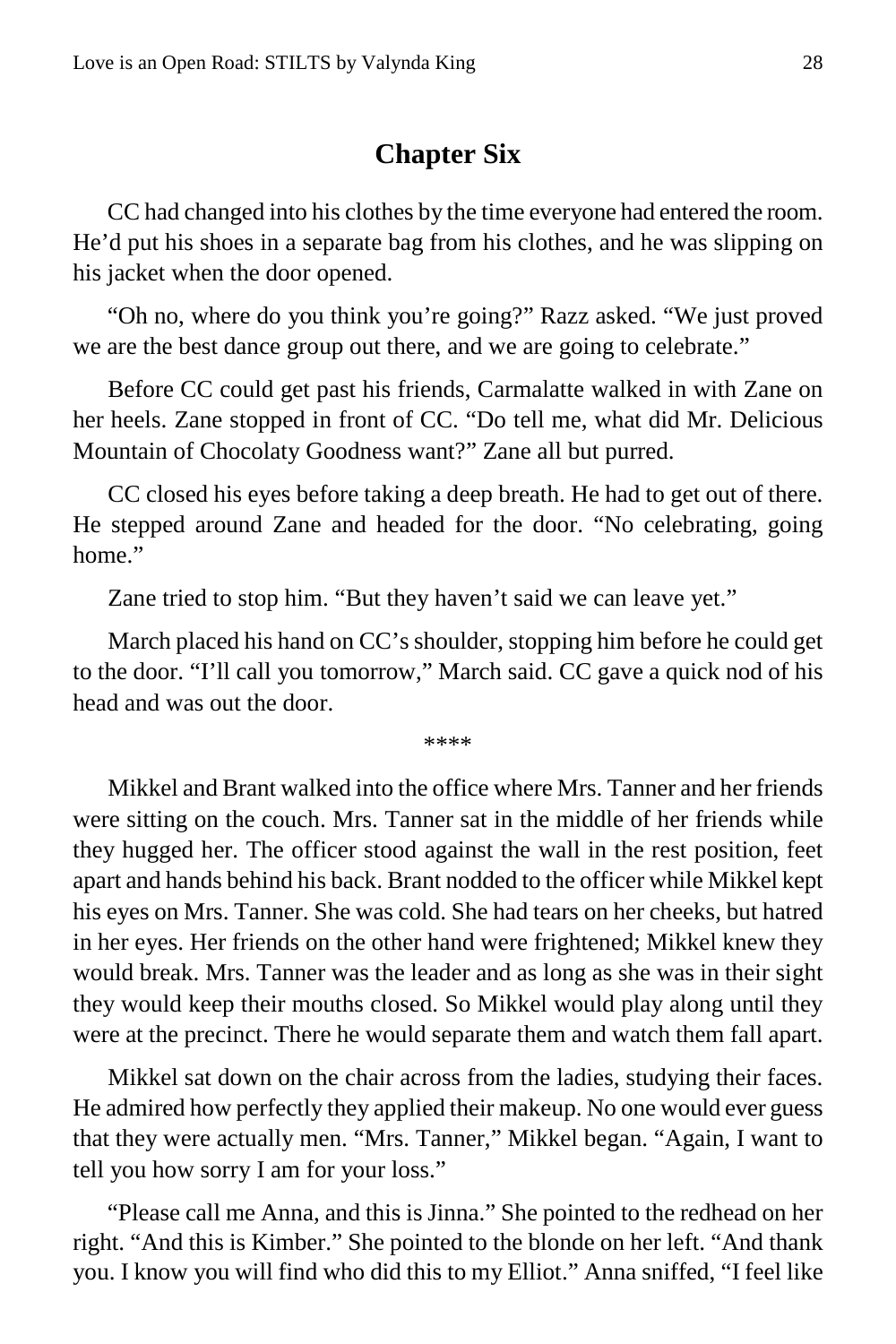my life is falling apart." Anna burst into tears again and Kimber hugged her tighter.

Mikkel wanted to laugh. He caught a glimpse of Brant out of the corner of his eye. His head was down, and his shoulders were shaking. The truth was that until they had some proof that she or they murdered Elliot Tanner, he would have to play along.

"Mrs. Tan—Anna, I know this is a difficult time for you, but if you could please tell me what happened."

Anna sniffed again, dabbed her eyes with a tissue and took a deep breath. "We, Elliot and I, had planned to come to the dance-off from the first day it was announced. Elliot loved dancing; he just wasn't very good at it." Anna smoothed her hands over her dress. "We were all pulling for Discipline to win. After they danced, Elliot said he had to go use the restroom. I told him to hurry up, because they were going to announce the winner." Anna took a shaky breath. "He was taking so long, so we went to find him, and when we walked into the bathroom—" Anna's voice cracked.

*Oh she is good*, Mikkel thought. "And is that when you screamed for help?"

"Yes. I wanted to go to him, but my girls held me back, and then you burst in, and here we are."

There was a knock on the door, and Ryland walked in. "Can I see you both out here for a minute?"

"If you will excuse us, Anna," Mikkel said.

"Of course." Anna gave a weak smile as if she were becoming exhausted.

Mikkel and Brant walked out and closed the door behind them. "What's up?" Mikkel asked.

Ryland tried to secure one of his wayward curls behind his right ear. "We're heading out, but I can tell you now, he was not only stabbed, he was strangled. My guess is he was being stabbed and strangled at the same time. If he had been strangled first, blood flow to the heart would stop, and there would not have been as much blood. I'll be able to tell you more when I get him to the lab, like the angle of the blade entry. We are still collecting evidence, but so far, no hidden panels hiding clothes or shoes, and unless their fingerprints are on the knife, we have nothing to say they did it."

Brant let out a string of curse words. "There has to be something in there. There is no fucking way they didn't do it."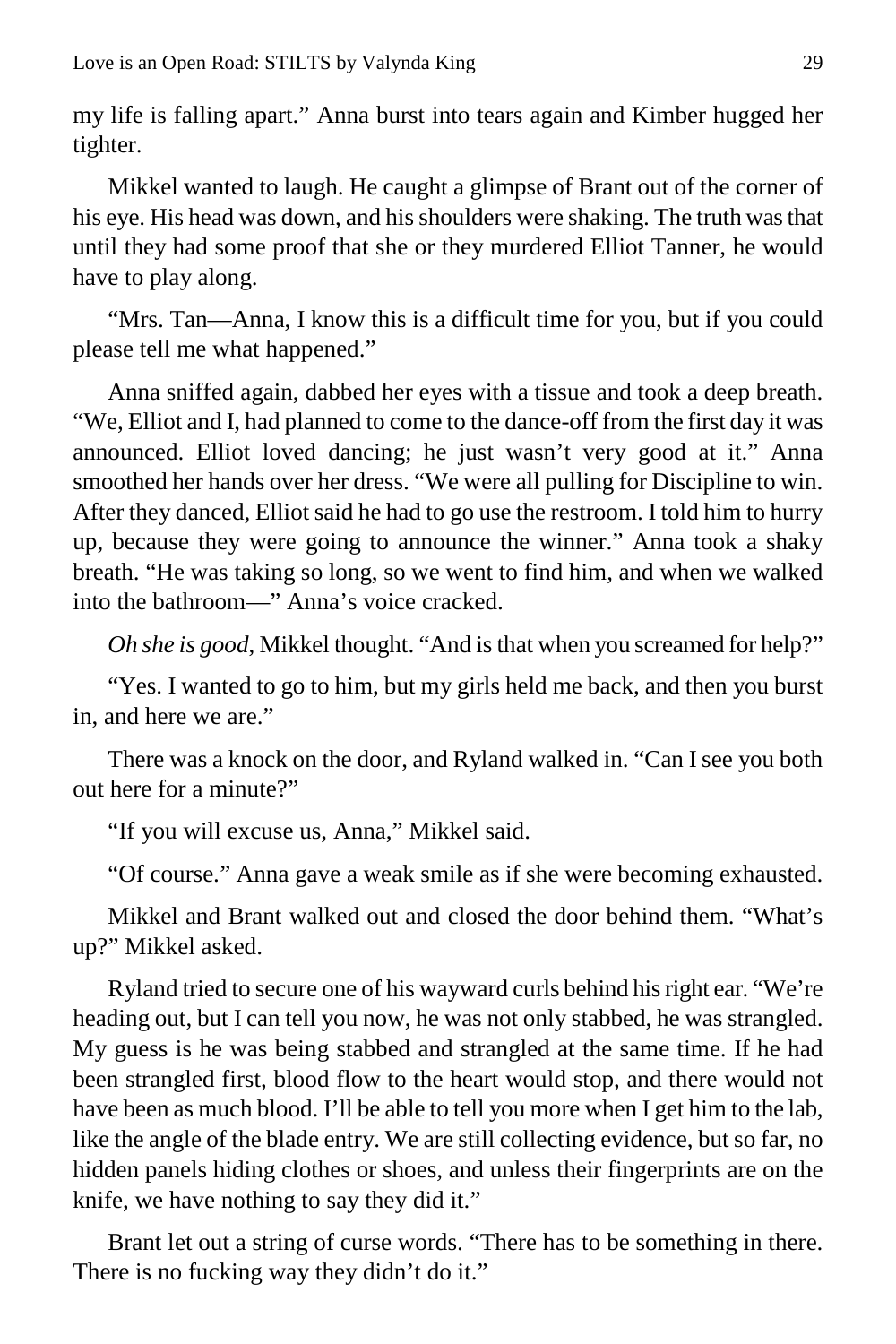"Look, if it's in there, we'll find it, but it looks like for now we have nothing to go on." Ryland looked between Mikkel and Brant, waiting to see if they had anything to add, and when they didn't speak, he said, "I'll let you know what we find."

Mikkel didn't want to tip his hand. If he asked them down to the station without something to push Kimber and Jinna over the edge they might get suspicious and try and leave town. He braced himself before he opened the door to the office and stepped back in. "Okay ladies, that's all we have for now. Just please stick around, we may have more questions for you as we continue our investigation."

Anna stood, and Jinna and Kimber stood next to her. "I am not going anywhere until whoever murdered my husband is caught."

"Yes ma'am." Mikkel stepped to the side and let them file out of the office. Once they were out of earshot, Mikkel turned to Brant and said, "Oh, we are going to nail her if it's the last thing we do."

"Bet your ass we are." Brant huffed as they walked off, heading to the precinct to file their report.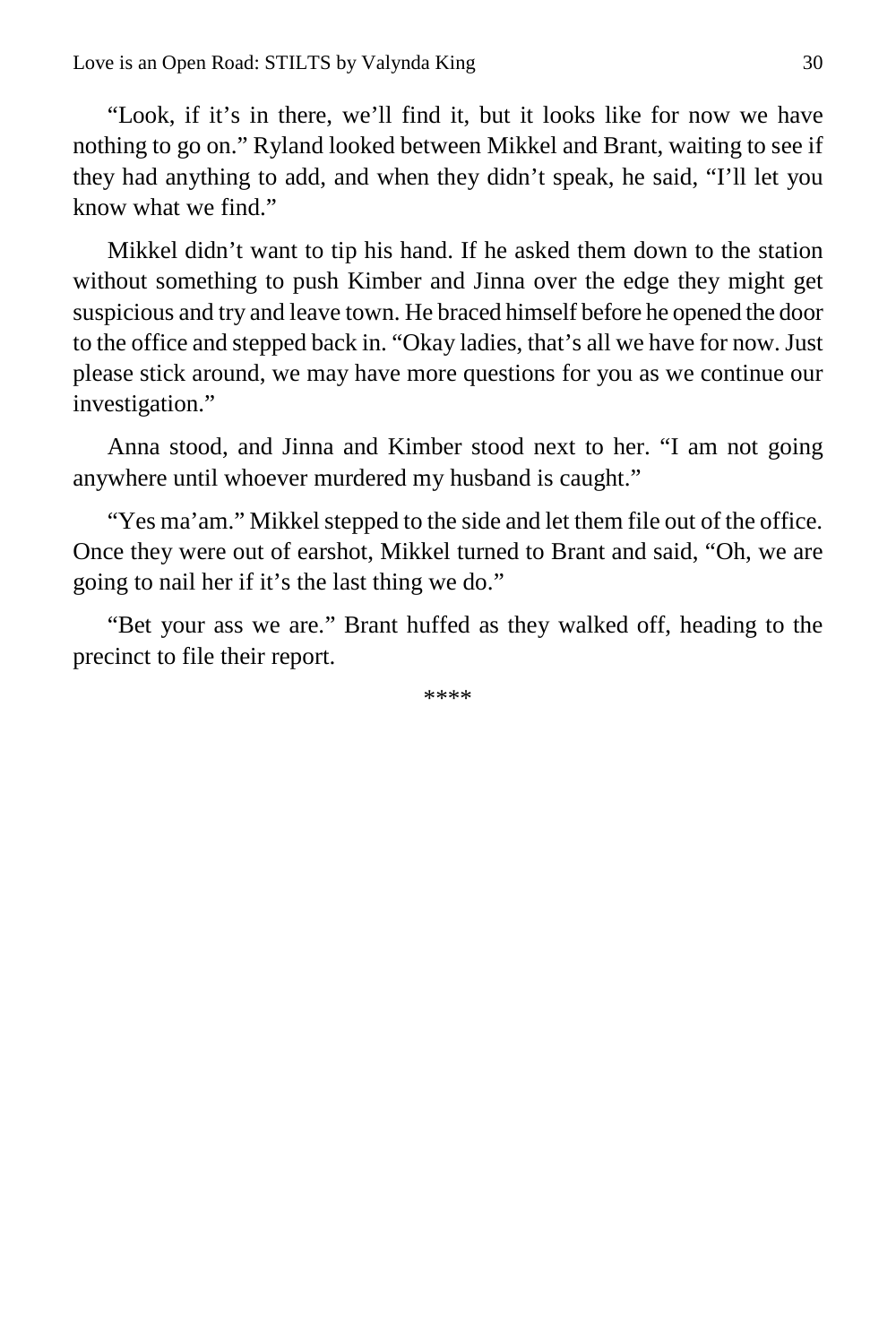#### **Chapter Seven**

<span id="page-30-0"></span>CC made it home by midnight, and he was bone tired by the time he walked through his front door. He went straight to his room, stripped out of his clothes, and headed for the bathroom to take a shower. He turned on the light to the bathroom, almost sighing in relief when he saw his shower. He loved his oversized shower, with four showerheads spraying from all sides. CC hit the panel on the wall for the perfect temperature, pressure, and pulsing massage. The moan that escaped from his lips came from a man who was sexually and emotionally frustrated. He didn't understand why he was so attracted to a man who seemed to hold him in disgust. Detective Dickhead's face burned in CC's memory, and every time he closed his eyes he saw it, those pewter-colored eyes staring at him in confusion. He could hear how he spoke to him, as if he were a few slices short of a loaf of bread.

CC turned his face up and let the water pound on his forehead, hoping to push out the visions. The shower wasn't helping. All it managed to do was wake him up, and to top it off, he was still hard from dancing and from the detective. CC thought about jerking himself off, but why bother? He hit the off button on the panel, stepped out of the shower, grabbed the towel off the rack, and dried off. Instead of getting in the bed, he went to his drawer and pulled out his dance sweats and shirt. He put on his socks and shoes, picked up his phone, keys, and wallet from where he dropped them on the dresser when he walked in his room earlier, and headed out to Allegro. Maybe he could dance his way into exhaustion again and forget about the evening. Forget about Elliot dying, forget about the detective, and for the first time in a long while, he remembered he had a disability, and he wanted to forget that too.

\*\*\*\*

It was two in the morning by the time Mikkel and Brant left the precinct and headed for their pride and joys. Mikkel and Brant weren't best friends just because they were partners. When they were put together five years ago, they found out they had almost the same interests—three of their favorite topics, sports, men, and cars. It was the love of cars that sealed the deal. Mikkel drove a metallic blue 1969 Chevelle COPO 427 and Brant drove a 1967 Mercury Comet 427. They drooled over what the other had, and they spent hours talking about their cars, meeting on the weekends at a detail shop to wash, dry, and polish their babies. No one was allowed to drive their cars. As much as they loved each other, they had never driven each other's car.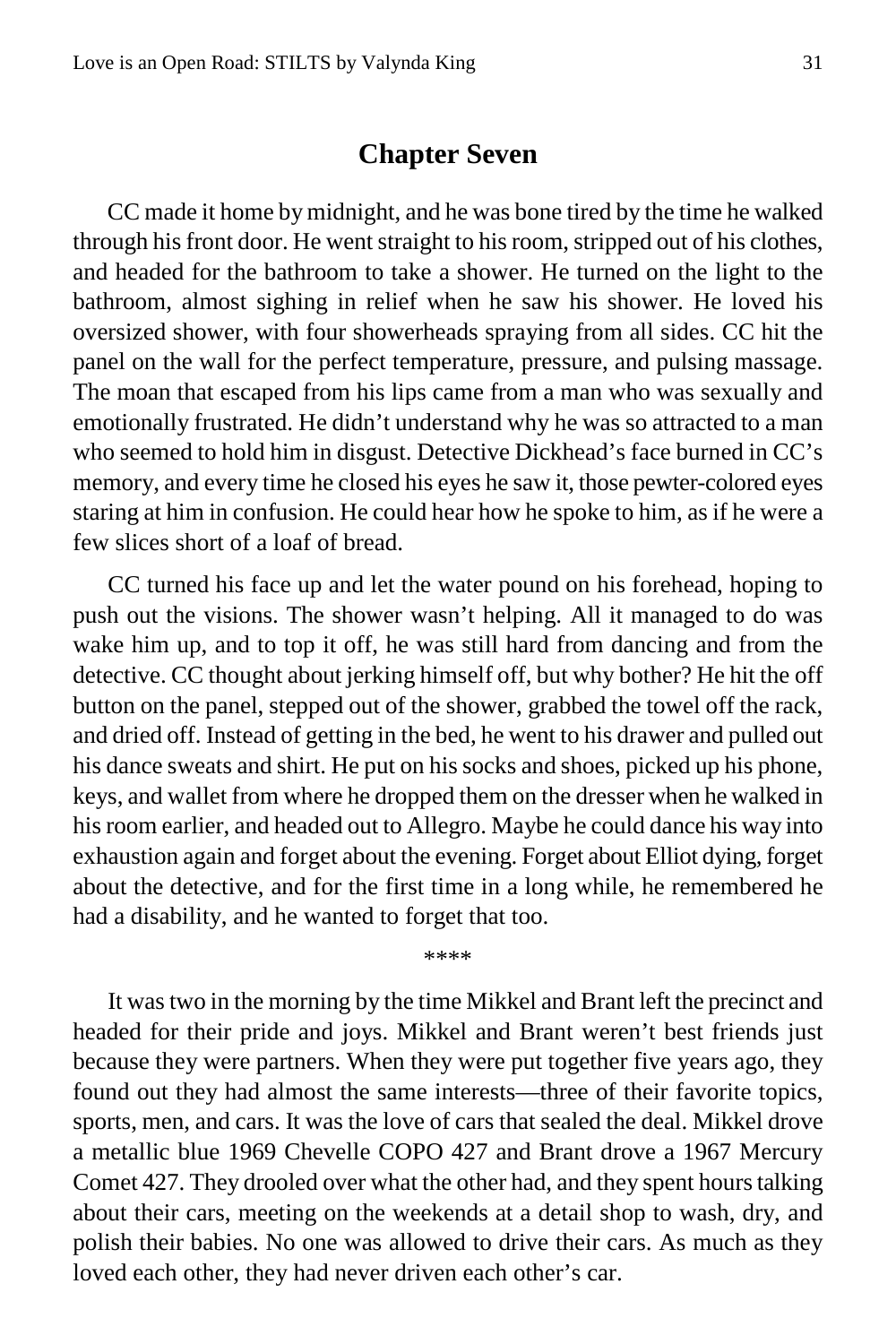Mikkel said his good-byes to Brant. He settled into his Chevelle and started the engine. Mikkel's car roared to life. His favorite jazz station came on, and he pulled out onto the street heading home, or so he thought. He'd looked up Allegro while he was filling out his report and knew where it was. It was as if his car read his mind and made a left instead of a right. The streets were quiet as he drove; the only lights that were on were the streetlights and traffic lights changing from green to yellow to red and back again. Mikkel rolled to a stop across the street from Allegro. He sat in his car staring at the front of the building. Instead of brick walls it was completely made of glass. The lights were on and he could see inside. On the far side was a mirrored wall and speakers hanging in the corners. He stepped out of his car just as Cassidy Carrington leaped across the floor. Mikkel's heart thudded, he had never seen anyone jump that high, not even Zach LaVine. Cassidy's legs extended into splits, toes pointed, and his arms straight out.

Mikkel watched Cassidy move across the floor, effortlessly. He was fluid, ever changing like the banks of a river and powerful like the crashing waves of the ocean. He was beautiful. Mikkel gently closed his door, making his way slowly across the street, stepping on the sidewalk, and continuing to watch Cassidy. At that moment Cassidy spun around and stopped. They watched each other through the glass window, and it was Cassidy who moved first, walking over, still watching Mikkel, placing his hands on the door. Mikkel heard the soft click of the lock, hesitating, but only for a moment, before he moved to walk through the door.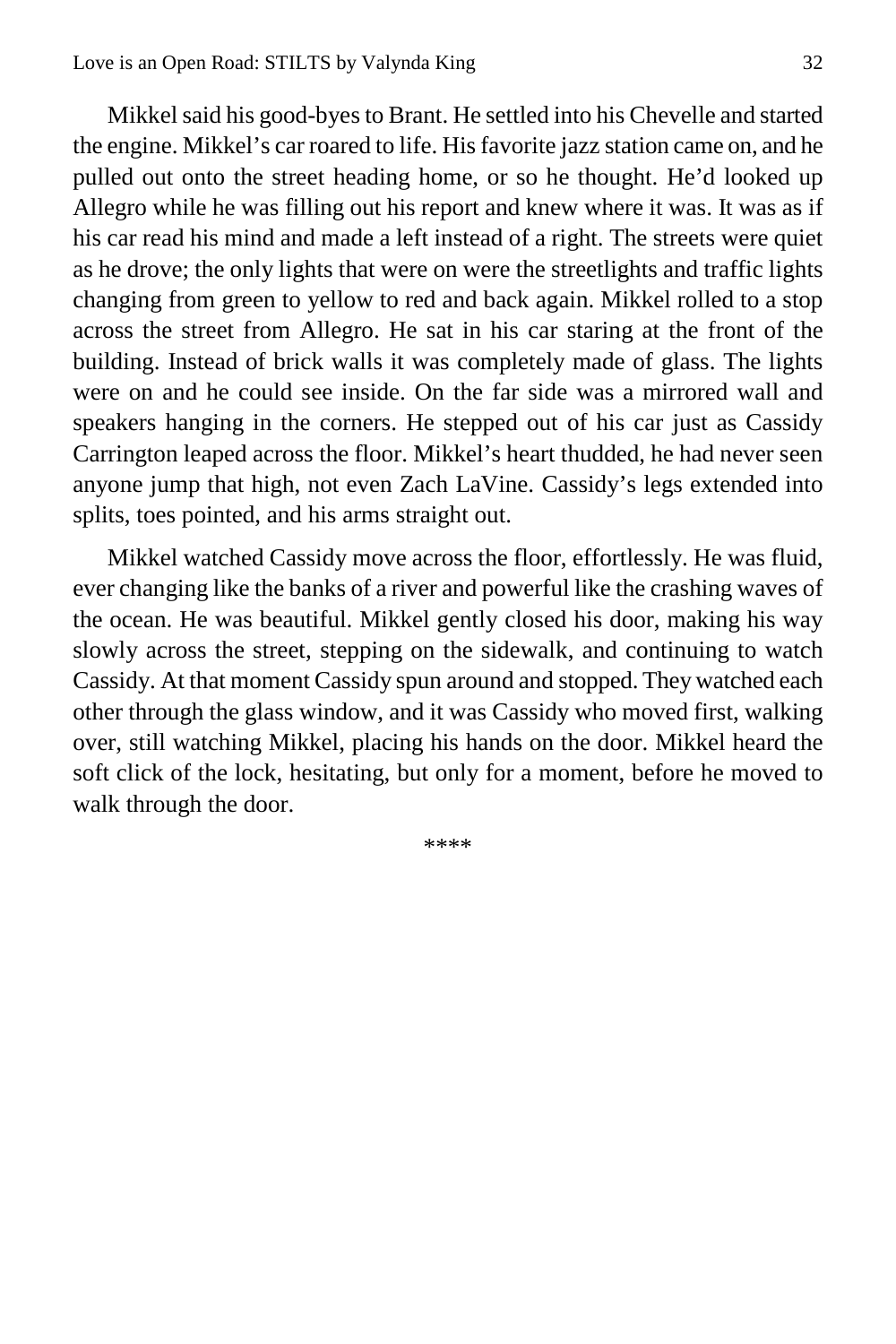### **Chapter Eight**

<span id="page-32-0"></span>CC had only been dancing for a little over an hour when he felt someone watching him. He spun around to see the person he had been trying to dance out of his head: Detective Bass. CC wasn't sure if he wanted to open the door, but they couldn't stand there and stare at each other until the sun came up. CC walked over and unlocked the door, never taking his eyes off the detective as he opened it. CC noticed the gun the detective was now wearing, along with a glimpse of hesitation in his eyes, before he moved to come in.

CC took a breath before he spoke because he didn't want to make a fool of himself. "What do you want, Detective?" There, he did it, no pausing and no stuttering.

Mikkel looked around the studio before his gaze landed on Cassidy. Without his six-inch stilts on, Cassidy was now looking up at Mikkel, his brilliant-green eyes searching for answers on Mikkel's face. Shrugging his shoulders, he said, "I wanted to see what this place looked like, check it out before I came in to talk to the owner in the morning. And my name is Mikkel." His answer seemed nonchalant enough.

"What?"

"My name is Mikkel, not Detective."

"Oh." CC backed away from Mikkel, turning and walking over to turn off the music he was listening to. "Baily will be in around seven. You can come back then." CC was feeling good; he was nailing his speech. He watched Mikkel through the mirror that took up a whole wall. Attached to all three walls in the studio were wooden bars for stretching.

Mikkel followed Cassidy over to where he had his MP3 player connected to a set of smaller speakers. He stood only a few inches away, keeping his eyes on Cassidy. "You didn't have to turn that off. It was nice." His rich voice dipped lower.

CC felt the vibration of the detective's voice throughout his whole body. *Damn, that man's voice could make an angel give up his wings*. CC was breathing harder, his chest heaving up and down. The closeness of Mikkel's body made him stutter. "I-it's," he searched for the word personal but said, "it's mine."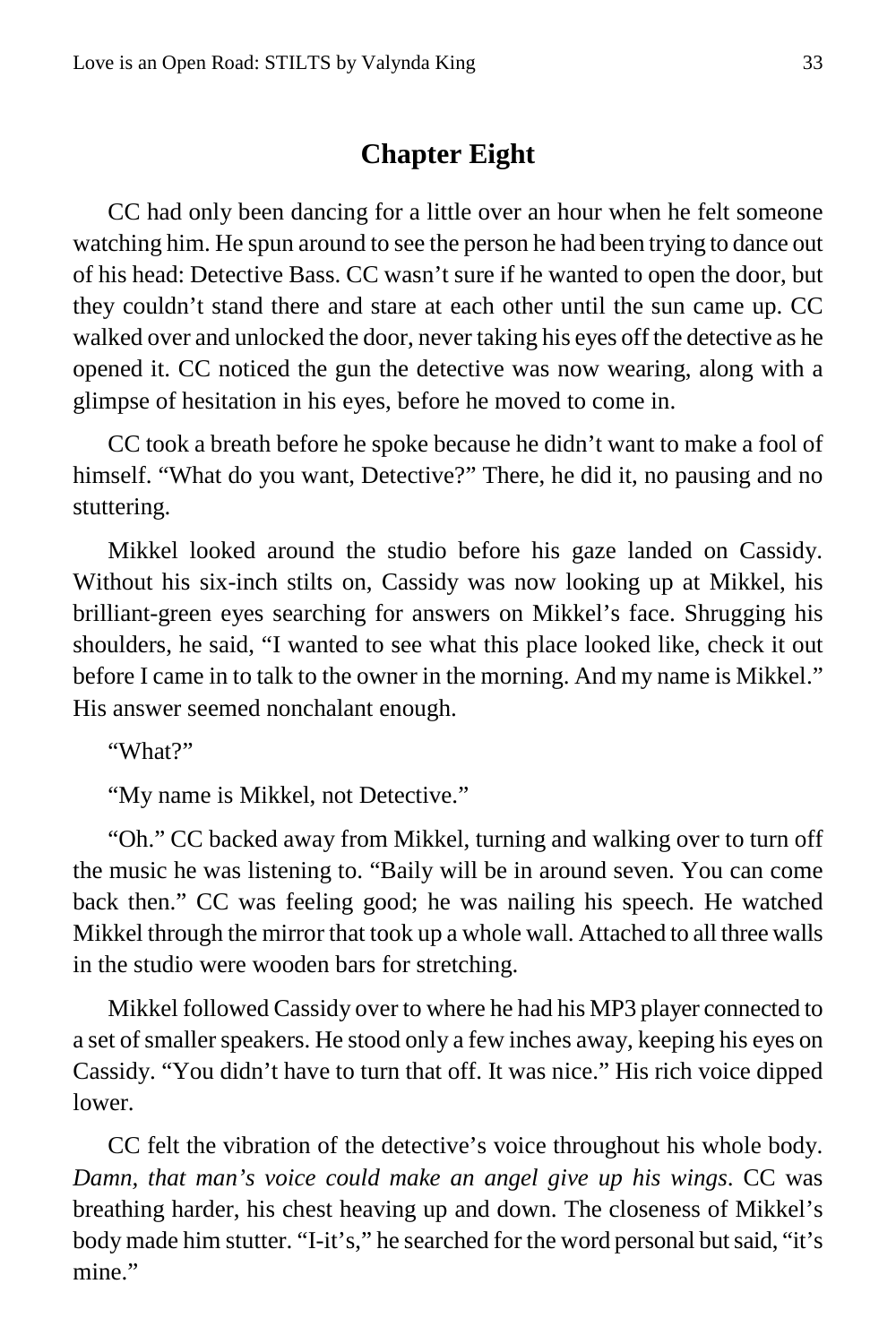Mikkel smiled. It was the first time CC had seen him smile, and it almost brought him to his knees. "I won't take it from you."

CC closed his eyes. That wasn't what he meant. "No." CC shook his head and placed his hand on his chest. "Me, no." his eyes started to glisten. He knew it was frustration, but he wanted to cry. The word he wanted to say was stuck in his head; he knew the word, but it wouldn't come out.

Mikkel could see how upset Cassidy was getting. "Hey, I was just teasing." He placed his hands on Cassidy's shoulders.

"No!" CC shouted.

Mikkel put up both his hands. "Okay, I get it, no touching."

CC growled, then he marched over to the far wall on the right and picked up his phone. He pulled up his notepad app and started typing. He marched back over to Mikkel, bare feet slapping the wood floor. Mikkel read what he had typed out. "*Personal, music, dance personal."*

CC's eyes still glistened, with anger not sadness. "I'm sorry." Mikkel said, "I'm not trying to make you nervous, I…"

"No," CC said again, cutting off whatever Mikkel was going to say. He shook his head. "Not nervous." CC looked down at his feet then back up to Mikkel and took a deep breath. "I had a stroke, and it affects my speech." There, it was out.

\*\*\*\*

*I had a stroke. Is that what he heard Cassidy say*? Mikkel ran that around in his head. Cassidy didn't look sick. "So does that mean you have trouble understanding me?"

Cassidy looked appalled. Mikkel was talking slowly and emphasizing each word. Cassidy said. "Fog in!" He stormed off.

"Fog in," Mikkel whispered to himself. "What the fuck does that mean?" He turned to follow Cassidy. "Hey what does that mean?"

Cassidy turned and flipped him the bird. "Understand now?" he snapped. He picked up his keys and wallet and headed for the door. He didn't even bother to put his socks and shoes back on, just carried them with him. But he couldn't just leave; he had to wait for Detective Dickhead to follow him out so he could lock up.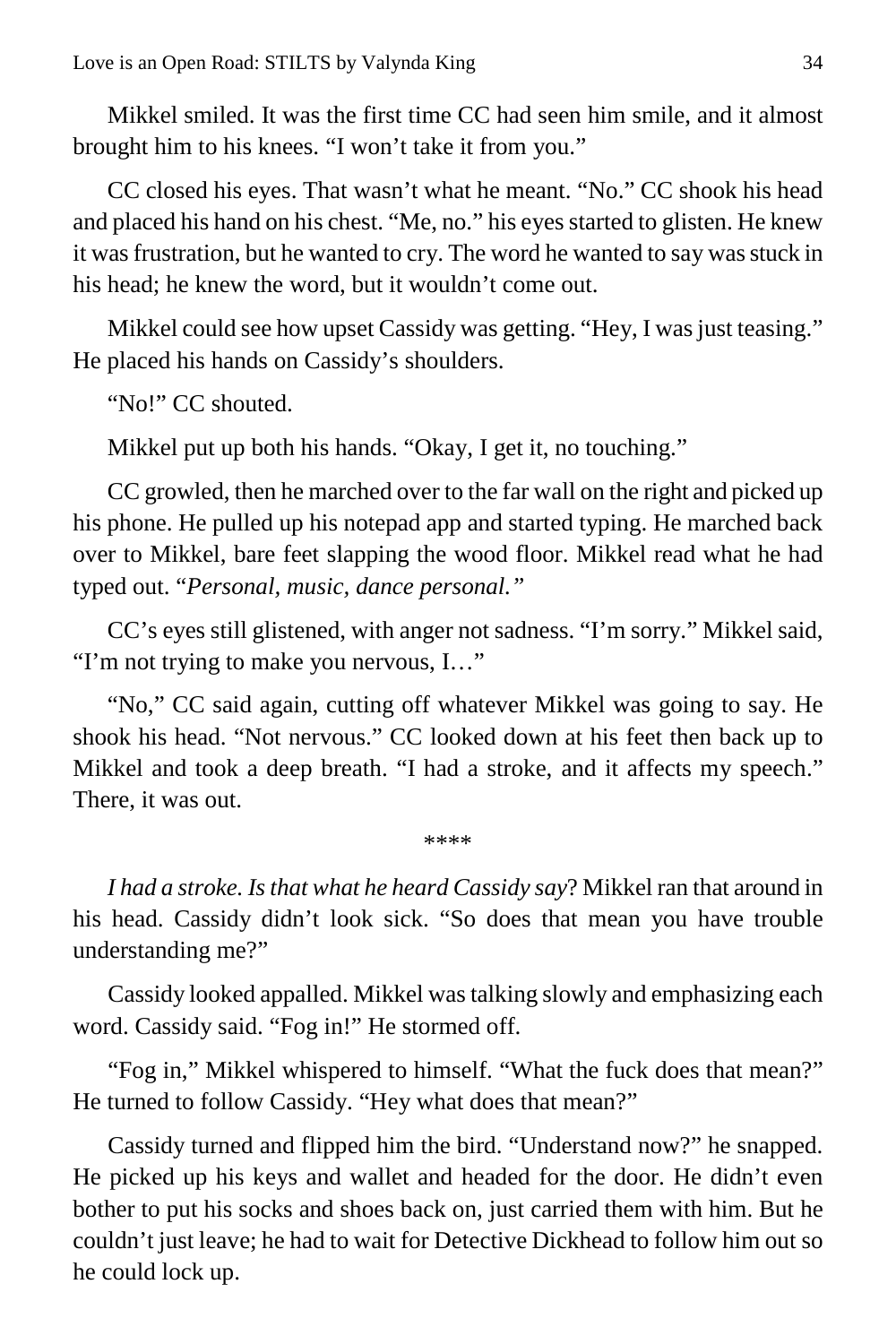Mikkel hurried behind Cassidy. "Whoa, just hold on a sec." Mikkel went to rub his head but realized he was still wearing his knit beanie. He pulled it off of his head and rubbed his hand over his hair. "Listen I'm sorry, I can be a serious dumbass sometimes. Just ask my friends."

CC tried not to notice the tiny curls that sat on top of Mikkel's head. "Move," CC demanded. When Mikkel moved, CC locked the door and headed for his car. He noticed that Mikkel was right on his heels.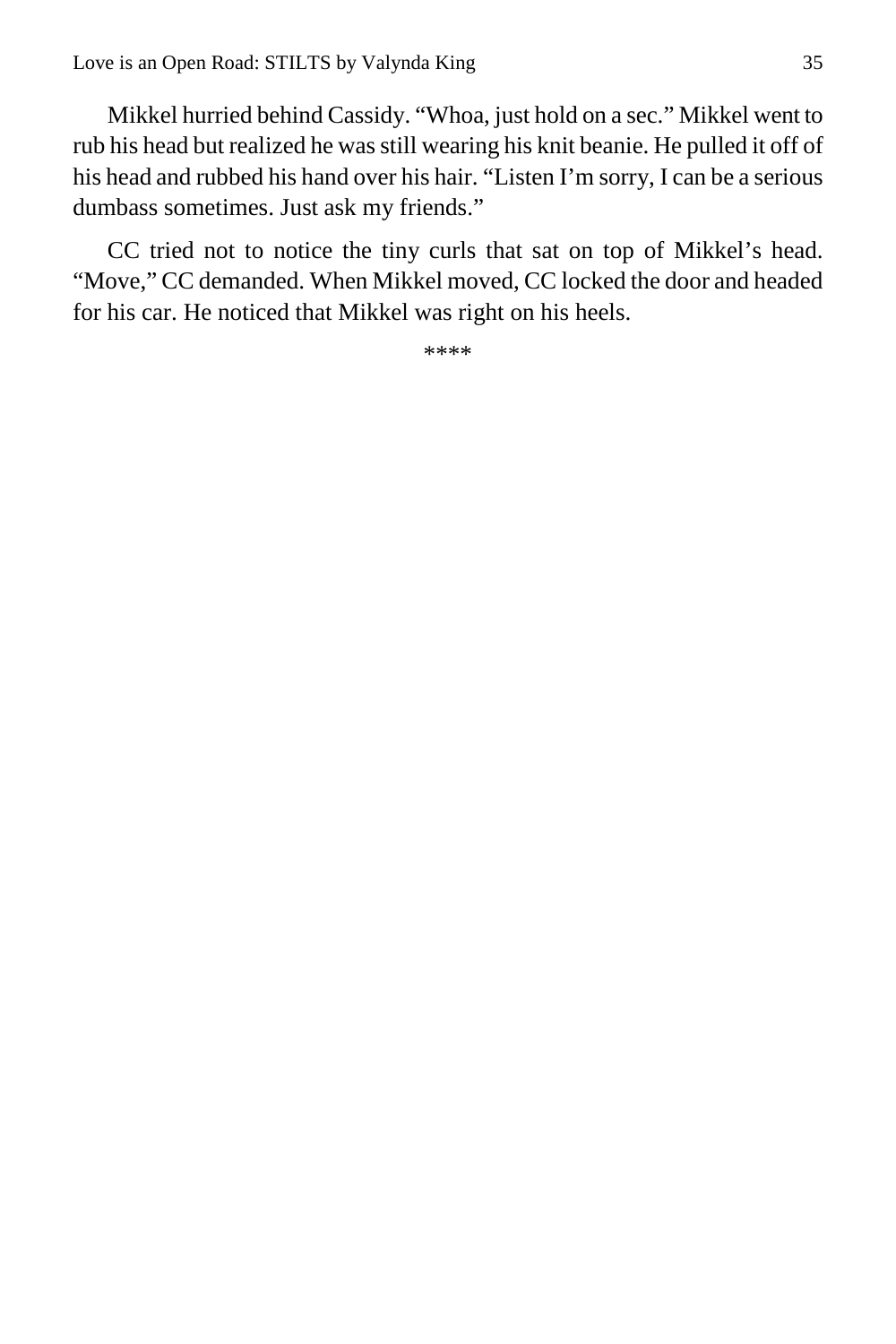### **Chapter Nine**

<span id="page-35-0"></span>CC reached his Ford Talladega Fastback, and Mikkel stopped in his tracks. He walked around CC's car, touching it like it was a precious gem. "Umm you okay?" CC asked.

Mikkel couldn't believe he was looking at a '69 Talladega. He hadn't looked up at CC. He was still making love to CC's car.

CC knew why Mikkel was speechless; if the metallic blue 1969 Chevelle COPO was Mikkel's then that was something they had in common. CC loved cars; he got that from his dad. He worked with his dad every summer in the family-owned garage. CC was a good mechanic. His dad had even tried to get him to come and work for him after he was done with all his therapy, but he loved the law more than he loved cars. He refused to cave in; he was not going to let this siphon out his anger. But it didn't hurt to ask. He cleared his throat. "Is that yours?"

Mikkel's faced beamed. "Yep, you want to take a look at her?"

CC did, he really did, but that would be giving in and he wasn't ready to. "No, I need to get home." He opened his door. "Maybe another time."

That seemed to take the wind out of Mikkel's sails. "Yeah sure, another time." He watched as Cassidy climbed into his car. He put his hand on the door before Cassidy could close it. "When?" he asked.

"When what?"

Mikkel smirked. "When will it be another time?"

"I-I'm not sure."

"What about tonight? We could go out for dinner?"

CC shook his head—wait—what, was he being asked out on a date by Detective Dickhead? And what was worse, was he about to say yes? Damn it, he was. "Okay, tonight sounds good."

He handed Cassidy his phone. "Here, put your number in my phone, and I'll call you for your address later today." Cassidy put in his number and handed the phone back to Mikkel. "CC," Mikkel said out loud, he remembered the little Chihuahua calling him that.

"Yes. I've always been called CC."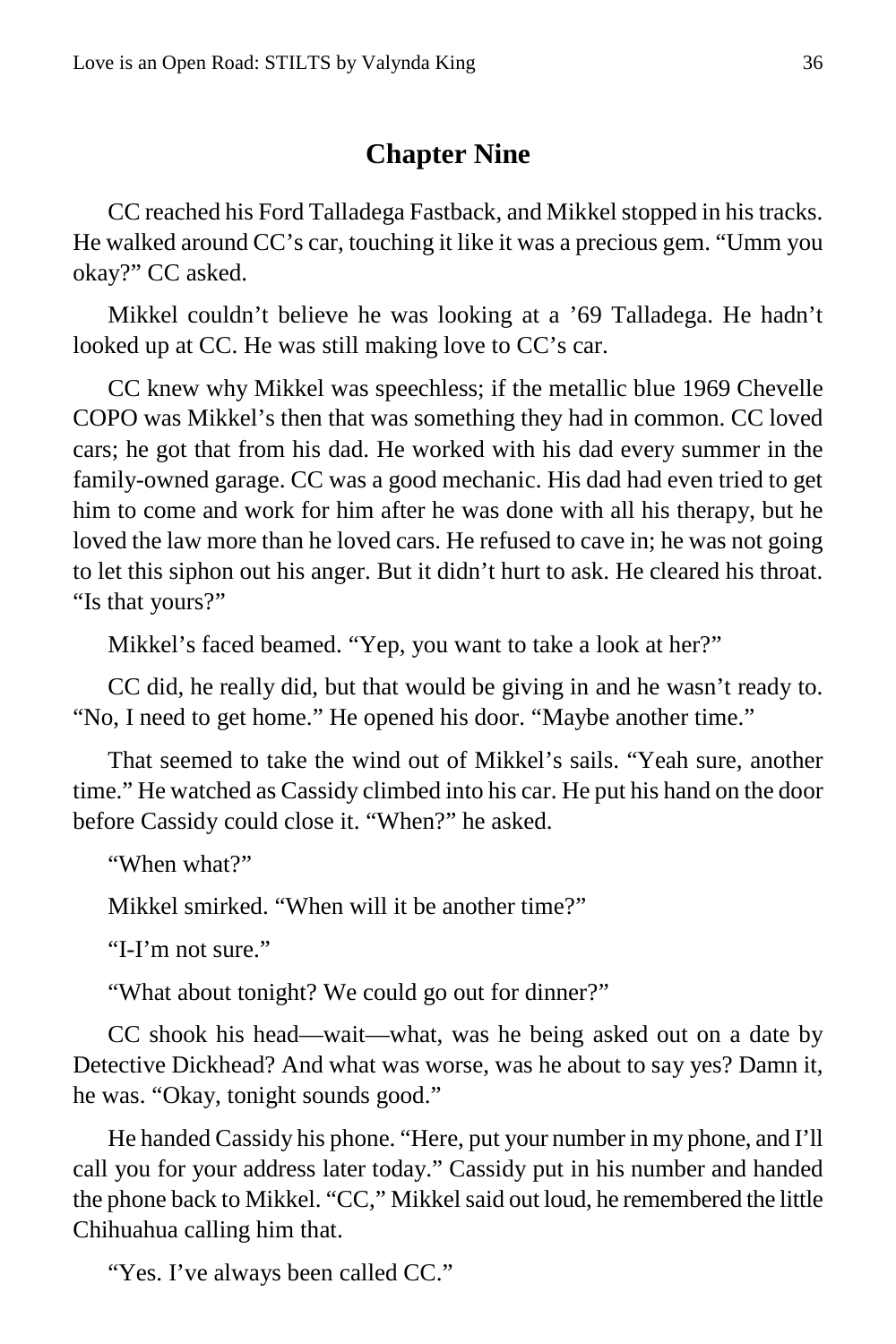"I prefer Cassidy. Is that okay by you?"

CC swallowed, his Adam's apple bobbing up and down. Mikkel's voice rattled his brain, and he found it hard to think. "S-s-sure." CC sighed. "Sure, that's fine." He pulled the door from Mikkel's hand and slammed it shut. He started the engine and waited for Mikkel to back up before pulling away from the curb and heading for home once again.

\*\*\*\*

Mikkel watched Cassidy pull away and drive down the street. He watched until the taillights disappeared around the corner. He couldn't believe he'd asked him out and that Cassidy had said yes. He was headed back to his car when his phone went off with the theme from the TV show, *Barretta*. "What's up Brant?"

"There was a 9-1-1 call. It was a man, saying someone was trying to kill him and to send help. There was a high-pitched shriek before the call disconnected. By the time a unit made it over, he was dead."

"Okay, so why are we catching it?"

"The man's name is Oscar Hart."

Mikkel closed his eyes. "Fuck, Jinna." They had gotten all the ladies' real names before they had let them go.

"That's exactly what I said."

"Are they sure his name is Oscar Hart?"

"The body had two IDs; one said Oscar, the other said Jinna."

"Where are you?"

"On my way there; fifty-one, fifty-one Cress Street."

"I'm close by. I'll be there in five."

"You still haven't made it home? What, you getting you a little sumthin' sumthin'?"

Mikkel rolled his eyes. "Shut up man, I'll see you in five." Mikkel hung up and jogged to his car and headed up the street. He was not missing his date with Cassidy tonight, DB or no DB.

By the time Mikkel made it to the scene, Ryland was already there, the yellow caution tape keeping all unofficial people out. It was amazing how that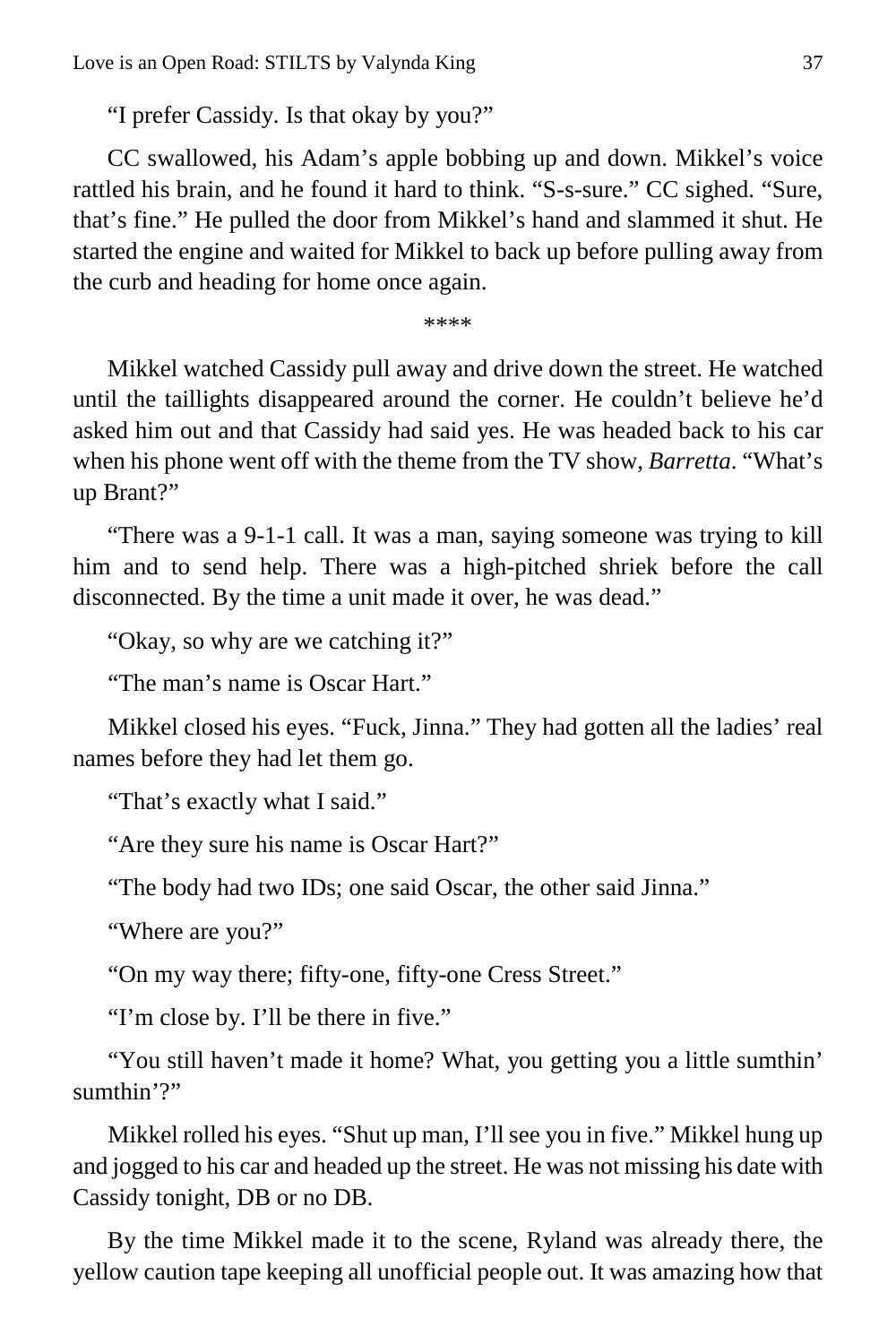yellow strip of tape acted like an invisible shield. Mikkel flashed his badge and ducked under the tape. He was walking up the sidewalk when Brant jogged up behind him. "You don't look like a man who was just fucking."

"Do you ever have anything else on your mind?"

Brant thought about it. "No, I can honestly say no."

Mikkel shook his head. "Let's go see what we have." They slipped on their paper booties before walking in. They walked through the door and into a war zone. Lamps were busted, chairs smashed, and glass was shattered. There wasn't one piece of furniture that had not been turned over. They carefully walked through the living room to where Ryland was already squatting down next to a body that was barely recognizable.

Ryland glanced up and then moved his eyes back to the body. "As you can see, he put up one hell of a fight. We should be able to get DNA samples from under his nails. If it was Elliot Tanner's wife who did it, we have her." He shook his head. "What a waste."

"Looks like we need to go and pick up David 'Anna' Tanner." Brant pulled out his phone. "I'll call for backup and have them meet us there."

"Tell them to go in without sirens. I don't want to spook him. I do not want to give him a reason to run."

"Got it."

"Fuck." Mikkel got back into his car. "I am not canceling this date," he groused.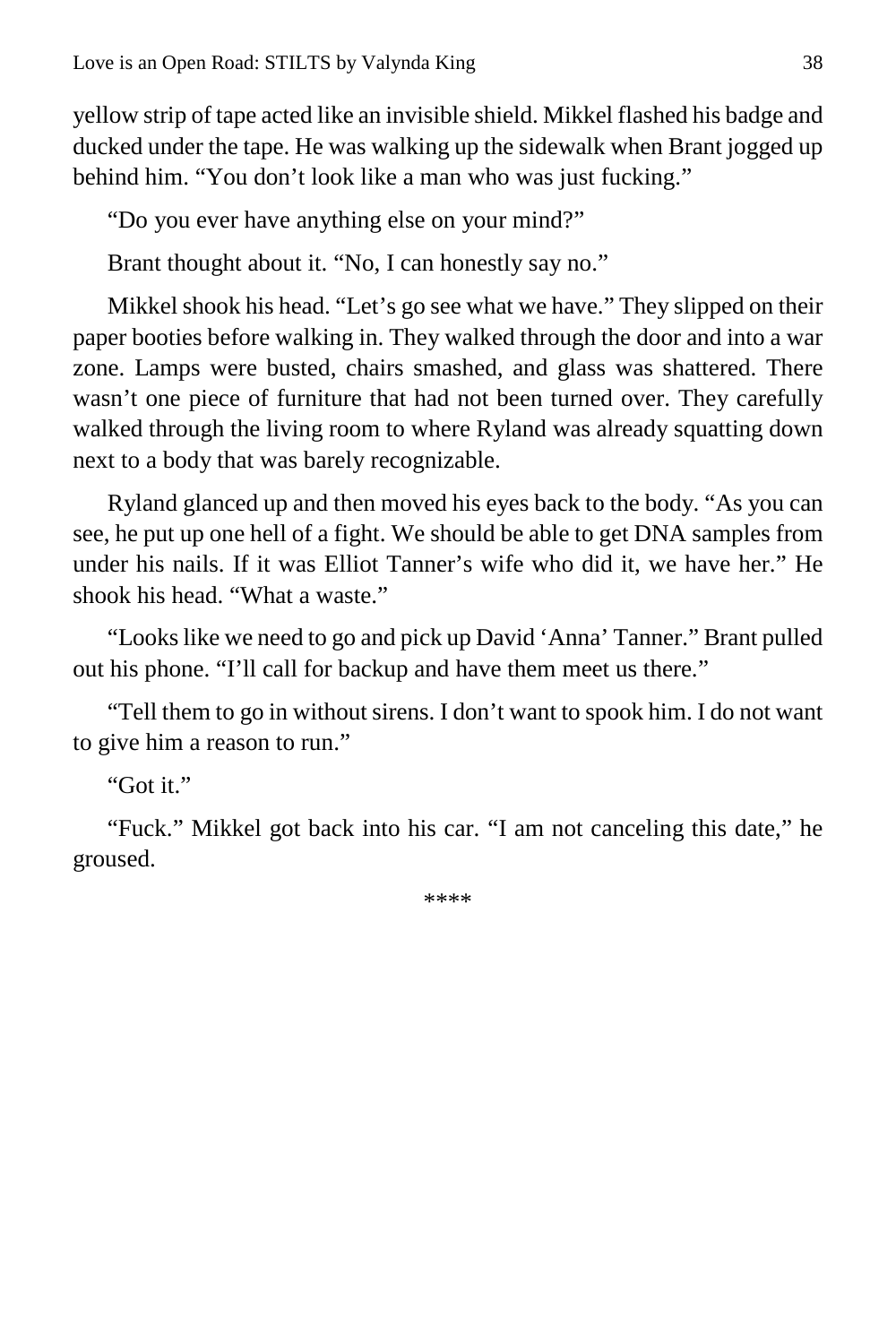#### **Chapter Ten**

<span id="page-38-0"></span>Mikkel and Brant pulled up to the Tanner residence seconds before the patrol cars did. There were two of them with two officers in each. The house was completely dark, no sounds or movement. Mikkel motioned to the officers to move around the sides and the back of the house. Mikkel thumbed the leather strap holding his gun in place, Brant following suit. They cautiously took the stairs and moved on either side of the door. Mikkel took his gun out, holding it down in front of his body. Brant held his Glock in the same position, but he held his with both hands. Mikkel raised his left hand, knocking hard on the door.

"David Tanner, this is Detective Mikkel Bass and Detective Brant Everson. We spoke earlier this evening in regards to your husband's murder." Nothing. Mikkel knocked harder, but this time the door creaked open.

Brant blew out a hard breath, his voice low. "Shit, I hate when stuff like this happens. It's like some horror movie. It's pitch dark, and the crazed murderer comes running out with a butcher knife, and the black guy always dies first."

"We're both black, dumbass."

"Yeah well, I'm also the buddy, so that sucks for me."

Mikkel pushed the door the rest of the way open, holding up his fingers and counting. One, two, three. Brant went through the door low and right. Mikkel went through high and left. Mikkel's eyes had to adjust to the darkness. There was no movement and no sounds. Mikkel reached around, feeling for a light switch, and once he found it, he turned it on and wished to hell he had left it off. Lying on the floor with an ice pick in her eye was Kimber. "Damn, we need to find him and find him fast." Mikkel reached for his phone. "Go let the officers in."

Brant took off, making sure not to step on anything so he wouldn't contaminate their third crime scene. "We don't have enough medical examiners for this. Hell, I think we've reached our murder quota for the year."

After Mikkel called dispatch, letting them know what they had found, Mikkel and Brant took another look around, looking for a clue, any clue as to what had set David Tanner off. In the kitchen on the counter sat a wood block with a set of kitchen knives with one missing. The handles were exactly like the kitchen knife found in Elliot Tanner's chest. Mikkel heard sirens in the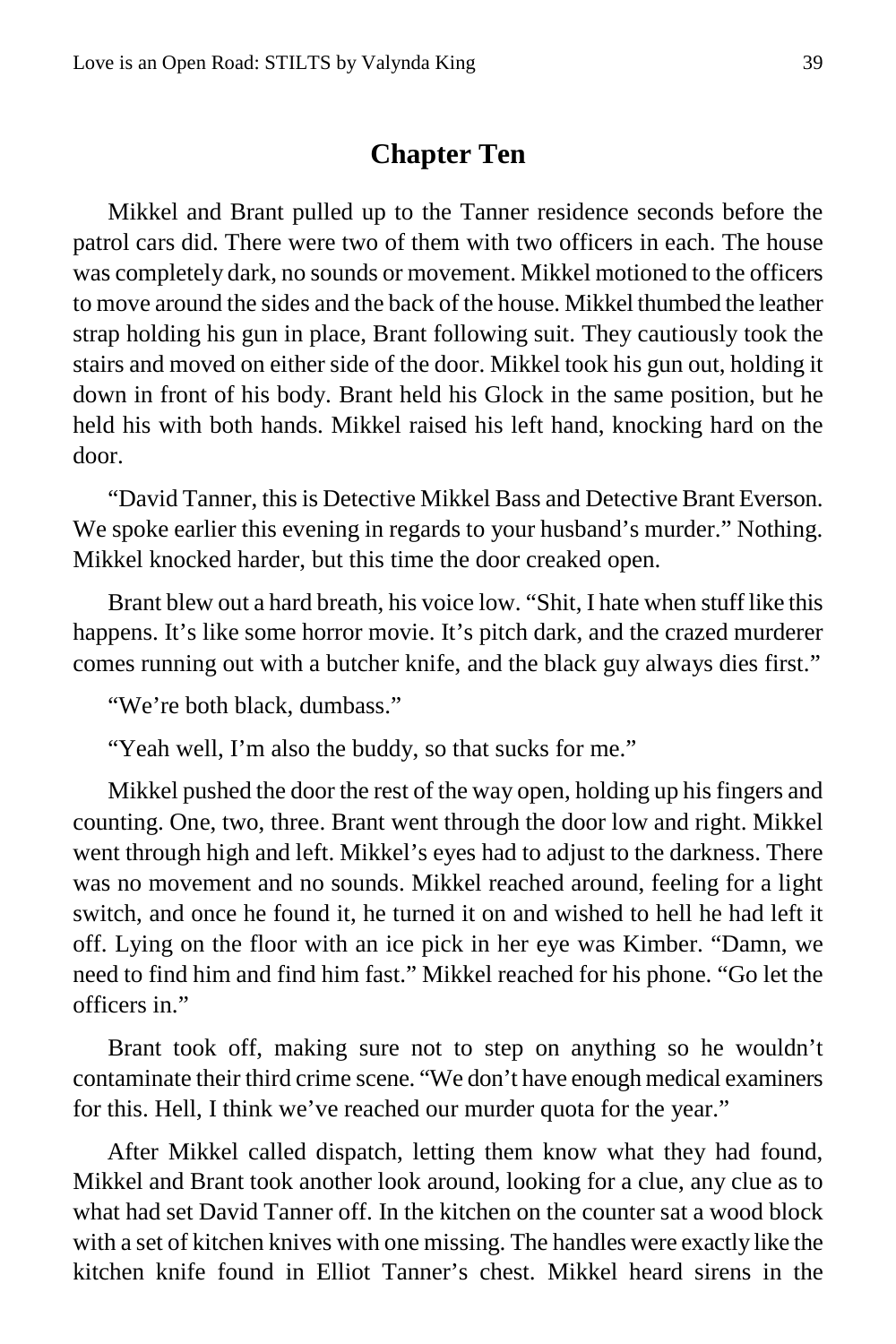distance, and they made their way to the front of the house. As Mikkel and Brant walked outside, they saw that the officers had already taped off the area.

The medical examiner was there, not Ryland. It was a new person, a woman they had never met before. She was all business, saying she would let them know when she was done and could come back in.

While they waited outside, dispatch came over the radio, *"All available units within the vicinity of twenty-two-zero-one Wilshire Street… We have a hostage situation. SWAT has been dispatched. Repeat, all available units in the vicinity of twenty-two-zero-one Wilshire Street, we have a hostage situation. SWAT is en route. Hostage is tentatively identified as Cassidy Carrington."*

Mikkel's head snapped up, and he snatched the mouthpiece off of an officer's shoulder. "Dispatch, this is Detective Mikkel Bass. Please repeat hostage name."

*"Detective Bass, this is dispatch. The hostage name is believed to be the owner of the residence, Cassidy Carrington. Are you responding?"*

"Copy that dispatch, Detective Bass and Detective Everson are responding." Mikkel ran back to his car while Brant ran back to his. Mikkel's wheels spun as he flew down the street with Brant right behind him. It took ten minutes to get to Cassidy's house. SWAT had made it there before he did. They already had barricades up, and people were filing out of their homes to see what all the commotion was about. Mikkel's heart raced. *What the hell was going on?* He had nothing to go on with David Tanner. Why would he hold Cassidy hostage? Cassidy barely knew Elliot Tanner. Mikkel saw the SWAT commander, so he raced over there to see what they knew.

"Taylor, what's happening?"

"As far as we can tell, someone has it in for Cassidy Carrington. So far all we know is he works at the DA's office."

"What? He's a lawyer? He never said he was a lawyer."

"We don't know if he's a lawyer." Taylor glanced at Mikkel. "Do you know Mr. Carrington?"

"Well sort of. The person who is holding him hostage is most likely our triple-homicide suspect. Cassidy knew the first victim who is our suspect's husband."

"So what does Carrington have to do with all this?"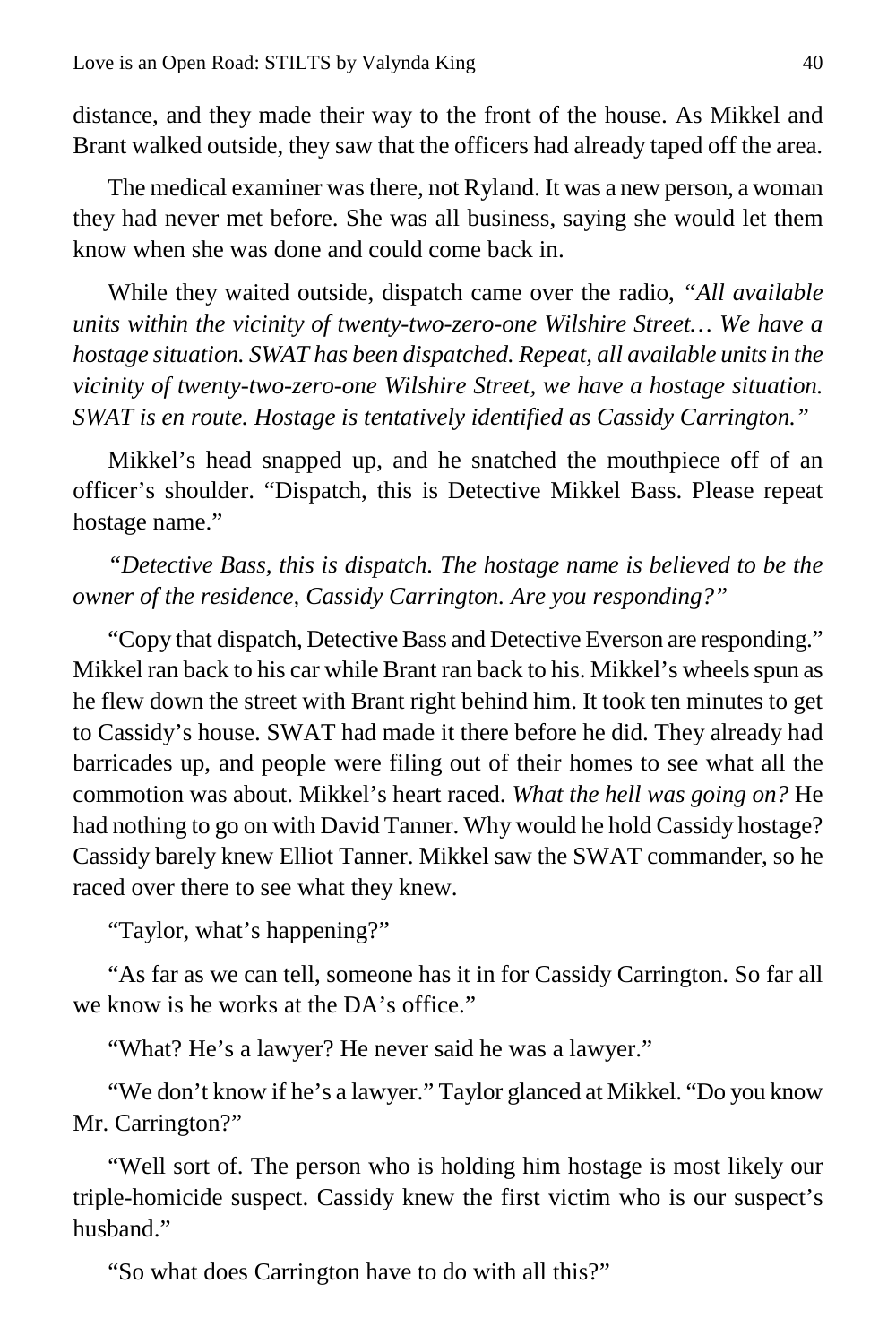"No clue. We've been running around this damn city all night. We haven't had a chance to sit down and put all the pieces together."

"We have a negotiator on the way, let's hope we can defuse this before it blows up in our face."

Mikkel looked to the sky. The sun was coming up, and he nodded his head. "Yeah let's do that."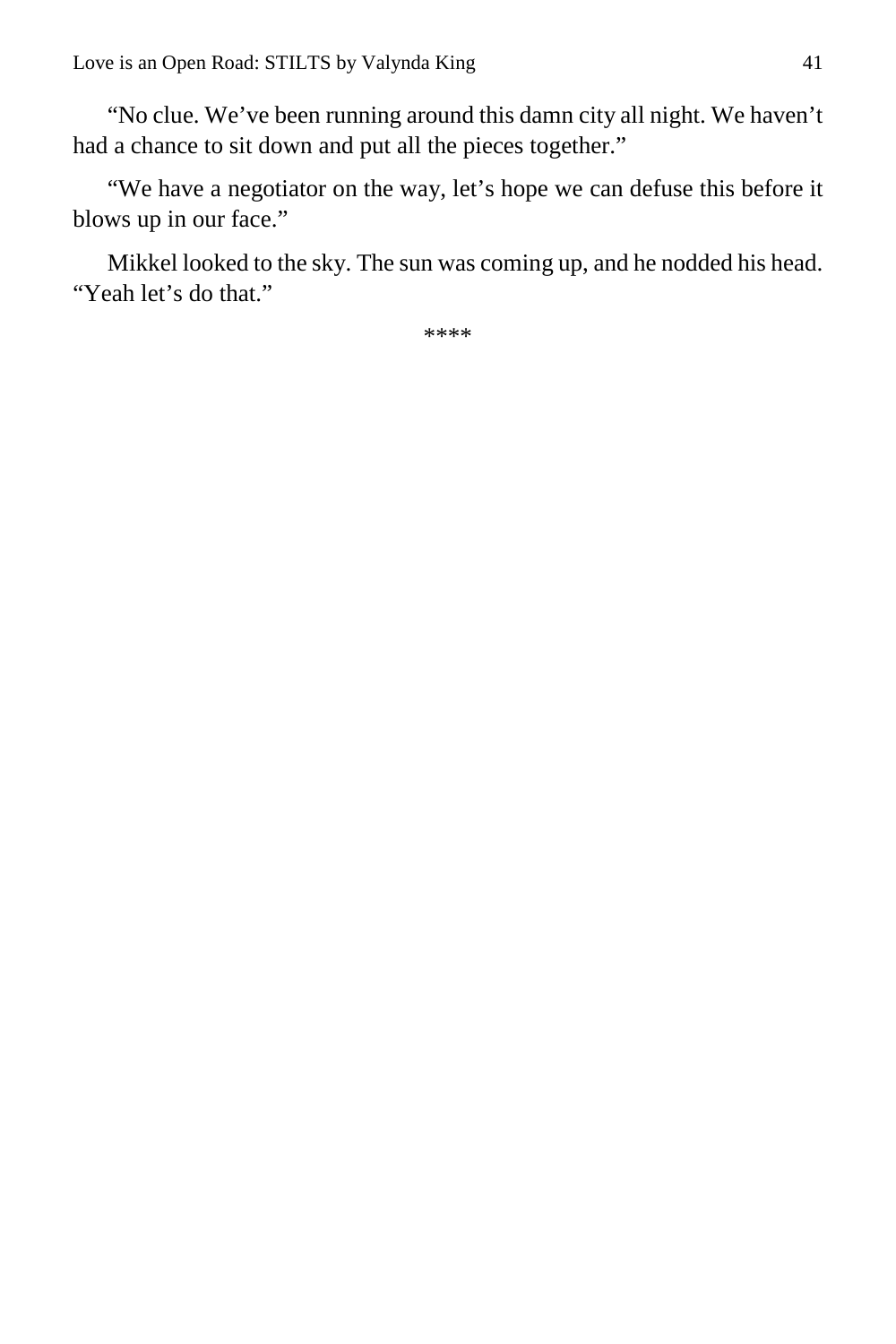#### **Chapter Eleven**

<span id="page-41-0"></span>CC made it home. He still could not believe that Mikkel was there at the studio and that he had asked him out on a date. And let's not forget that he said yes. CC knew he could sleep for a year as tired as he was. He was going to take another shower, and this time he was going to bed. It was Saturday, and he was sleeping in. He wasn't getting up until Mikkel called, telling him what time he was picking him up. The second shower didn't last as long as the first one. CC walked into his room, reached into his drawer, and pulled on his T-shirt and his boxer briefs. He made his way into his kitchen, turned on the light and stood still, sensing something wasn't right. Before he could turn around, someone grabbed him from behind. A forearm tightened against his windpipe, and the biggest knife he had ever seen was waving back and forth in front of his face.

"Well, if it isn't the little homewrecker. Welcome home."

The voice in CC's ear was harsh, his breath hot against CC's neck. "Wh…  $wh$ —"

"What do I want?"

CC nodded. "Yes."

"Ah, that's simple, I want you dead."

CC's eyes grew large, his pulse quickening with panic. "Understand."

"You understand why I have to do this."

CC went to shake his head no but thought better of it. "I meant—" *This is not the time to lose it,* CC thought. "No understand."

"That's what I just said," the voice growled behind him.

"No." CC's voice cracked with nerves. He was slammed face-first into the wall.

"Are you playing games with me, because if you are, I am not in the mood."

"No, no games, confused." He was finally spun around to face his captor. The tip of the knife pressed under his chin. He thought he would know who it was, but the man's face didn't ring a bell. He also noticed the man was covered in blood, which didn't bode well for CC.

"You don't know me do you?" CC shook his head no. "I'm David, Elliot's husband."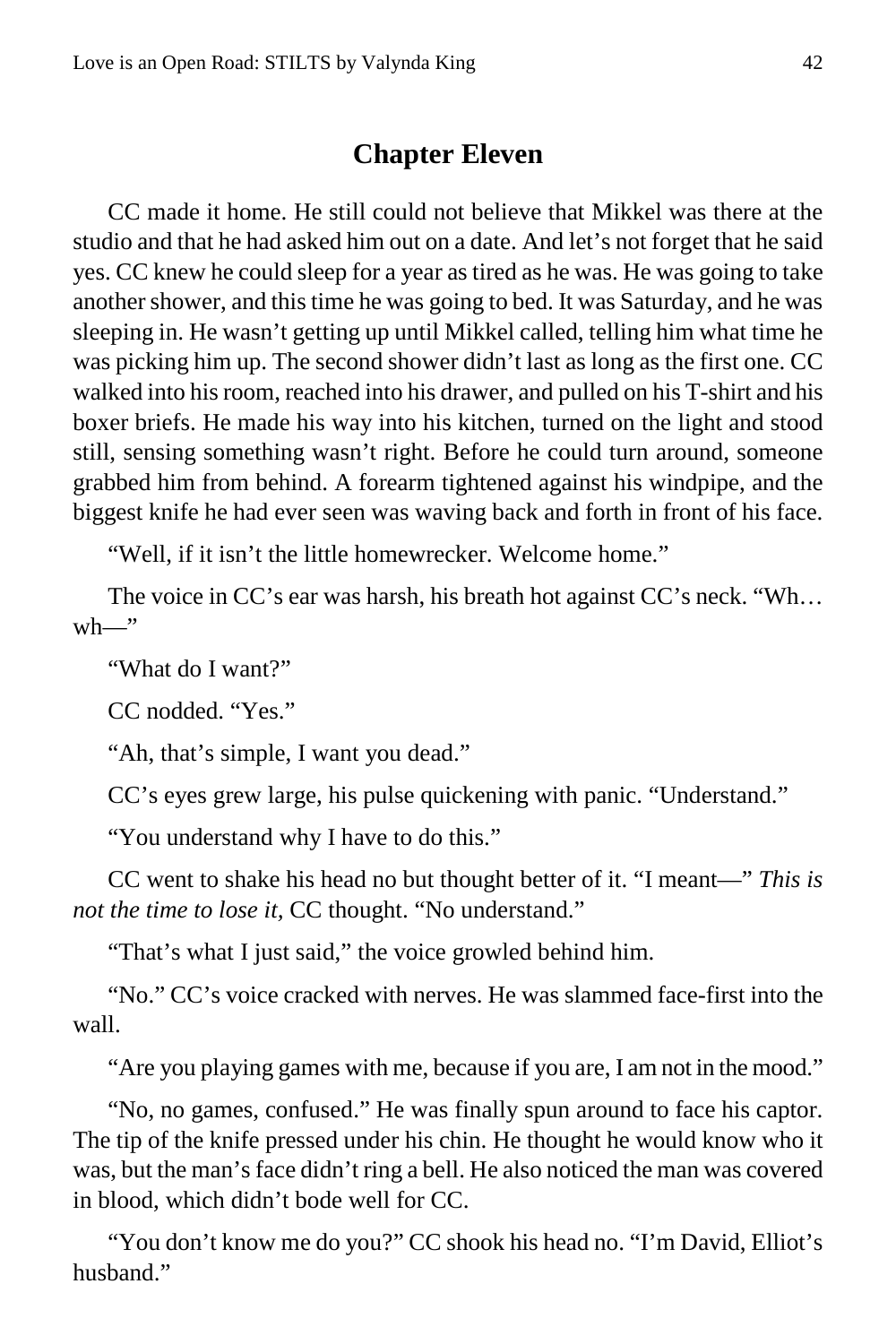CC's eyes softened a little. He was still scared, but Elliot was his friend. "I'm sorry for your loss."

David pulled CC away from the wall and then slammed him up against it again. "Don't you mean your loss?" David sneered. "You were the one fucking him. You stole him from me."

"What? N-n-no, tha-that's not left."

"Not left, what the fuck are you talking about? Are you just stupid? I am going to gut you for taking what was mine!" David kept screaming in CC's face, until there was a knock on the door.

"CC, it's Kara, are you okay?"

David dragged CC to the door and threw it open. Kara's breath caught, and she jumped back when she saw a man covered in blood holding a knife to CC's neck. "CC can't come out and play right now." Kara slowly backed off the porch before turning running off to who knows where.

David slammed the door closed while still holding CC in front of him. CC threw his head back, hitting the bridge of David's nose. CC heard a satisfying crunch and he pulled away from David's grip. He almost had his hand on the doorknob when he felt his hair being pulled from his scalp. "I didn't take Elliot." CC grimaced in pain.

David pulled CC's head all the way back, putting the tip of the knife next to his eye. "You are a very bad boy, CC. Daddy is going to have to teach you a lesson." He dragged CC back into the living room by his hair and shoved him down on the couch. Before David could make a scratch on CC, he heard sirens. "Well, it looks like your neighbor has saved the day."

CC could only hope so. CC did his breathing thing, focused, and said slowly, "Elliot and I were not sleeping together. He was working for Baily as a janitor. It was his job. He wanted to learn how to dance. He said his wife was a great dancer, and he wanted to go out and dance with her. I swear that is all it was."

David whirled on him. "You're lying."

"No. Why would I lie?"

"Because I have a knife!" More sirens, and then the phone rang, once, twice, three times. "Answer it."

"Hello." Before he could say anything else, David snatched the phone.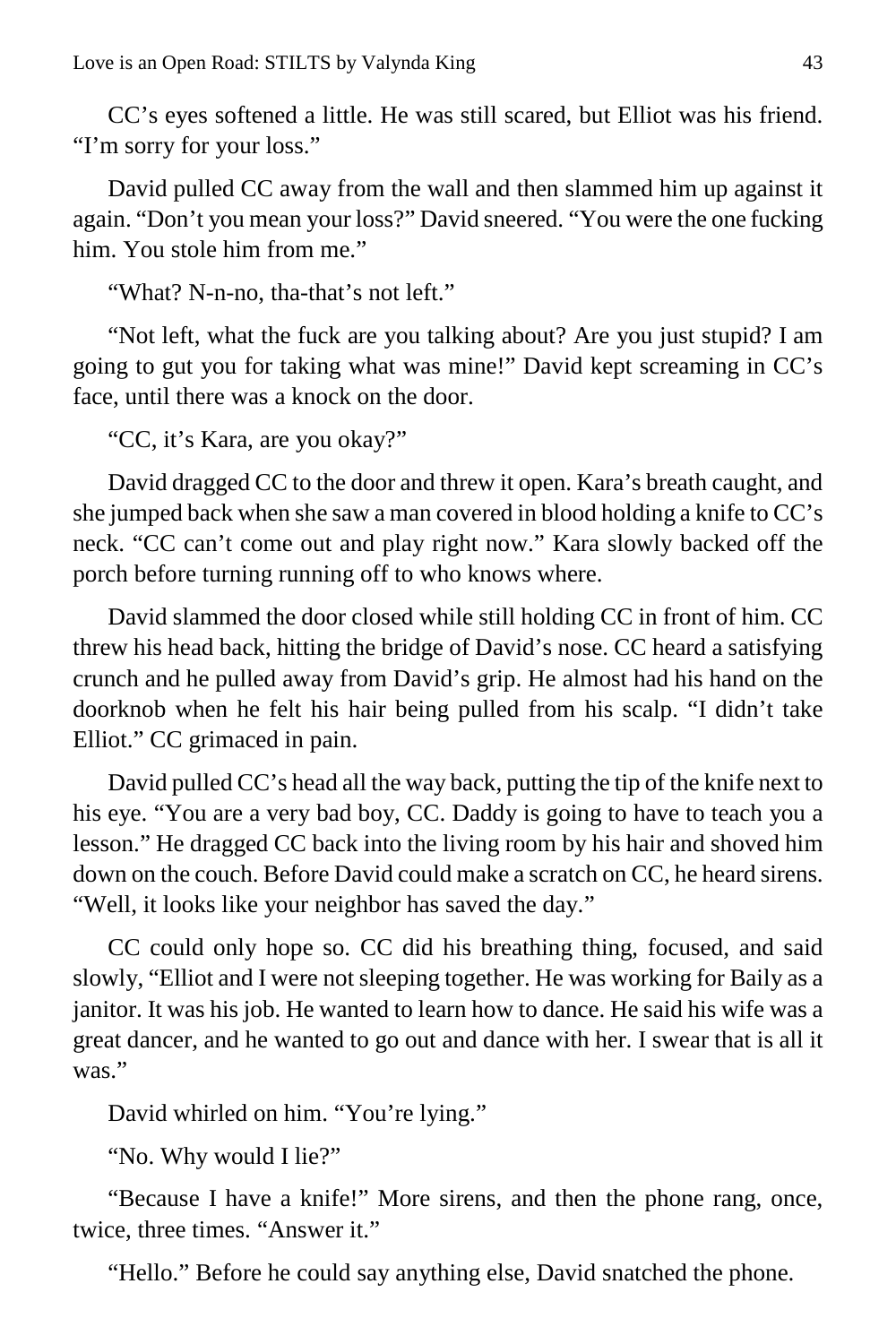"Who is this?"

"My name is Sheila Hudson, and I am here to make sure everyone gets out of there safely. Whom am I speaking to?"

"Whom are you speaking to?" David sneered. "This is David Tanner."

"Well, Mr. Tanner, tell me, how can we put an end to all this?"

"Well, you can come in here and kill this lying, cheating, backstabbing whore. You think you can do that for me, Sheila, hmm? If not, then fuck off!" David slammed the phone down and glared at CC. "This is all your fault. If you would have just kept your dick in your pants, we wouldn't be here right now." David paced. "You made me kill him. You made me kill my friends. This is all your doing."

CC stood up slowly because he could see that David was on the edge. He made up his mind. CC was walking out or getting carried out, but he was not going down without a fight. The phone rang again, startling them both. CC lunged for David, knocking him to the ground. As they rolled around, a lamp crashed to the floor. They struggled for the knife, rolling left, then right. CC would not let go of David's wrist because he knew if he did he was dead. They stood up, whipping each other in a circle. David drew his fist back and hit CC in the jaw. He grunted from the blow but CC held on. CC shouted and shoved David, putting all his weight behind it. They flew out CC's front window and landed in the grass. CC landed on top of David, who was no longer struggling. CC looked down into a pair of vacant eyes. He rolled off David, his T-shirt covered in blood, but it wasn't his. He glanced over to David only to see that fucking huge knife was sticking out of his chest.

All of a sudden, CC was surrounded, guns pointing at him, men dressed all in black yelling at him not to move and to put his hands up. CC just lay there, until he heard the familiar booming voice of Mikkel. CC closed his eyes and blew out a hard breath.

"Move. Get out of the way." Mikkel shoved his way through, landed next to CC, and touched his face. "Hey, open your eyes."

It took a second, but CC did as he was asked. "Hey," CC said.

"Hey back." Mikkel stared down at Cassidy and asked, "Are you hurt anywhere?"

CC shook his head. "No."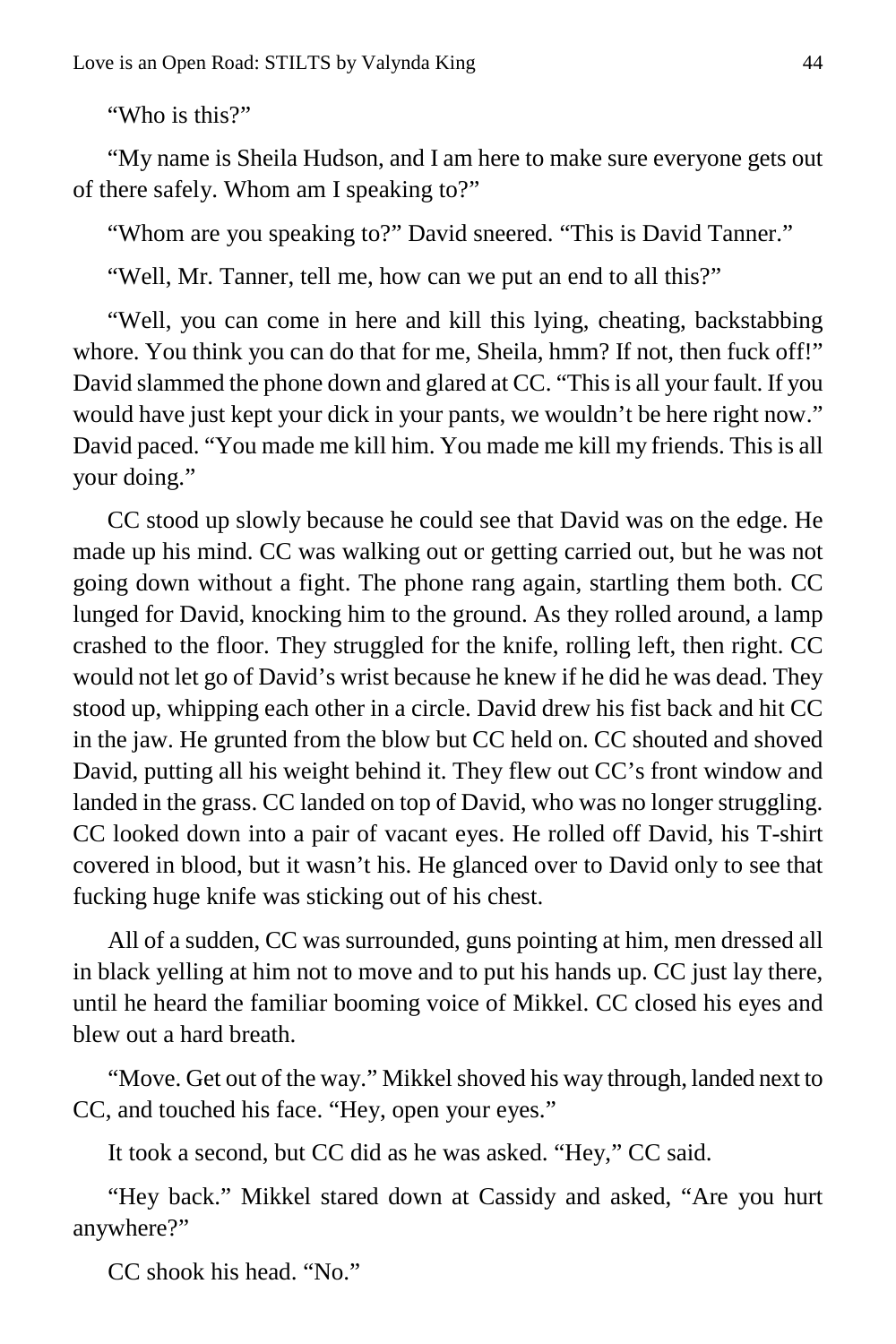Mikkel stood up and offered his hand to Cassidy, helping him to his feet. He checked him over to see if he had any bumps or cuts, but there were none. Mikkel looked down and noticed that Cassidy was in his underwear. "Uh, maybe we should get you inside to put on some clothes."

"I guess you're right." A loud voice had CC turning around. Mikkel's partner was giving orders to the other officers to keep everyone back. CC took one last look at David before stepping up on his porch. He opened the front door, looking over his shoulder to see Mikkel was right behind him. "I guess you know where I live now."

Mikkel laughed. "Yep, I guess so."

CC stopped at the door before they went inside. "So what time are you picking me up for dinner?"

Mikkel was shocked for a millisecond before he broke out into a smile and said, "How does seven sound?"

CC looked up at Mikkel and nodded. "It sounds like a date." Once Mikkel was inside CC closed the door behind them, shutting out the outside world.

### **The End**